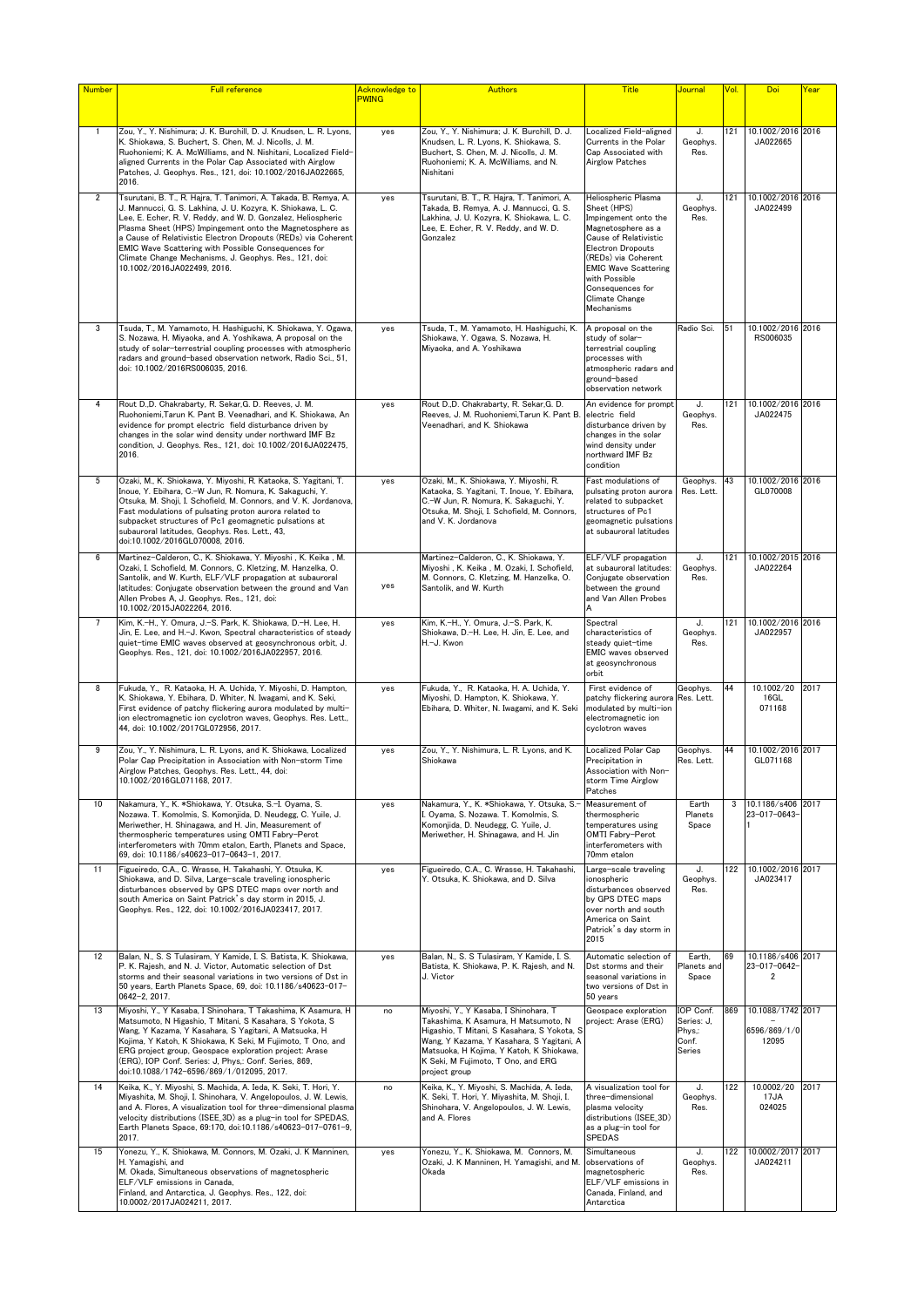| 16 | Xu, H., K. Shiokawa, and D. Frühauff, Statistical analysis of<br>severe magnetic fluctuations in the near-Earth plasma sheet<br>observed by THEMIS-E, Ann. Geophys., 35,<br>doi:10.5194/angeo-35-1131-2017, 10.5194/angeo-35-1131-<br>2017-corrigendum, 2017                                                                                                                                                                                                                                                              | yes | Xu, H., K. Shiokawa, and D. Frühauff                                                                                                                                                                                                                                     | Statistical analysis of<br>severe magnetic<br>fluctuations in the<br>near-Earth plasma<br>sheet observed by<br>THEMIS-E                                                                                          | Ann.<br>Geophys.                                      | 35         | 10.5194/ange<br>$o - 35 - 1131 -$<br>2017  | 2017 |
|----|---------------------------------------------------------------------------------------------------------------------------------------------------------------------------------------------------------------------------------------------------------------------------------------------------------------------------------------------------------------------------------------------------------------------------------------------------------------------------------------------------------------------------|-----|--------------------------------------------------------------------------------------------------------------------------------------------------------------------------------------------------------------------------------------------------------------------------|------------------------------------------------------------------------------------------------------------------------------------------------------------------------------------------------------------------|-------------------------------------------------------|------------|--------------------------------------------|------|
| 17 | Tan, L. M., K Shiokawa, N. N. Thu and T. Q. Ha, Density<br>variability of nighttime D-region ionosphere in Vietnamese and<br>Japanese sectors, J. Geophys. Res., 122,<br>doi:10.0002/2017JA024025, 2017.                                                                                                                                                                                                                                                                                                                  | yes | Tan, L. M., K Shiokawa, N. N. Thu and T. Q. Density variability of<br>Ha                                                                                                                                                                                                 | nighttime D-region<br>ionosphere in<br>Vietnamese and<br>Japanese sectors                                                                                                                                        | J.<br>Geophys.<br>Res.                                | 122        | 10.0002/2017<br>JA024025                   | 2017 |
| 18 | Takeo, D., K. Shiokawa, H. Fujinami, Y. Otsuka, T. S. Matsuda,<br>M. K. Ejiri, T. Nakamura and M. Yamamoto, Sixteen-year<br>variation of horizontal phase velocity and propagation direction<br>of mesospheric and thermospheric waves in airglow images at<br>Shigaraki, Japan, J. Geophys. Res., 122, doi:<br>10.0002/2017JA023919, 2017.                                                                                                                                                                               | yes | Takeo, D., K. Shiokawa, H. Fujinami, Y.<br>Otsuka, T. S. Matsuda, M. K. Ejiri, T.<br>Nakamura and M. Yamamoto                                                                                                                                                            | Sixteen-year variation<br>of horizontal phase<br>velocity and<br>propagation direction of<br>mesospheric and<br>thermospheric waves in<br>airglow images at<br>Shigaraki, Japan                                  | J.<br>Geophys.<br>Res.                                | 122        | 10.0002/2017<br>JA023919                   | 2017 |
| 19 | Takahashi, N., Y. Kasaba, Y. Nishimura, A. Shinbori, T. Kikuchi,<br>T. Hori, Y. Ebihara, and N. Nishitani, Propagation and evolution<br>of electric fields associated with solar wind pressure pulses<br>based on spacecraft and ground-based observations, J.<br>Geophys. Res., 122, doi:10.1002/2017JA023990, 2017.                                                                                                                                                                                                     | yes | Takahashi, N., Y. Kasaba, Y. Nishimura, A.<br>Shinbori, T. Kikuchi, T. Hori, Y. Ebihara, and evolution of electric<br>N. Nishitani                                                                                                                                       | Propagation and<br>fields associated with<br>solar wind pressure<br>pulses based on<br>spacecraft and ground-<br>based observations                                                                              | J.<br>Geophys.<br>Res.                                | 44         | 10.1002/2017<br>JA023990                   | 2017 |
| 20 | Shoji, M., Y. Miyoshi, Y. Katoh, K. Keika, V. Angelopoulos, S.<br>Kasahara, K. Asamura, S. Nakamura, and Y. Omura, Ion hole<br>formation and nonlinear generation of Electromagnetic Ion<br>Cyclotron waves: THEMIS observations, Geophysical Research<br>Letters, 44, doi:10.1023/2017GL074254, 2017.                                                                                                                                                                                                                    | no  | Shoji, M., Y. Miyoshi, Y. Katoh, K. Keika, V.<br>Angelopoulos, S. Kasahara, K. Asamura, S.<br>Nakamura, and Y. Omura                                                                                                                                                     | Ion hole formation and<br>nonlinear generation of<br>Electromagnetic Ion<br>Cyclotron waves:<br><b>THEMIS</b> observations                                                                                       | Geophys.<br>Res. Lett.                                | 44         | 10.1023/2017<br>GL074254                   | 2017 |
| 21 | Shiokawa, K., Y. Kato, Y. Hamaguchi, Y. Yamamoto, T. Adachi,<br>M. Ozaki, S.-I. Oyama, M. Nosé, et al., Ground-based<br>instruments of the PWING project to investigate dynamics of<br>the inner magnetosphere at subauroral latitudes as a part of<br>the ERG-ground coordinated observation network, Earth<br>Planets Space, 69:160, doi: 10.1186/s40623-017-0745-9, 2017                                                                                                                                               | yes | Shiokawa, K., Y. Kato, Y. Hamaguchi, Y.<br>Yamamoto, T. Adachi, M. Ozaki, S.-I.<br>Ovama, M. Nosé, et al.                                                                                                                                                                | Ground-based<br>instruments of the<br>PWING project to<br>investigate dynamics of<br>the inner<br>magnetosphere at<br>subauroral latitudes as<br>a part of the ERG-<br>ground coordinated<br>observation network | Earth<br>Planets<br>Space                             | 69         | 10.1186/s406<br>23-017-0745                | 2017 |
| 22 | Shinbori, A., Y. Koyama, M. Nosé, T. Hori, and Y. Otsuka,<br>Characteristics of seasonal variation and solar activity<br>dependence of the geomagnetic solar quiet daily variation, J.<br>Geophys. Res., 122, doi: 10.1002/2017JA024342, 2017.                                                                                                                                                                                                                                                                            | yes | Shinbori, A., Y. Koyama, M. Nosé, T.<br>Hori, and Y. Otsuka                                                                                                                                                                                                              | Characteristics of<br>seasonal variation and<br>solar activity<br>dependence of the<br>geomagnetic solar quiet<br>daily variation                                                                                | Geophys.<br>Res.                                      | 122        | 10.1002/20<br>17JA02434                    | 2017 |
| 23 | Sato, N., A. S. Yukimatu, Y.-M. Tanaka, Y.-M. and T. Hori,<br>Morphologies of omega band auroras, Earth Planets Space,<br>69:103, doi:10.1186/s40623-017-0688-1, 2017.                                                                                                                                                                                                                                                                                                                                                    | no  | Sato, N., A. S. Yukimatu, Y.-M. Tanaka, Y.-<br>M. and T. Hori                                                                                                                                                                                                            | Simultaneous FPI and<br>TMA measurements of<br>the lower<br>thermospheric wind in<br>the vicinity of the<br>poleward expanding<br>aurora after substorm<br>onset                                                 | Earth<br>Planets<br>Space                             | 69         | 10.1186/s406 2017<br>23-017-0688           |      |
| 24 | Oyama, S., K. Kubota, T. Morinaga, T. T. Tsuda, J. Kurihara, M.<br>. Larsen, M. Yamamoto, and L. Cai, Simultaneous FPI and<br>TMA measurements of the lower thermospheric wind in the<br>vicinity of the poleward expanding aurora after substorm<br>onset, J. Geophys. Res., 122, doi: 10.1002/2017JA024613,<br>2017.                                                                                                                                                                                                    | yes | Oyama, S., K. Kubota, T. Morinaga, T. T.<br>Tsuda, J. Kurihara, M. F. Larsen, M.<br>Yamamoto, and L. Cai                                                                                                                                                                 | Simultaneous FPI and<br>TMA measurements of<br>the lower<br>thermospheric wind in<br>the vicinity of the<br>poleward expanding<br>aurora after substorm<br>onset                                                 | J. Geophys.<br>Res.                                   | 122        | 10.1002/2017<br>JA024613                   | 2017 |
| 25 | Oyama, S., A. Kero, C. J. Rodger, M. A. Clilverd, Y. Miyoshi, N.<br>Partamies, E. Turunen, T. Raita, P. T. Verronen, and S. Saito,<br>Energetic electron precipitation and auroral morphology at the<br>substorm recovery phase, J. Geophys, Res., 122.<br>doi:10.1002/2016JA023484, 2017                                                                                                                                                                                                                                 | yes | Oyama, S., A. Kero, C. J. Rodger, M. A.<br>Clilverd, Y. Miyoshi, N. Partamies, E.<br>Turunen, T. Raita, P. T. Verronen, and S.<br>Saito                                                                                                                                  | Energetic electron<br>precipitation and<br>auroral morphology at<br>the substorm recovery<br>phase                                                                                                               | J. Geophys.<br>Res.                                   | 122        | 10.1002/2016 2017<br>JA023484              |      |
| 26 | Nosé, M., M. Uveshima, J. Kawai, and H. Hase, Ionospheric Alfy<br>én resonator observed at low-latitude ground station, Muroto,<br>J. Geophys. Res., 122, doi:10.1002/2017JA024204, 2017.                                                                                                                                                                                                                                                                                                                                 | yes | Nosé, M., M. Uyeshima, J. Kawai, and H.<br>Hase                                                                                                                                                                                                                          | Ionospheric Alfvén<br>resonator observed at<br>low-latitude ground<br>station                                                                                                                                    | J. Geophys.<br>Res.                                   | 122        | 10.1002/2017<br>JA024204                   | 2017 |
| 27 | Nishi, K., K. Shiokawa, and D. Fruehauff, Conjugate observation<br>of auroral finger-like structures by ground-based all-sky<br>cameras and THEMIS satellites, J. Geophys. Res.,122,<br>doi:10.0002/2016JA023774, 2017.                                                                                                                                                                                                                                                                                                   | yes | Nishi, K., K. Shiokawa, and D. Fruehauff                                                                                                                                                                                                                                 | Conjugate observation<br>of auroral finger-like<br>structures by ground-<br>based all-sky cameras<br>and THEMIS satellites                                                                                       | J. Geophys<br>Res.                                    | 122        | 10.0002/2016 2017<br>JA023774              |      |
| 28 | Kawai, J., M. Miyamoto, M. Kawabata, M. Nosé, Y. Haruta, and<br>G. Uehara, Characterization and demonstration results of a<br>SQUID magnetometer system developed for geomagnetic field<br>measurements, Superconductor Science and Technology, 30,<br>doi:10.1088/1361-6668/aa733f, 2017.                                                                                                                                                                                                                                | no  | Kawai, J., M. Miyamoto, M. Kawabata, M.<br>Nosé, Y. Haruta, and G. Uehara                                                                                                                                                                                                | Characterization and<br>demonstration results<br>of a SQUID<br>magnetometer system<br>developed for<br>geomagnetic field                                                                                         | Supercondu 30<br>ctor<br>Science<br>and<br>Technology |            | 10.1088/1361<br>6668/aa733                 | 2017 |
| 29 | Kasaba, Y., K. Ishisaka, Y. Kasahara, T. Imachi, S. Yagitani, H.<br>Kojima, S. Matsuda, M. Shoji, S. Kurita, T. Hori, A. Shinbori, M.<br>Teramoto, Y. Miyoshi, T. Nakagawa, N. Takahashi, Y. Nishimura,<br>A. Matsuoka, A. Kumamoto, F. Tsuchiya, and R. Nomura, Wire<br>probe antenna (WPT) and electric field detector (EFD) of<br>plasma wave experiment (PWE) aboard the Arase satellite:<br>specifications and initial evaluation results, Earth. Planets.<br>Space., 69:174, doi: 10.1186/s40623- 017-0760-x, 2017. | no  | Kasaba, Y., K. Ishisaka, Y. Kasahara,<br>T. Imachi, S. Yagitani, H. Kojima, S.<br>Matsuda, M. Shoji, S. Kurita, T. Hori,<br>A. Shinbori, M. Teramoto, Y. Miyoshi,<br>T. Nakagawa, N. Takahashi, Y. Nishimura,<br>A. Matsuoka, A. Kumamoto, F. Tsuchiya,<br>and R. Nomura | Wire probe antenna<br>(WPT) and electric field<br>detector (EFD) of<br>plasma wave<br>experiment (PWE)<br>aboard the Arase<br>satellite: specifications<br>and initial evaluation<br>results                     | Earth<br>Planets<br>Space                             | 69:1<br>74 | 10.1186/s4<br>$0623 - 017 -$<br>$0760 - x$ | 2017 |
| 30 | Jayachandran, P. T., A. M. Hamza, K. Hosokawa, H. Mezoui,<br>and K. Shiokawa, GPS amplitude and phase scintillation<br>associated with polar cap auroral forms, J. Atmos. Solar-Terr.<br>Phys., 164, doi:10.1016/j.jastp.2017.08.030, 2017.                                                                                                                                                                                                                                                                               | yes | Jayachandran, P. T., A. M. Hamza, K.<br>Hosokawa, H. Mezoui, and K. Shiokawa                                                                                                                                                                                             | GPS amplitude and<br>phase scintillation<br>associated with polar<br>cap auroral forms                                                                                                                           | J. Atmos.<br>Solar-Terr.<br>Phys                      | 164        | 10.1016/j.jast<br>p.2017.08.030            | 2017 |
| 31 | Hui, D., D. Chakarabarty, R. Sekar, G. D. Reeves, A. Yoshikawa,<br>and K. Shiokawa, Contribution of Storm-Time Substorms to<br>the Prompt Electric Field Disturbances in the Equatorial<br>Ionosphere, J. Geophys. Res., 122, doi:10.0002/2016JA023754,<br>2017.                                                                                                                                                                                                                                                          | yes | Hui, D., D. Chakarabarty, R. Sekar, G. D.<br>Reeves, A. Yoshikawa, and K. Shiokawa                                                                                                                                                                                       | Contribution of Storm-<br>Time Substorms to the<br>Prompt Electric Field<br>Disturbances in the<br>Equatorial Ionosphere                                                                                         | J. Geophys.<br>Res                                    | 122        | 10.0002/2016 2017<br>JA023754              |      |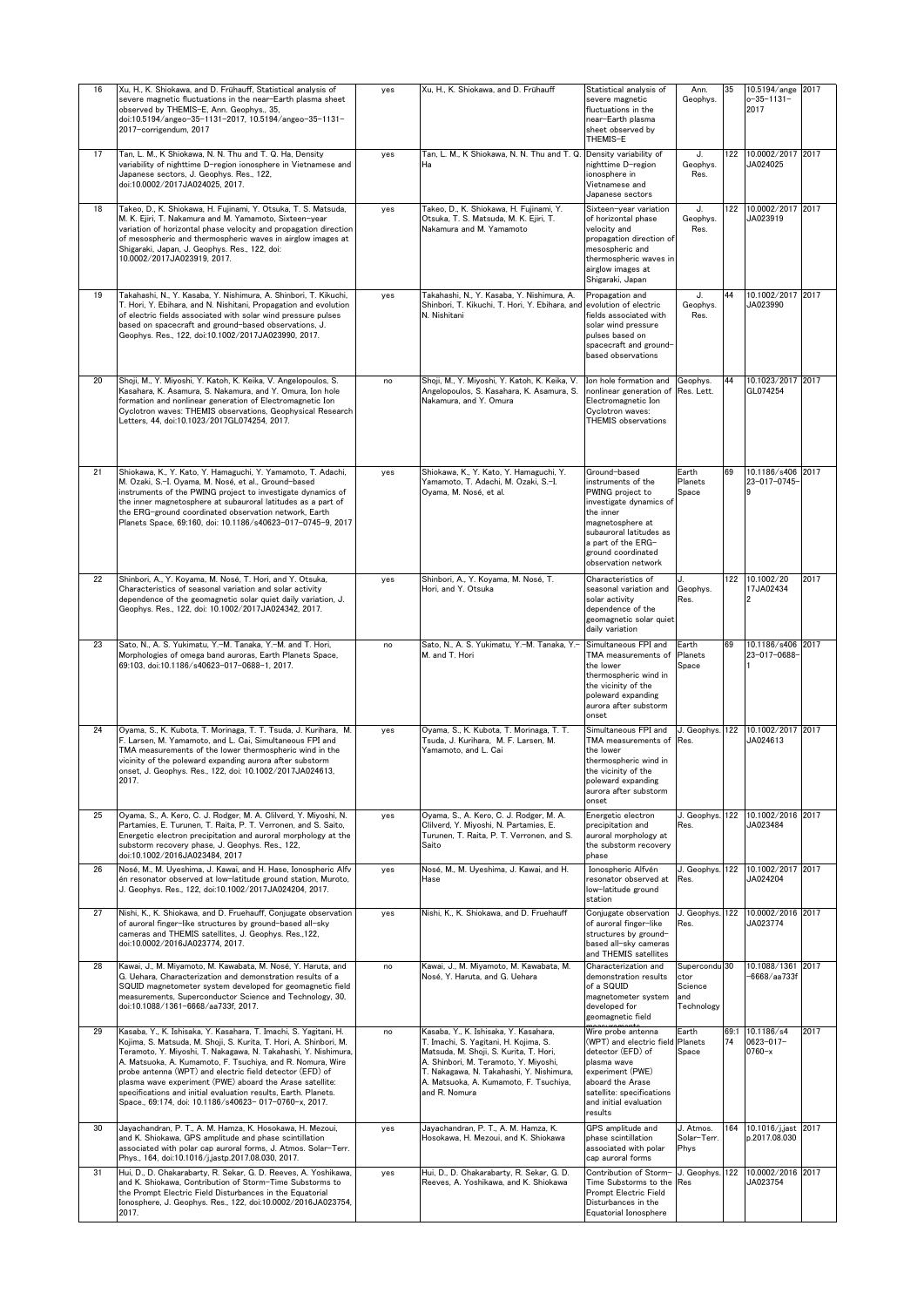| 32 | Grandin, M.,A. Kero, N. Partamies, D. McKay, D. Whiter, A.<br>Kozlovsky, Y. Miyoshi, Observation of pulsating aurora<br>signatures in cosmic noise absorption data, Geophys. Res.<br>Lett., 44, doi:10.1002/2017GL073901, 2017.                                                                                                                                                                        | yes | Grandin, M.,A. Kero, N. Partamies, D.<br>McKay, D. Whiter, A. Kozlovsky, and Y.<br>Miyoshi                                                                                                                                                   | Observation of<br>pulsating aurora<br>signatures in cosmic<br>noise absorption data                                                                                                                                         | Geophys.<br>Res. Lett.            | 44   | 10.1002/2017 2017<br>GL073901              |      |
|----|--------------------------------------------------------------------------------------------------------------------------------------------------------------------------------------------------------------------------------------------------------------------------------------------------------------------------------------------------------------------------------------------------------|-----|----------------------------------------------------------------------------------------------------------------------------------------------------------------------------------------------------------------------------------------------|-----------------------------------------------------------------------------------------------------------------------------------------------------------------------------------------------------------------------------|-----------------------------------|------|--------------------------------------------|------|
| 33 | Seki, K., Y. Miyoshi, Y. Ebihara, Y. Katoh, T. Amano, S. Saito, M.<br>Shoji, A. Nakamizo, K. Keika, T. Hori, S. Nakano, S. Watanabe,<br>K. Kamiya, N. Takahashi, Y. Omura, M. Nosé, M.-C. Fok, T.<br>Tanaka, A. Ieda, and A. Yoshikawa, Theory, modeling, and<br>integrated studies in the Arase (ERG) project, Earth Planets<br>Space, 70:17, 10.1186/s40623-018-0785-9, 2018.                        | yes | Seki, K., Y. Miyoshi, Y. Ebihara, Y. Katoh, T.<br>Amano, S. Saito, M. Shoji, A. Nakamizo, K.<br>Keika, T. Hori, S. Nakano, S. Watanabe, K.<br>Kamiya, N. Takahashi, Y. Omura, M. Nosé,<br>M.-C. Fok. T. Tanaka. A. Ieda. and A.<br>Yoshikawa | Theory, modeling, and<br>integrated studies in<br>the Arase (ERG)<br>project                                                                                                                                                | Earth<br>Planets<br>Space         | 13   | Dr13-3-9026 2018                           |      |
| 34 | Kamiya, K., K. Seki, S. Saito, T. Amano, and Y. Miyoshi,<br>Formation of butterfly pitch angle distributions of relativistic<br>electrons in the outer radiation belt with a monochromatic Pc5<br>wave, J. Geophys. Res., 123, doi:10.1002/2017JA024764, 2018.                                                                                                                                         | yes | Kamiya, K., K. Seki, S. Saito, T. Amano, and Formation of butterfly<br>Y. Miyoshi                                                                                                                                                            | pitch angle<br>distributions of<br>relativistic electrons in<br>the outer radiation belt<br>with a monochromatic<br>Pc5 wave                                                                                                | J. Geophys.<br>Res.               | 123  | 10.1002/2017 2018<br>JA024764              |      |
| 35 | Tsuda, T. T., M. T. Rietveld, M. J. Kosch, S. Oyama, K.<br>Hosokawa, S. Nozawa, T. Kawabata, A. Mizuno and Y. Ogawa,<br>Survey of conditions for artificial aurora experiments at<br>EISCAT Tromsø using dynasonde data, Earth Planets Space,<br>70:40, doi:10.1186/s40623-018-0805-9, 2018.                                                                                                           | yes | Tsuda, T. T., M. T. Rietveld, M. J. Kosch, S.<br>Oyama, K. Hosokawa, S. Nozawa, T.<br>Kawabata, A. Mizuno and Y. Ogawa                                                                                                                       | Survey of conditions<br>for artificial aurora<br>experiments at EISCAT Space<br>Tromsø using<br>dynasonde data                                                                                                              | Earth<br>Planets                  | 3    | 10.1186/s406<br>23-018-0805-               | 2018 |
| 36 | Takahashi, K., S. Oimatsu, M. Nosé, K. Min, S. G. Claudepierre,<br>A. Chan, J. Wygant, and H. Kim, Van Allen Probes observations<br>of second harmonic poloidal standing Alfvén waves, J.<br>Geophys. Res., 123, doi:10.1002/2017JA024869, 2018.                                                                                                                                                       | no  | Takahashi, K., S. Oimatsu, M. Nosé, K. Min,<br>S. G. Claudepierre, A. Chan, J. Wygant, and<br>H. Kim                                                                                                                                         | Van Allen Probes<br>observations of second Geophys.<br>harmonic poloidal<br>standing Alfvén waves                                                                                                                           | J.<br>Res.                        | 123  | 10.1002/2017 2018<br>JA024869              |      |
| 37 | Oimatsu, S., M. Nosé, K. Takahashi, K. Yamamoto, K. Keika, C.<br>A. Kletzing, C. W. Smith, R. J. MacDowall, and D. G. Mitchell,<br>Van Allen Probes observations of drift-bounce resonance and<br>energy transfer between energetic ring current protons and<br>poloidal Pc4 wave, J. Geophys. Res., 123,<br>doi:10.1029/2017JA025087, 2018.                                                           | yes | Oimatsu, S., M. Nosé, K. Takahashi, K.<br>Yamamoto, K. Keika, C. A. Kletzing, C. W.<br>Smith, R. J. MacDowall, and D. G. Mitchell                                                                                                            | Van Allen Probes<br>observations of drift-<br>bounce resonance and<br>energy transfer<br>between energetic ring<br>current protons and<br>poloidal Pc4 wave                                                                 | . 1<br>Geophys.<br>Res.           |      | 123 10.1029/2017 2018<br>JA025087          |      |
| 38 | Matsuoka, A., M. Teramoto, R. Nomura, M. Nosé, A. Fujimoto,<br>Y. Tanaka, M. Shinohara, T. Nagatsuma, K. Shiokawa, Y. Obana,<br>Y. Miyoshi, M. Mita, T. Takashima, and I. Shinohara, The<br>ARASE (ERG) magnetic field investigation. Earth, Planets, and.<br>Space., 70:43. doi: 10.1186/s40623-018-0800-1. 2018.                                                                                     | no  | Matsuoka, A., M. Teramoto, R. Nomura, M.<br>Nosé, A. Fujimoto, Y. Tanaka, M. Shinohara,<br>T. Nagatsuma,<br>K. Shiokawa, Y. Obana, Y. Miyoshi, M.<br>Mita, T. Takashima, and I. Shinohara                                                    | The ARASE (ERG)<br>magnetic field<br>investigation                                                                                                                                                                          | Earth,<br>Planets and<br>Space    | 3    | 70:4 10.1186/s4<br>0623-018-<br>$0800 - 1$ | 2018 |
| 39 | Keika, K., K. Seki, M. Nosé, Y. Miyoshi, L. J. Lanzerotti, D. G.<br>Mitchell, M. Gkioulidou, and J. W. Manweiler, Three-step<br>buildup of the 17 March 2015 storm ring current: Implication<br>for the cause of the unexpected storm intensification, J.<br>Geophys. Res., 123, doi:10.1002/2017JA024462, 2018.                                                                                       | no  | Keika, K., K. Seki, M. Nosé, Y. Mivoshi, L. J.<br>Lanzerotti, D. G. Mitchell, M. Gkioulidou,<br>and J. W. Manweiler                                                                                                                          | Three-step buildup of<br>the 17 March 2015<br>storm ring current:<br>Implication for the<br>cause of the<br>unexpected storm<br>intensification                                                                             | J. Geophys.<br>Res.               |      | 123 10.1002/2017 2018<br>JA024462          |      |
| 40 | Kasahara, S., Y. Miyoshi, S. Yokota, T. Mitani, Y. Kasahara, S.<br>Matsuda, A. Kumamoto, A. Matsuoka, Y. Kazama, H.U. Frey, V.<br>Anvelopoulos, S. Kurita, K. Keika, K. Seki, and I. Shinohara,<br>Pulsating aurora from electron scattering by chorus waves,<br>Nature, 554, doi:10.1038/nature25505, 2018.                                                                                           | yes | Kasahara, S., Y. Miyoshi, S. Yokota, T.<br>Mitani, Y. Kasahara, S. Matsuda, A.<br>Kumamoto, A. Matsuoka, Y. Kazama, H.U.<br>Frey, V. Anvelopoulos, S. Kurita, K. Keika,<br>K. Seki, and I. Shinohara                                         | Pulsating aurora from<br>electron scattering by<br>chorus waves                                                                                                                                                             | Nature                            | 554  | 10.1038/natur 2018<br>e25505               |      |
| 41 | Ieda, A., K. Kauristie, Y. Nishimura, Y. Miyashita, H. U. Frey, L.<br>Juusola, D. Whiter, M. Nosé, M. O. Fillingim, F. Honary, N. C.<br>Rogers, Y. Miyoshi, T. Miura, T. Kawashima, and S. Machida,<br>Simultaneous observation of auroral substorm onset in Polar<br>satellite global images and ground-based allsky images, Earth,<br>Planets and Space, 70, doi:10.1186/s40623-018-0843-3, 2018.    | no  | Ieda, A., K. Kauristie, Y. Nishimura, Y.<br>Miyashita, H. U. Frey, L. Juusola, D. Whiter, observation of auroral<br>M. Nosé, M. O. Fillingim, F. Honary, N. C.<br>Rogers, Y. Miyoshi, T. Miura, T. Kawashima,<br>and S. Machida              | Simultaneous<br>substorm onset in<br>Polar satellite global<br>images and ground-<br>based allsky images                                                                                                                    | Earth,<br>Planets and<br>Space    | 70   | 10.1186/s406<br>23-018-0843-               | 2018 |
| 42 | Figueiredo, C. A. O. B., H. Takahashi, C. M. Wrasse, Y. Otsuka,<br>K. Shiokawa, and D. Barros, Medium scale traveling<br>ionospheric disturbances observed by detrended total electron<br>content maps over Brazil, J. Geophys. Res., 123,<br>doi:10.0002/2017JA025021, 2018.                                                                                                                          | yes | Figueiredo, C. A. O. B., H. Takahashi, C. M.<br>Wrasse, Y. Otsuka, K. Shiokawa, and D.<br>Barros                                                                                                                                             | Medium scale traveling J.<br>ionospheric<br>disturbances observed<br>by detrended total<br>electron content maps<br>over Brazil                                                                                             | Geophys.<br>Res.                  | 123  | 10.0002/2017<br>JA025021                   | 2018 |
|    | Ozaki<br>Inoue, S. Yagitani, Y. Ebihara, C.-W Jun, R. Nomura, K.<br>Sakaguchi, Y. Otsuka, H.A. Uchida, I. Schofield, and D.W.<br>Danskin, Discovery of 1-Hz range modulation of isolated<br>proton aurora at subauroral latitudes, Geophys. Res. Lett., 45,<br>doi:10.0002/2017GL076486, 2018.                                                                                                         |     | D<br>Kataoka, M. Connors, T. Inoue, S. Yagitani, range modulation of<br>Y. Ebihara, C.-W Jun, R. Nomura, K.<br>Sakaguchi, Y. Otsuka, H.A. Uchida, I.<br>Schofield, and D.W. Danskin                                                          | Discovery of 1-Hz<br>isolated proton aurora<br>at subauroral latitude                                                                                                                                                       | Geophys.<br>Res. Lett.            | 45   | 10.0002/2017 2018<br>GL076486              |      |
| 44 | Tsuda, T. T., M. T. Rietveld, M. J. Kosch, S. Oyama, Y. Ogawa,<br>K. Hosokawa, S. Nozawa, T. Kawabata, and A. Mizuno, Survev<br>of conditions for artificial aurora experiments by the second<br>electron gyro-harmonic at EISCAT Tromsø using dynasonde<br>data, Earth, Planets, Space, 70:94, doi:10.1186/s40623-018-<br>$0864 - y$ , 2018                                                           | yes | Tsuda, T. T., M. T. Rietveld, M. J. Kosch, S. Survey of conditions<br>Oyama, Y. Ogawa, K. Hosokawa, S.<br>Nozawa, T. Kawabata, and A. Mizuno                                                                                                 | for artificial aurora<br>experiments by the<br>second electron gyro-<br>harmonic at EISCAT<br>Tromsø using<br>dynasonde data                                                                                                | Earth,<br>Planets,<br>Space       |      | 70:9 10.1186/s406<br>23-018-0864           | 2018 |
| 45 | Oyama, S., T. T. Tsuda, K. Hosokawa, Y. Ogawa, Y. Miyoshi, S.<br>Kurita, A. E. Kero, R. Fujii, Y. Tanaka, A. Mizuno, T. Kawabata,<br>B. Gustavsson, and T. Leyser, Auroral molecular-emission<br>effects on the atomic oxygen line at 777.4 nm, Earth, Planets<br>and Space, 70:166, doi:10.1186/s40623-018-0936-z, 2018.                                                                              | yes | Oyama, S., T. T. Tsuda, K. Hosokawa, Y.<br>Ogawa, Y. Miyoshi, S. Kurita, A. E. Kero, R.<br>Fujii, Y. Tanaka, A. Mizuno, T. Kawabata, B.<br>Gustavsson, and T. Leyser                                                                         | Auroral molecular-<br>emission effects on the<br>atomic oxygen line at<br>777.4 nm                                                                                                                                          | Earth,<br>Planets and 66<br>Space | 70:1 | 10.1186/s406 2018<br>23-018-0936-          |      |
| 46 | Yamamoto, K., M. Nosé, S. Kasahara, S. Yokota, K. Keika, A.<br>Matsuoka, M. Teramoto, K. Takahashi, S. Oimatsu, R. Nomura,<br>M. Vellante, B. Heilig, A. Fujimoto, Y. Tanaka, M. Shinohara I.<br>Shinohara, and Y. Miyoshi, Giant pulsations excited by a steep<br>earthward gradient of proton phase space density: Arase<br>observation, Geophys. Res. Lett., 45,<br>doi:10.1029/2018GL078293, 2018. | yes | Yamamoto, K., M. Nosé, S. Kasahara, S.<br>Yokota, K. Keika, A. Matsuoka, M.<br>Teramoto, K. Takahashi, S. Oimatsu, R.<br>Nomura, M. Vellante, B. Heilig, A. Fujimoto,<br>Y. Tanaka, M. Shinohara I. Shinohara, and<br>Y. Miyoshi             | Giant pulsations<br>excited by a steep<br>earthward gradient of<br>proton phase space<br>density: Arase<br>observation                                                                                                      | Geophys.<br>Res. Lett.            | 45   | 10.1029/2018 2018<br>GL078293              |      |
| 47 | Tsugawa, T., M. Nishioka, M. Ishii, K. Hozumi, S. Saito, A.<br>Shinbori, Y. Otsuka, A. Saito, S. M. Buhari, M. Abdullah, and P.<br>Supnithi, Total electron content observations by dense<br>regional and worldwide international networks of GNSS,<br>Journal of Disaster Research, 13, doi:10.20965/jdr.2018.p0535,<br>2018                                                                          | yes | Tsugawa, T., M. Nishioka, M. Ishii, K.<br>Hozumi, S. Saito, A. Shinbori, Y. Otsuka, A.<br>Saito, S. M. Buhari, M. Abdullah, and P.<br>Supnithi                                                                                               | Total electron content<br>observations by dense<br>egional and worldwide<br>international networks<br>of GNSS                                                                                                               | J. Disaster<br>Res.               | 13   | 10.20965/jdr.2 2018<br>018.p0535           |      |
| 48 | Tsuchiya, S., K. Shiokawa, H. Fujinami, Y. Otsuka, T. Nakamura,<br>and M. Yamamoto, Statistical analysis of the phase velocity<br>distribution of mesospheric and ionospheric waves observed in<br>airglow images over a 16-year period: comparison between<br>Rikubetsu and Shigaraki, Japan, J. Geophys. Res., 123,<br>doi:10.1029/2018JA025585, 2018.                                               | yes | Tsuchiya, S., K. Shiokawa, H. Fujinami, Y.<br>Otsuka, T. Nakamura, and M. Yamamoto                                                                                                                                                           | Statistical analysis of<br>the phase velocity<br>distribution of<br>mesospheric and<br>ionospheric waves<br>observed in airglow<br>images over a 16-year<br>period: comparison<br>between Rikubetsu and<br>Shigaraki, Japan | J. Geophys.<br>Res                | 123  | 10.1029/2018<br>JA025585                   | 2018 |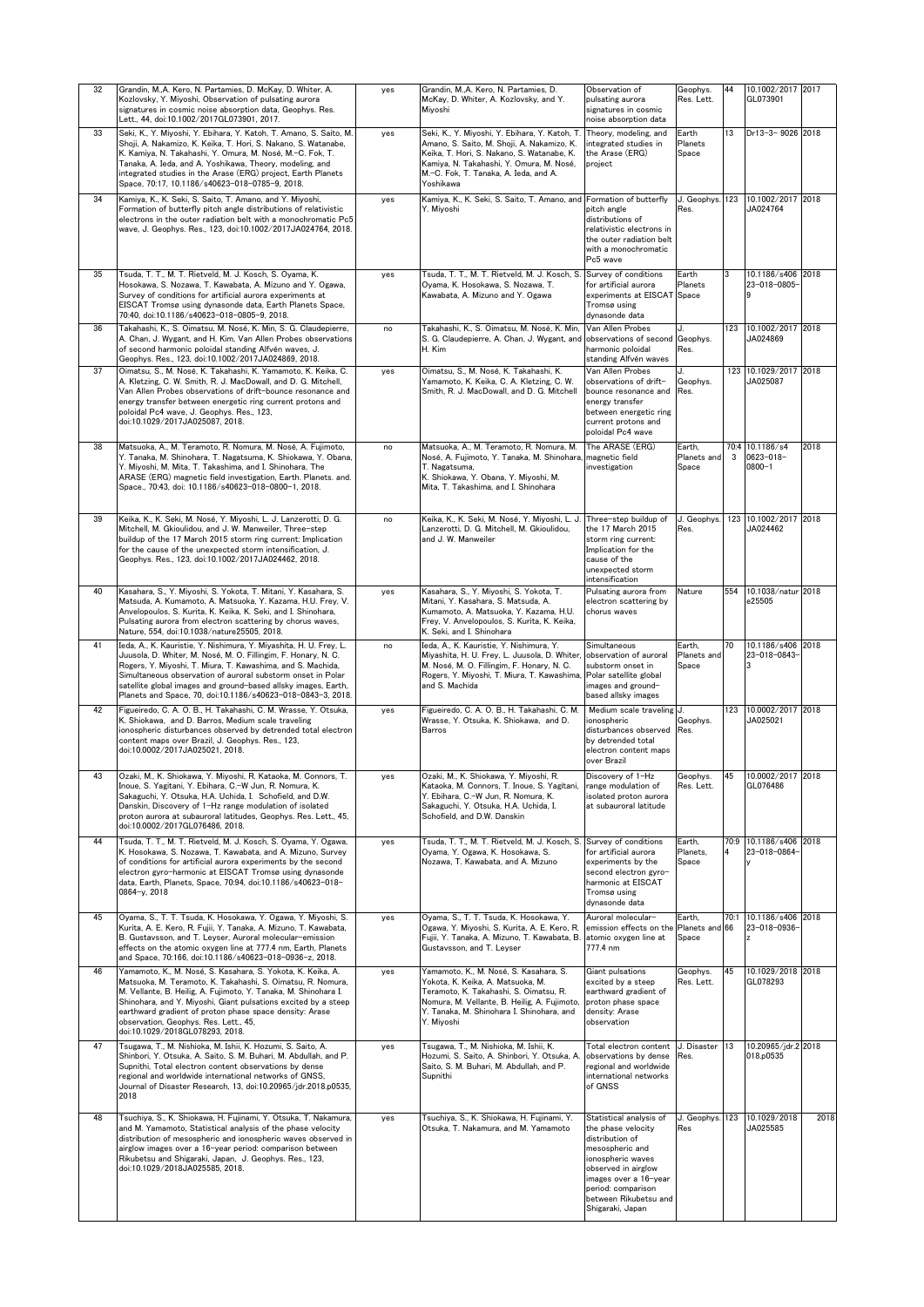| 49 | Tsuchiya, F., A. Hirai, T. Obara, H. Misawa, S. Kurita, Y.<br>Miyoshi, K. Shiokawa, M. Connors, M. Ozaki, Y. Kasahara, A.<br>Kumamoto, Y. Kasaba, A. Matsuoka, M. Shoji, and I. Shinohara,<br>Energetic electron precipitation associated with pulsating<br>aurora observed by VLF radio propagation during the recovery<br>phase of a substorm on 27 March 2017, Geophys. Res. Lett.,<br>45, doi:10.1029/2018GL080222, 2018.                                                                                                                                                                                  | yes | Tsuchiya, F., A. Hirai, T. Obara, H. Misawa,<br>S. Kurita, Y. Miyoshi, K. Shiokawa, M.<br>Connors, M. Ozaki, Y. Kasahara, A.<br>Kumamoto, Y. Kasaba, A. Matsuoka, M.<br>Shoii, and I. Shinohara                                                                                                                                                                                                             | Energetic electron<br>precipitation<br>associated with<br>pulsating aurora<br>observed by VLF radio<br>propagation during the<br>recovery phase of a<br>substorm on 27 March<br>2017 | Geophys.<br>Res. Lett. | 45  | 10.1029/2018<br>GL080222                             | 2018 |
|----|----------------------------------------------------------------------------------------------------------------------------------------------------------------------------------------------------------------------------------------------------------------------------------------------------------------------------------------------------------------------------------------------------------------------------------------------------------------------------------------------------------------------------------------------------------------------------------------------------------------|-----|-------------------------------------------------------------------------------------------------------------------------------------------------------------------------------------------------------------------------------------------------------------------------------------------------------------------------------------------------------------------------------------------------------------|--------------------------------------------------------------------------------------------------------------------------------------------------------------------------------------|------------------------|-----|------------------------------------------------------|------|
| 50 | Takahashi, N., K. Seki, M. Teramoto, M.-C. Fok, Y. Zheng, A.<br>Matsuoka, N. Higashio, K. Shiokawa, D. Baishev, A. Yoshikawa,<br>and T. Nagatsuma, Global distribution of ULF waves during<br>magnetic storms: Comparison of Arase, ground observations<br>and BATSRUS+CRCM simulation, Geophys. Res. Lett., 45,<br>doi:10.1029/2018GL078857, 2018.                                                                                                                                                                                                                                                            | yes | Takahashi, N., K. Seki, M. Teramoto, M.-C.<br>Fok, Y. Zheng, A. Matsuoka, N. Higashio, K.<br>Shiokawa, D. Baishev, A. Yoshikawa, and T.<br>Nagatsuma                                                                                                                                                                                                                                                        | Global distribution of<br>ULF waves during<br>magnetic storms:<br>Comparison of Arase,<br>ground observations<br>and BATSRUS+CRCM<br>simulation                                      | Geophys.<br>Res. Lett  | 45  | 10.1029/2018<br>GL078857                             | 2018 |
| 51 | Takahashi, K., R. Denton, T. Motoba, A. Matsuoka, Y. Kasaba,<br>Y. Kasahara, M. Teramoto, M. Shoji, N. Takahashi, Y. Miyoshi,<br>M. Nosé, A. Kumamoto, F. Tsuchiya, R. Redmon, and J.<br>Rodringuez, Impulsively Excited Nightside Ultralow Frequency<br>Waves Simultaneously Observed On and Off the Magnetic<br>Equator, Geophys. Res. Lett., 45, doi:10.1029/2018GL078731,<br>2018.                                                                                                                                                                                                                         | yes | Takahashi, K., R. Denton, T. Motoba, A.<br>Matsuoka, Y. Kasaba, Y. Kasahara, M.<br>Teramoto, M. Shoji, N. Takahashi, Y.<br>Miyoshi, M. Nosé, A. Kumamoto, F.<br>Tsuchiya, R. Redmon, and J. Rodringuez,                                                                                                                                                                                                     | Impulsively Excited<br>Nightside Ultralow<br><b>Frequency Waves</b><br>Simultaneously<br>Observed On and Off<br>the Magnetic Equator                                                 | Geophys.<br>Res. Lett  | 45  | 10.0002/2018<br>JA02510.1029<br>/2018GL0787<br>31261 | 2018 |
| 52 | Takagi, Y., K. *Shiokawa, Y. Otsuka, M. Connors, and I.<br>Schofield, Statistical analysis of SAR arc detachment from the<br>main oval based on 11-year, all-sky imaging observation at<br>Athabasca, Canada, Geophys. Res. Lett., 45,<br>doi:10.1029/2018GL079615, 2018                                                                                                                                                                                                                                                                                                                                       | yes | Takagi, Y., K. *Shiokawa, Y. Otsuka, M.<br>Connors, and I. Schofield                                                                                                                                                                                                                                                                                                                                        | Statistical analysis of<br>SAR arc detachment<br>from the main oval<br>based on 11-year, all-<br>sky imaging observation<br>at Athabasca, Canada                                     | Geophys.<br>Res. Lett. | 45  | 10.1029/2018<br>GL079615                             | 2018 |
| 53 | Shoji, M., Y. Miyoshi, Y. Omura, L.M. Kistler, Y. Kasaba, S.<br>Matsuda, Y. Kasahara, A. Matsuoka, R. Nomura, K. Ishisaka, A.<br>Kumamoto, F. Tsuchiva, S. Yagitani, M. Teramoto, K. Asamura,<br>T. Takashima, and I. Shinohara, Instantaneous Frequency<br>Analysis on Nonlinear EMIC Emissions: Arase Observation,<br>Geophys. Res. Lett., 45, doi:10.1029/2018GL079765, 2018.                                                                                                                                                                                                                               | yes | Shoji, M., Y. Miyoshi, Y. Omura, L.M. Kistler, Instantaneous<br>Y. Kasaba, S. Matsuda, Y. Kasahara, A.<br>Matsuoka, R. Nomura, K. Ishisaka, A.<br>Kumamoto, F. Tsuchiya, S. Yagitani, M.<br>Teramoto, K. Asamura, T. Takashima, and I. Observation<br>Shinohara                                                                                                                                             | Frequency Analysis on<br>Nonlinear EMIC<br>Emissions: Arase                                                                                                                          | Geophys.<br>Res. Lett. | 45  | 10.1029/2018<br>GL079765                             | 2018 |
| 54 | Shinbori, A., Y. Otsuka, T. Tsugawa, M. Nishioka, A. Kumamoto,<br>F. Tsuchiya, S. Matsuda, Y. Kasahara, A. Matsuoka, J. M.<br>Ruohoniemi, S. G. Shepherd, and N. Nishitani, Temporal and<br>spatial variations of storm time midlatitude ionospheric trough<br>based on global GNSS-TEC and Arase satellite observations,<br>Geophys. Res. Lett., 45, doi:10.1029/2018GL078723, 2018.                                                                                                                                                                                                                          | yes | Shinbori, A., Y. Otsuka, T. Tsugawa, M.<br>Nishioka, A. Kumamoto, F. Tsuchiya, S.<br>Matsuda, Y. Kasahara, A. Matsuoka, J. M.<br>Ruohoniemi, S. G. Shepherd, and N.<br>Nishitani                                                                                                                                                                                                                            | Temporal and spatial<br>variations of storm<br>time midlatitude<br>ionospheric trough<br>based on global GNSS-<br><b>TEC and Arase</b><br>satellite observations                     | Geophys.<br>Res. Lett. | 45  | 10.1029/2018<br>GL078723                             | 2018 |
| 55 | Perwitasari, S., T. Nakamura, M. Kogure, Y. Tomikawa, M. K.<br>Ejiri, and K. Shiokawa, Comparison of gravity wave<br>propagation direction observed by mesospheric airglow<br>imaging at three different latitudes by using M-transform, Ann.<br>Geophys., 36, doi:10.5194/angeo-36-1597-2018, 2018.                                                                                                                                                                                                                                                                                                           | yes | Perwitasari, S., T. Nakamura, M. Kogure, Y.<br>Tomikawa, M. K. Ejiri, and K. Shiokawa                                                                                                                                                                                                                                                                                                                       | Comparison of gravity<br>wave propagation<br>direction observed by<br>mesospheric airglow<br>imaging at three<br>different latitudes by<br>using M-transform                         | Ann.<br>Geophys.       | 36  | 10.5194/ange<br>o-36-1597-<br>2018                   | 2018 |
| 56 | Ozaki, M., K. Shiokawa, Y. Miyoshi, K. Hosokawa, S. Oyama, S.<br>Yagitani, Y. Kasahara, Y. Kasaba, S. Matsuda, R. Kataoka, Y.<br>Ebihara, Y. Ogawa, Y. Otsuka, S. Kurita, R. C. Moore, Y.-M.<br>Tanaka, M. Nosé, T. Nagatsuma, M. Connors, N. Nishitani, Y.<br>Katoh, M. Hikishima, A. Kumamoto, F. Tsuchiya, A. Kadokura, T.<br>Nishiyama, T. Inoue, K. Imamura, A. Matsuoka, and I. Shinohara,<br>Microscopic observations of pulsating aurora associated with<br>chorus element structures: Coordinated Arase satellite-<br>PWING observations, Geophys. Res. Lett., 45,<br>doi:10.1029/2018GL079812, 2018. | yes | Ozaki, M., K. Shiokawa, Y. Miyoshi, K.<br>Hosokawa, S. Oyama, S. Yagitani, Y.<br>Kasahara, Y. Kasaba, S. Matsuda, R.<br>Kataoka, Y. Ebihara, Y. Ogawa, Y. Otsuka,<br>S. Kurita, R. C. Moore, Y.-M. Tanaka, M.<br>Nosé, T. Nagatsuma, M. Connors, N.<br>Nishitani, Y. Katoh, M. Hikishima, A.<br>Kumamoto, F. Tsuchiya, A. Kadokura, T.<br>Nishiyama, T. Inoue, K. Imamura, A.<br>Matsuoka, and I. Shinohara | Microscopic<br>observations of<br>pulsating aurora<br>associated with chorus<br>element structures:<br><b>Coordinated Arase</b><br>satellite-PWING<br>observations                   | Geophys.<br>Res. Lett. | 45  | 10.1029/2018<br>GL079812                             | 2018 |
| 57 | Oimatsu, S., M. Nosé, M. Teramoto, K. Yamamoto, A. Matsuoka,<br>S. Kasahara, S. Yokota, K. Keika, G. Le, R. Nomura, A.<br>Fujimoto, D. Sormakov, O. Troshichev, Y.-M. Tanaka, M.<br>Shinohara, I. Shinohara, Y. Miyoshi, J. A. Slavin, R. E. Ergun,<br>and P.-A. Lindqvist, Drift-bounce resonance between Pc5<br>pulsations and ions at multiple energies in the nightside<br>magnetosphere: Arase and MMS observations, Geophys. Res.<br>Lett., 45, doi:10.1029/2018GL078961, 2018.                                                                                                                          | yes | Oimatsu, S., M. Nosé, M. Teramoto, K.<br>Yamamoto, A. Matsuoka, S. Kasahara, S.<br>Yokota, K. Keika, G. Le, R. Nomura, A.<br>Fujimoto, D. Sormakov, O. Troshichev, Y.-<br>A. Tanaka, M. Shinohara, I. Shinohara, Y.<br>Miyoshi, J. A. Slavin, R. E. Ergun, and P.-A. magnetosphere: Arase<br>Lindqvist                                                                                                      | Drift-bounce<br>resonance between<br>Pc5 pulsations and ions<br>at multiple energies in<br>the nightside<br>and MMS observations                                                     | Geophys.<br>Res. Lett. | 45  | 10.1029/2018<br>GL078961                             | 2018 |
| 58 | Nosé, M., A. Matsuoka, S. Kasahara, S. Yokota, M. Teramoto, K<br>Keika, K. Yamamoto, R. Nomura, A. Fuiimoto, N. Higashio, H.<br>Koshiishi, S. Imajo, S. Oimatsu, Y.-M. Tanaka, M. Shinohara, I.<br>Shinohara, and Y. Miyoshi, Magnetic field dipolarization and its<br>associated ion flux variations in the dawnside deep inner<br>magnetosphere: Arase observations, Geophys. Res. Lett., 45,<br>doi:10.1029/2018GL078825, 2018.                                                                                                                                                                             | yes | Nosé, M., A. Matsuoka, S. Kasahara, S.<br>Yokota, M. Teramoto, K. Keika, K.<br>Yamamoto, R. Nomura, A. Fujimoto, N.<br>Higashio, H. Koshiishi, S. Imajo, S. Oimatsu,<br>Y.-M. Tanaka, M. Shinohara, I. Shinohara,<br>and Y. Miyoshi                                                                                                                                                                         | Magnetic field<br>dipolarization and its<br>associated ion flux<br>variations in the<br>dawnside deep inner<br>magnetosphere: Arase<br>observations                                  | Geophys.<br>Res. Lett. | 45  | 10.1029/2018<br>GL078825                             | 2018 |
| 59 | Nosé, M., A. Matsuoka, A. Kumamoto, Y. Kasahara, J.<br>Goldstein, M. Teramoto, F. Tsuchiya, S. Matsuda, M. Shoji, S.<br>Imajo, S. Oimatsu, K. Yamamoto, Y. Obana, R. Nomura, A.<br>Fujimoto, I. Shinohara, Y. Miyoshi, W. S. Kurth, C. A. Kletzing,<br>C. W. Smith, and R. J. MacDowall, Longitudinal structure of<br>oxygen torus in the inner magnetosphere: Simultaneous<br>observations by Arase and Van Allen Probe A, Geophys. Res.<br>Lett., 45, doi:10.1029/2018GL080122, 2018.                                                                                                                        | yes | Nosé, M., A. Matsuoka, A. Kumamoto, Y.<br>Kasahara, J. Goldstein, M. Teramoto, F.<br>Tsuchiya, S. Matsuda, M. Shoji, S. Imajo, S.<br>Oimatsu, K. Yamamoto, Y. Obana, R.<br>Nomura, A. Fujimoto, I. Shinohara, Y.<br>Miyoshi, W. S. Kurth, C. A. Kletzing, C. W.<br>Smith, and R. J. MacDowall                                                                                                               | ongitudinal structure.<br>of oxygen torus in the<br>inner magnetosphere:<br>Simultaneous<br>observations by Arase<br>and Van Allen Probe A                                           | Geophys.<br>Res. Lett. | 45  | 10.1029/2018<br>GL080122                             | 2018 |
| 60 | Nosé, M., A. Matsuoka, S. Kasahara, S. Yokota, M. Teramoto, K.<br>Keika, K. Yamamoto, R. Nomura, A. Fujimoto, N. Higashio, H.<br>Koshiishi, S. Imajo, S. Oimatsu, and Y.-M. Tanaka, Magnetic<br>Field Dipolarization and Its Associated Ion Flux Variations in<br>the Dawnside Deep Inner Magnetosphere: Arase Observations,<br>Geophys. Res. Lett., 45, doi:10.1029/2018GL078825, 2018.                                                                                                                                                                                                                       | yes | Nosé, M., A. Matsuoka, S. Kasahara, S.<br>Yokota, M. Teramoto, K. Keika, K.<br>Yamamoto, R. Nomura, A. Fujimoto, N.<br>Higashio, H. Koshiishi, S. Imajo, S. Oimatsu, Variations in the<br>and Y.-M. Tanaka                                                                                                                                                                                                  | Magnetic Field<br>Dipolarization and Its<br>Associated Ion Flux<br>Dawnside Deep Inner<br>Magnetosphere: Arase<br>Observations                                                       | Geophys.<br>Res. Lett. | 45  | 10.1029/2018<br>GL078825                             | 2018 |
| 61 | Nishi, K., K. Shiokawa, K.-H. Glassmeier, and J. Z. D. Mieth,<br>Statistical study of phase relationship between magnetic and<br>plasma pressures in the near-earth nightside magnetosphere<br>using the THEMIS-E satellite, J. Geophys. Res., 123,<br>doi:10.1029/2018JA025846, 2018.                                                                                                                                                                                                                                                                                                                         | yes | Nishi, K., K. Shiokawa, K.-H. Glassmeier,<br>and J. Z. D. Mieth                                                                                                                                                                                                                                                                                                                                             | Statistical study of<br>phase relationship<br>between magnetic and<br>plasma pressures in<br>the near-earth<br>nightside<br>magnetosphere using<br>the THEMIS-E satellite            | J. Geophys<br>Res.     | 123 | 10.1029/2018<br>JA025846                             | 2018 |
| 62 | Nishi, K., K. Shiokawa, and H. Spence, Magnetospheric source<br>region of auroral finger-like structures observed by the<br>RBSP-A satellite, J. Geophys. Res., 123,<br>doi:10.1029/2018JA025480, 2018                                                                                                                                                                                                                                                                                                                                                                                                         | yes | Nishi, K., K. Shiokawa, and H. Spence                                                                                                                                                                                                                                                                                                                                                                       | Magnetospheric source<br>region of auroral<br>finger-like structures<br>observed by the<br>RBSP-A satellite                                                                          | J. Geophys<br>Res.     | 123 | 10.1029/2018<br>JA025480                             | 2018 |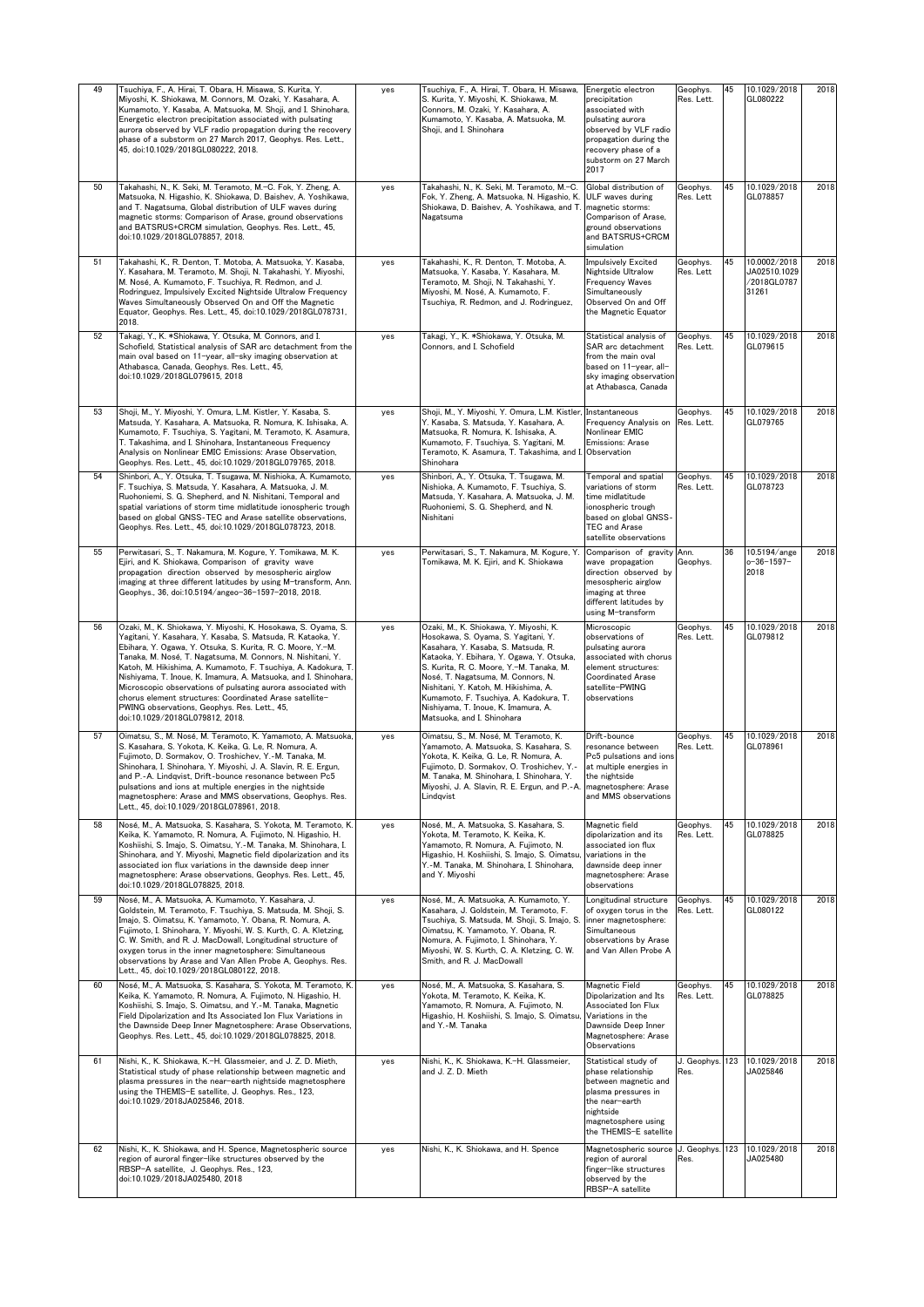| 63 | Narayanan, V. L., K. Shiokawa, Y. Otsuka, and D. Neudegg, On<br>the role of thermospheric winds and sporadic E layers in the<br>formation and evolution of Electrified Medium-Scale Traveling<br>Ionospheric Disturbances (EMSTIDs) in geomagnetic conjugate<br>regions, J. Geophys. Res., 123, doi:10.1029/2018JA025261,<br>2018.                                                                                                                                                                                                                                                                                                                     | yes | Narayanan, V. L., K. Shiokawa, Y. Otsuka,<br>and D. Neudegg                                                                                                                                                                                                                                                                                                                                                                                                                      | On the role of<br>thermospheric winds<br>and sporadic E layers<br>in the formation and<br>evolution of Electrified<br>Medium-Scale<br>Traveling Ionospheric<br>Disturbances<br>(EMSTIDs) in<br>geomagnetic conjugate<br>regions            | J. Geophys.<br>Res.           | 123 | 10.1029/2018<br>JA025261     | 2018 |
|----|--------------------------------------------------------------------------------------------------------------------------------------------------------------------------------------------------------------------------------------------------------------------------------------------------------------------------------------------------------------------------------------------------------------------------------------------------------------------------------------------------------------------------------------------------------------------------------------------------------------------------------------------------------|-----|----------------------------------------------------------------------------------------------------------------------------------------------------------------------------------------------------------------------------------------------------------------------------------------------------------------------------------------------------------------------------------------------------------------------------------------------------------------------------------|--------------------------------------------------------------------------------------------------------------------------------------------------------------------------------------------------------------------------------------------|-------------------------------|-----|------------------------------|------|
| 64 | Miyoshi, Y., T. Hori, M. Shoji, M. Teramoto, T-F. Chang, T.<br>Segawa, N. Umemura, S. Matsuda, S. Kurita, K. Keika, Y.<br>Miyashita, K. Seki, Y. Tanaka, N. Nishitani, S. Kasahara, S.<br>Yokota, A. Matsuoka, Y. Kasahara, K. Asamura, T. Takashima,<br>and I. Shinohara, The ERG Science Center, Earth, Planets,<br>Space, 70, doi:10.1186/s40623-018-0867-8, 2018.                                                                                                                                                                                                                                                                                  | yes | Miyoshi, Y., T. Hori, M. Shoji, M. Teramoto,<br>T-F. Chang, T. Segawa, N. Umemura, S.<br>Matsuda, S. Kurita, K. Keika, Y. Miyashita,<br>K. Seki, Y. Tanaka, N. Nishitani, S.<br>Kasahara, S. Yokota, A. Matsuoka, Y.<br>Kasahara, K. Asamura, T. Takashima, and I.<br>Shinohara                                                                                                                                                                                                  | The ERG Science<br>Center                                                                                                                                                                                                                  | Earth.<br>Planets,<br>Space   | 70  | 10.1186/s406<br>23-018-0867- | 2018 |
| 65 | Miyoshi, Y., I. Shinohara, T. Takashima, K. Asamura, N.<br>Higashio, T. Mitani, S. Kasahara, S. Yokota, Y. Kazama, S.-Y.<br>Wang, S. W. Y. Tam, P.T.P. Ho, Y. Kasahara, Y. Kasaba, S.<br>Yagitani, A. Matsuoka, H. Kojima, Y. Katoh, K. Shiokawa, and K.<br>Seki, Geospace Exploration Project ERG, Earth Planets and<br>Space, 70, doi:10.1186/s40623-018-0862-0, 2018.                                                                                                                                                                                                                                                                               | yes | Miyoshi, Y., I. Shinohara, T. Takashima, K.<br>Asamura, N. Higashio, T. Mitani, S.<br>Kasahara, S. Yokota, Y. Kazama, S.-Y.<br>Wang, S. W. Y. Tam, P.T.P. Ho, Y.<br>Kasahara, Y. Kasaba, S. Yagitani, A.<br>Matsuoka, H. Kojima, Y. Katoh, K.                                                                                                                                                                                                                                    | Geospace Exploration<br><b>Project ERG</b>                                                                                                                                                                                                 | Earth<br>Planets and<br>Space | 70  | 10.1186/s406<br>23-018-0862- | 2018 |
| 66 | Matsuda, S., Y. Kasahara, Y. Miyoshi, R. Nomura, M. Shoji, A.<br>Matsuoka, Y. Kasaba, S. Kurita, M. Teramoto, and K. Ishisaka,<br>Spatial distribution of fine-structured and unstructured EMIC<br>waves observed by the Arase satellite, Geophys. Res. Lett.,<br>45, doi:10.1029/2018GL080109, 2018.                                                                                                                                                                                                                                                                                                                                                  | yes | Matsuda, S., Y. Kasahara, Y. Miyoshi, R.<br>Nomura, M. Shoji, A. Matsuoka, Y. Kasaba,<br>S. Kurita, M. Teramoto, and K. Ishisaka                                                                                                                                                                                                                                                                                                                                                 | Spatial distribution of<br>fine-structured and<br>unstructured EMIC<br>waves observed by the<br>Arase satellite                                                                                                                            | Geophys.<br>Res. Lett.        | 45  | 10.1029/2018<br>GL080109     | 2018 |
| 67 | Kurita, S., Y. Miyoshi, S. Kasahara, S. Yokota, Y. Kasahara, S.<br>Matsuda, A. Kumamoto, A. Matsuoka, and I. Shinohara,<br>Deformation of electron pitch angle distributions caused by<br>upper-band chorus observed by the Arase satellite, Geophys.<br>Res. Lett., 45, 10.1029/2018GL079104, 2018.                                                                                                                                                                                                                                                                                                                                                   | yes | Kurita, S., Y. Miyoshi, S. Kasahara, S.<br>Yokota, Y. Kasahara, S. Matsuda, A.<br>Kumamoto, A. Matsuoka, and I. Shinohara                                                                                                                                                                                                                                                                                                                                                        | Deformation of<br>electron pitch angle<br>distributions caused by<br>upper-band chorus<br>observed by the Arase<br>satellite                                                                                                               | Geophys.<br>Res. Lett.        | 45  | 10.1029/2018<br>GL079104     | 2018 |
| 68 | Kurita, S., Y. Miyoshi, K. Shiokawa, N. Higashio, T. Mitani, T.<br>Takashima, A. Matsuoka, I. Shinohara, C. A. Kletzing, J. B.<br>Blake, S. G. Claudepierre, M. Connors, S. Oyama, T.<br>Nagatsuma, K. Sakaguchi, D. Baishev and Y. Otsuka, Rapid loss<br>of relativistic electrons by EMIC waves in the outer radiation<br>belt observed by Arase, Van Allen Probes, and the PWING<br>ground stations, Geophys. Res. Lett., 45,<br>doi:10.1029/2018GL080262, 2018.                                                                                                                                                                                    | yes | Kurita, S., Y. Miyoshi, K. Shiokawa, N.<br>Higashio, T. Mitani, T. Takashima, A.<br>Matsuoka, I. Shinohara, C. A. Kletzing, J.<br>B. Blake, S. G. Claudepierre, M. Connors,<br>S. Oyama, T. Nagatsuma, K. Sakaguchi, D.<br>Baishev and Y. Otsuka                                                                                                                                                                                                                                 | Rapid loss of<br>relativistic electrons by<br>EMIC waves in the<br>outer radiation belt<br>observed by Arase,<br>Van Allen Probes, and<br>the PWING ground<br>stations                                                                     | Geophys.<br>Res. Lett.        | 45  | 10.1029/2018<br>GL080262     | 2018 |
| 69 | Kurita, S., Y. Miyoshi, J. B. Blake, and R. H. Friedel, Response<br>of relativistic electron microbursts to the arrival of high speed<br>solar wind streams and its relation to flux variation of trapped<br>radiation belt electrons, J. Geophys. Res., 123,<br>doi:10.1029/2018JA025675, 2018.                                                                                                                                                                                                                                                                                                                                                       | yes | Kurita, S., Y. Miyoshi, J. B. Blake, and R. H. Response of relativistic J. Geophys<br>Friedel                                                                                                                                                                                                                                                                                                                                                                                    | electron microbursts to Res.<br>the arrival of high<br>speed solar wind<br>streams and its relation<br>to flux variation of<br>trapped radiation belt<br>electrons                                                                         |                               | 123 | 10.1029/2018<br>JA025675     | 2018 |
| 70 | Shiokawa, K., M. Ozaki, A. Kadokura, Y. Endo, T. Sakanoi, S.<br>Kurita, Y. Miyoshi, S.-I. Oyama, M. Connors, I. Schofield, J.<br>Michael Ruohoniemi, M. Nosé, T. Nagatsuma, K. Sakaguchi, D.<br>G. Baishev, A. Pashinin, R. Rakhmatulin, B. Shevtsov, I.<br>Poddelsky, M. Engebretson, Tero Raita, Y.-M. Tanaka, M.<br>Shinohara, M. Teramoto, R. Nomura, A. Fujimoto, A. Matsuoka,<br>N. Higashio, T. Takashima, I. Shinohara, and Jav M. Albert,<br>Purple auroral rays and global Pc1 pulsations observed at the<br>CIR-associated solar wind density enhancement on March 21,<br>2017, Geophys. Res. Lett., 45, doi:10.1029/2018GL079103,<br>2018. | yes | Shiokawa, K., M. Ozaki, A. Kadokura, Y.<br>Endo, T. Sakanoi, S. Kurita, Y. Miyoshi, S.-I.<br>Oyama, M. Connors, I. Schofield, J. Michael lobserved at the CIR-<br>Ruohoniemi, M. Nosé, T. Nagatsuma, K.<br>Sakaguchi, D. G. Baishev, A. Pashinin, R.<br>Rakhmatulin, B. Shevtsov, I. Poddelsky, M.<br>Engebretson, Tero Raita, Y.-M. Tanaka, M.<br>Shinohara, M. Teramoto, R. Nomura, A.<br>Fujimoto, A. Matsuoka, N. Higashio, T.<br>Takashima, I. Shinohara, and Jay M. Albert | Purple auroral rays and<br>global Pc1 pulsations<br>associated solar wind<br>density enhancement<br>on March 21, 2017                                                                                                                      | Geophys.<br>Res. Lett.        | 45  | 10.1029/2018<br>GL079103     | 2018 |
| 71 | Kotov, D. V., P. G. Richards, V. Truklik, O. V.Bogomaz, M. O.<br>Shulha, N. Maruyama, M. Hairston, Y. Miyoshi, Y. Kasahara, A.<br>Kumamoto, F. Tsuchiya, A. Matsuoka, I. Shinohara, M.<br>Hernandez-Pajares, I. F. Domnin, T. G. Zhivolup, L. Ya.<br>Emelyanov, and Ya. M. Chepurnyy, Coincident observations by<br>the Kharkiv IS radar and ionosonde, DMSP and Arase(ERG)<br>satellites, and FLIP model simulations; Implications for the<br>NRLMSISE-00 hydrogen density, plasmasphere and<br>ionosphere, Geophys. Res. Lett., 45,<br>doi:10.1029/2018GL079206, 2018                                                                                | yes | Kotov, D. V., P. G. Richards, V. Truklik, O.<br>V.Bogomaz, M. O. Shulha, N. Maruyama,<br>M. Hairston, Y. Miyoshi, Y. Kasahara, A.<br>Kumamoto, F. Tsuchiya, A. Matsuoka, I.<br>Shinohara, M. Hernandez-Pajares, I. F.<br>Domnin, T. G. Zhivolup, L. Ya. Emelyanov,<br>and Ya, M. Chepurnyy                                                                                                                                                                                       | Coincident<br>observations by the<br>Kharkiv IS radar and<br>ionosonde, DMSP and<br>Arase(ERG) satellites,<br>and FLIP model<br>simulations:<br>Implications for the<br>NRLMSISE-00<br>hydrogen density,<br>plasmasphere and<br>ionosphere | Geophys.<br>Res. Lett.        | 45  | 10.1029/2018<br>GL079206     | 2018 |
| 72 | Kitamura, N., M. Kitahara, M. Shoji, Y. Miyoshi, H. Hasegawa, S.<br>Nakamura, Y. Katoh, Y. Saito, S. Yokota, D. J. Gershman, A. F.<br>Vinas, B. L. Giles, T. E. Moore, W. R. Paterson, C. J. Pollock, C.<br>T. Russell, R. J. Strangeway, S. A. Fuselier, and J. L. Burch,<br>Direct measurements of two-way wave-particle energy<br>transfer in a collisionless space plasma, Science, 361,<br>doi:10.1126/science.aap8730, 2018.                                                                                                                                                                                                                     | yes | Kitamura, N., M. Kitahara, M. Shoji, Y.<br>Mivoshi, H. Hasegawa, S. Nakamura, Y.<br>Katoh, Y. Saito, S. Yokota, D. J. Gershman, particle energy transfer<br>A. F. Vinas, B. L. Giles, T. E. Moore, W. R.<br>Paterson, C. J. Pollock, C. T. Russell, R. J.<br>Strangeway, S. A. Fuselier, and J. L. Burch                                                                                                                                                                         | Direct measurements<br>of two-way wave-<br>in a collisionless space<br>plasma                                                                                                                                                              | Science                       | 361 | 10.1126/scien<br>ce.aap8730  | 2018 |
| 73 | Kim, H., J. Hwang, J. Park, Y. Miyashita, K. Shiokawa, I. R.<br>Mann, T, Raita, and J. Lee, Large scale ducting of Pc1<br>pulsations observed by Swarm satellites and multiple ground<br>networks, Geophys. Res. Lett., 45, doi:10.1029/2018GL080693,<br>2018.                                                                                                                                                                                                                                                                                                                                                                                         | yes | Kim, H., J. Hwang, J. Park, Y. Miyashita, K.<br>Shiokawa, I. R. Mann, T, Raita, and J. Lee                                                                                                                                                                                                                                                                                                                                                                                       | Large scale ducting of<br>Pc1 pulsations<br>observed by Swarm<br>satellites and multiple<br>ground networks                                                                                                                                | Geophys.<br>Res. Lett.        | 45  | 10.1029/2018<br>GL080693     | 2018 |
| 74 | Keika, K., S. Kasahara, S. Yokota, M. Hoshino, K. Seki, M. Nosé,<br>T. Amano, Y. Miyoshi and I. Shinohara, Ion Energies Dominating<br>Energy Density in the Inner Magnetosphere: Spatial<br>Distributions and Composition, Observed by Arase/MEP-i,<br>Geophys. Res. Lett., 45, doi:10.1029/2018GL080047, 2018.                                                                                                                                                                                                                                                                                                                                        | yes | Keika, K., S. Kasahara, S. Yokota, M.<br>Hoshino, K. Seki, M. Nosé, T. Amano, Y.<br>Miyoshi and I. Shinohara                                                                                                                                                                                                                                                                                                                                                                     | Ion Energies<br><b>Dominating Energy</b><br>Density in the Inner<br>Magnetosphere: Spatial<br>Distributions and<br>Composition, Observed<br>by Arase/MEP-i                                                                                 | Geophys.<br>Res. Lett.        | 45  | 10.1029/2018<br>GL080047     | 2018 |
| 75 | Kazama, Y., H. Kojima, Y. Miyoshi, Y. Kasahara, H. Usui, B.-J.<br>Wang, S.-Y. Wang, S.W.Y. Tam, T.-F. Chang, P.T.P. Ho, K.<br>Asamura, A. Kumamoto, F. Tsuchiya, Y. Kasaba, S. Matsuda, M.<br>Shoji, A. Matsuoka, M. Teramoto, T. Takashima, and I.<br>Shinohara, Density depletions associated with enhancements<br>of electron cyclotron harmonic emissions: An ERG observation<br>Geophys. Res. Lett., 45, doi:10.1029/2018GL080117, 2018.                                                                                                                                                                                                          | yes | Kazama, Y., H. Kojima, Y. Miyoshi, Y.<br>Kasahara, H. Usui, B.-J. Wang, S.-Y. Wang,<br>S.W.Y. Tam, T.-F. Chang, P.T.P. Ho, K.<br>Asamura, A. Kumamoto, F. Tsuchiya, Y.<br>Kasaba, S. Matsuda, M. Shoji, A. Matsuoka,<br>M. Teramoto, T. Takashima, and I.<br>Shinohara                                                                                                                                                                                                           | Density depletions<br>associated with<br>enhancements of<br>electron cyclotron<br>harmonic emissions: An<br><b>ERG</b> observation                                                                                                         | Geophys.<br>Res. Lett.        | 45  | 10.1029/2018<br>GL080117     | 2018 |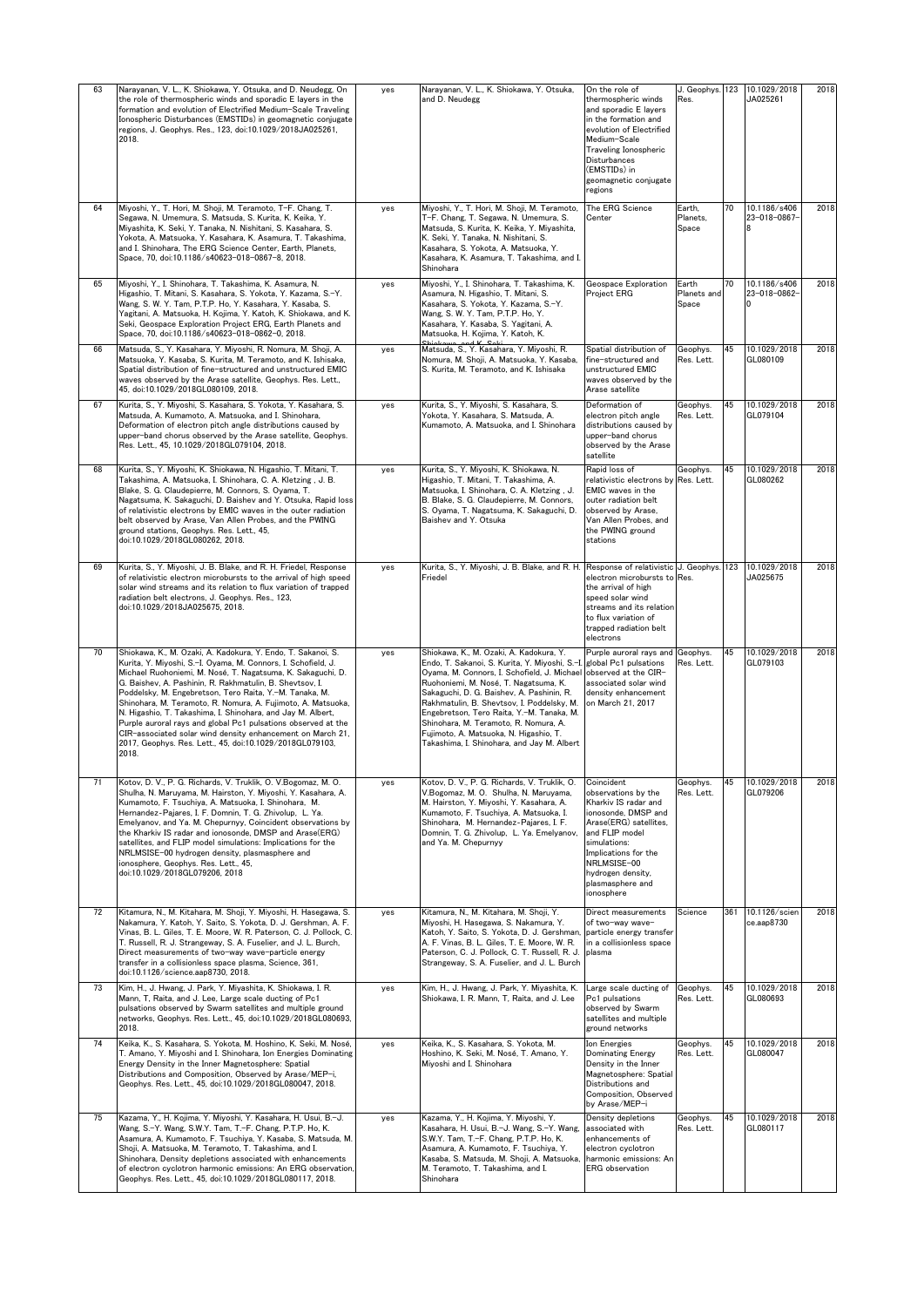| 76 | Imajo, S., M. Nosé, A. Matsuoka, S. Kasahara, S. Yokota, M.<br>Teramoto, K. Keika, T. Motoba, B. Anderson, R. Nomura, A.<br>Fujimoto, I. Shinohara, and Y. Miyoshi, Magnetosphere-<br>ionosphere connection of storm-time Region-2 field-aligned<br>current and ring current: Arase and AMPERE observations, J.<br>Geophys. Res., 123, doi:10.1029/2018JA025865, 2018                                                                                                                                                                         | yes | Imajo, S., M. Nosé, A. Matsuoka, S.<br>Kasahara, S. Yokota, M. Teramoto, K.<br>Keika, T. Motoba, B. Anderson, R. Nomura,<br>A. Fujimoto, I. Shinohara, and Y. Miyoshi                                                                                                                                                                                                          | Magnetosphere-<br>ionosphere connection<br>of storm-time Region-<br>2 field-aligned current<br>and ring current: Arase<br>and AMPERE<br>observations                                             | Res.                                 |     | J. Geophys. 123 10.1029/2018<br>JA025865 | 2018 |
|----|-----------------------------------------------------------------------------------------------------------------------------------------------------------------------------------------------------------------------------------------------------------------------------------------------------------------------------------------------------------------------------------------------------------------------------------------------------------------------------------------------------------------------------------------------|-----|--------------------------------------------------------------------------------------------------------------------------------------------------------------------------------------------------------------------------------------------------------------------------------------------------------------------------------------------------------------------------------|--------------------------------------------------------------------------------------------------------------------------------------------------------------------------------------------------|--------------------------------------|-----|------------------------------------------|------|
| 77 | Hori, T., N. Nishitani, S. G. Shepherd, J. M. Ruohoniemi, M.<br>Connors, M. Teramoto, S. Nakano, K. Seki, N. Takahashi, S.<br>Kasahara, S. Yokota, T. Mitani, T. Takashima, N. Higashio, A.<br>Matsuoka, K. Asamura, Y.Kazama, S.-Y. Wang, S. W. Y. Tam,<br>T.-F. Chang, B.-J. Wang, Y. Miyoshi,and I. Shinohara,<br>Substorm-associated ionospheric flow fluctuations during the<br>27 March 2017 magnetic storm: SuperDARN-Arase<br>conjunction, Geophys, Res, Lett., 45.<br>doi:10.1029/2018GL079777, 2018.                                | yes | Hori, T., N. Nishitani, S. G. Shepherd, J. M.<br>Ruohoniemi, M. Connors, M. Teramoto, S.<br>Nakano, K. Seki, N. Takahashi, S. Kasahara,<br>S. Yokota,T. Mitani, T. Takashima, N.<br>Higashio, A. Matsuoka, K. Asamura,<br>Y.Kazama, S.-Y. Wang, S. W. Y. Tam, T.-F.<br>Chang, B.-J. Wang, Y. Miyoshi, and I.<br>Shinohara                                                      | Substorm-associated<br>ionospheric flow<br>fluctuations during the<br>27 March 2017<br>magnetic storm:<br>SuperDARN-Arase<br>conjunction                                                         | Geophys.<br>Res. Lett.               | 45  | 10.1029/2018<br>GL079777                 | 2018 |
| 78 | Hirai A., F. Tsuchiya, T. Obara, Y. Kasaba, Y. Katoh, H. Misawa,<br>K. Shiokawa, Y. Miyoshi, S. Kurita, S. Matsuda, M. Connors, T.<br>Nagatsuma, K. Sakaguchi, Y. Kasahara, A. Kumamoto, A.<br>Matsuoka, M. Shoji, I. Shinohara and J. M. Albert, Temporal<br>and Spatial Correspondence of Pc1/EMIC Waves and<br>Relativistic Electron Precipitations Observed with Ground-<br>Based Multi-Instruments on 27 March 2017, Geophys. Res.<br>Lett., 45, doi:10.1029/2018GL080126, 2018.                                                         | yes | Hirai A., F. Tsuchiya, T. Obara, Y. Kasaba,<br>Y. Katoh, H. Misawa, K. Shiokawa, Y.<br>Miyoshi, S. Kurita, S. Matsuda, M. Connors,<br>T. Nagatsuma, K. Sakaguchi, Y. Kasahara,<br>A. Kumamoto, A. Matsuoka, M. Shoji, I.<br>Shinohara and J. M. Albert                                                                                                                         | Temporal and Spatial<br>Correspondence of<br>Pc1/EMIC Waves and<br>Relativistic Electron<br>Precipitations<br>Observed with Ground-<br>Based Multi-<br>Instruments on 27<br>March 2017           | Geophys.<br>Res. Lett.               | 45  | 10.1029/2018<br>GL080126                 | 2018 |
| 79 | Fukizawa, M., T. Sakanoi, Y. Miyoshi, K. Hosokawa, K.<br>Shiokawa, Y. Katoh, Y. Kazama, A. Kumamoto, F. Tsuchiya, Y.<br>Mivashita, Y. -M. Tanaka, Y. Kasahara, M. Ozaki, A. Matsuoka,<br>S. Matsuda, M. Hikishima, S. Oyama, Y. Ogawa, S. Kurita, and<br>R. Fujii, Electrostatic electron cyclotron harmonic waves as a<br>candidate to cause pulsating auroras, Geophys. Res. Lett., 45,<br>doi:10.1029/2018GL080145. 2018.                                                                                                                  | yes | Fukizawa, M., T. Sakanoi, Y. Miyoshi, K.<br>Hosokawa, K. Shiokawa, Y. Katoh, Y.<br>Kazama, A. Kumamoto, F. Tsuchiya, Y.<br>Miyashita, Y. -M. Tanaka, Y. Kasahara, M.<br>Ozaki, A. Matsuoka, S. Matsuda, M.<br>Hikishima, S. Oyama, Y. Ogawa, S. Kurita,<br>and R. Fujii                                                                                                        | Electrostatic electron<br>cyclotron harmonic<br>waves as a candidate<br>to cause pulsating<br>auroras                                                                                            | Geophys.<br>Res. Lett.               | 45  | 10.1029/2018<br>GL080145                 | 2018 |
| 80 | Figueiredo C. A. O. B., H. Takahashi, C. M. Wrasse, Y. Otsuka,<br>K. Shiokawa and D. Barros, Investigation of nighttime MSTIDs<br>observed by optical thermosphere imagers at low latitutdes:<br>Morphology, propagation direction, and wind filtering, J.<br>Geophys. Res., 123, doi:10.1029/2018JA025438, 2018.                                                                                                                                                                                                                             | yes | Figueiredo C. A. O. B., H. Takahashi, C. M.<br>Wrasse, Y. Otsuka, K. Shiokawa and D.<br>Barros                                                                                                                                                                                                                                                                                 | Investigation of<br>nighttime MSTIDs<br>observed by optical<br>thermosphere imagers<br>at low latitutdes:<br>Morphology,<br>propagation direction,<br>and wind filtering                         | J. Geophys.<br>Res                   | 123 | 10.1029/2018<br>JA025438                 | 2018 |
| 81 | Engebretson, M., J. Posch, D. Braun, W. Li, Q. Ma, A.<br>Kellerman, C.-L. Huang, S. Kanekal, C. Kletzing, J. Wygant, H.<br>Spence, D. Baker, J. Fennell, V. Angelopoulos, H. Singer, M.<br>Lessard, R. Horne, I. Mann, T. Raita, K. Shiokawa, R.<br>Rakhmatulin, E. Dmitriev, and E. Ermakova, EMIC wave events<br>during the four GEM QARBM challenge intervals, J. Geophys.<br>Res., 123, doi:10.1029/2018JA025505, 2018.                                                                                                                   | yes | Engebretson, M., J. Posch, D. Braun, W. Li,<br>Q. Ma, A. Kellerman, C.-L. Huang, S.<br>Kanekal, C. Kletzing, J. Wygant, H. Spence,<br>D. Baker, J. Fennell, V. Angelopoulos, H.<br>Singer, M. Lessard, R. Horne, I. Mann, T.<br>Raita, K. Shiokawa, R. Rakhmatulin, E.<br>Dmitriev, and E. Ermakova                                                                            | <b>EMIC</b> wave events<br>during the four GEM<br>QARBM challenge<br>intervals                                                                                                                   | J. Geophys.<br>Res                   | 123 | 10.1029/2018<br>JA025505                 | 2018 |
| 82 | Walia, N. K., K. Seki, M. Hoshino, T. Amano, N. Kitamura, Y.<br>Saito, S. Yokota, C. J. Pollock, B. L. Giles, T. E. Moore, R. B.<br>Torbert, C. T. Russell, and J. L. Burch, A statistical study of<br>slow-mode shocks observed by MMS in the dayside<br>magnetopause, Geophys. Res. Lett., 45,<br>doi:10.1029/2018GL077580, 2018.                                                                                                                                                                                                           | yes | Walia, N. K., K. Seki, M. Hoshino, T. Amano,<br>N. Kitamura, Y. Saito, S. Yokota, C. J.<br>Pollock, B. L. Giles, T. E. Moore, R. B.<br>Torbert, C. T. Russell, and J. L. Burch                                                                                                                                                                                                 | A statistical study of<br>slow-mode shocks<br>observed by MMS in<br>the dayside<br>magnetopause                                                                                                  | Geophys.<br>Res. Lett.               | 45  | 10.1029/2018<br>GL077580                 | 2018 |
| 83 | Mitani, K., K. Seki, K. Keika, M. Gkioulidou, L. J. Lanzerotti, D.<br>G. Mitchell, and C. A. Kletzing, Radial transport of higher-<br>energy oxygen ions into the deep inner magnetosphere<br>observed by Van Allen Probes, Geophys. Res. Lett., 45,<br>doi:10.1029/2018GL077500, 2018.                                                                                                                                                                                                                                                       | yes | Mitani, K., K. Seki, K. Keika, M. Gkioulidou,<br>L. J. Lanzerotti, D. G. Mitchell, and C. A.<br>Kletzing                                                                                                                                                                                                                                                                       | Radial transport of<br>higher-energy oxygen<br>ions into the deep inner<br>magnetosphere<br>observed by Van Allen<br>Probes                                                                      | Geophys.<br>Res. Lett.,              | 45  | 10.1029/2018<br>GL077500                 | 2018 |
| 84 | Yamamoto, K., S. Oimatsu, M. Nosé, A. Matsuoka, M. Teramoto<br>and S. Imajo, DC component of spacecraft-origin magnetic<br>field noise at the Arase/MGF sensor: (1) Evaluation with<br>Tsyganenko 89 model, JAXA Research and Development<br>Report, JAXA-RR-18-005E, 18, 10.20637/JAXA-RR-18-<br>005E/0004, 2019                                                                                                                                                                                                                             | yes | Yamamoto, K., S. Oimatsu, M. Nosé, A.<br>Matsuoka, M. Teramoto, and S. Imajo                                                                                                                                                                                                                                                                                                   | DC component of<br>spacecraft-origin<br>magnetic field noise at and<br>the Arase/MGF sensor: Developme<br>(1) Evaluation with<br>Tsyganenko 89 model,<br>JAXA Research and<br>Development Report | <b>JAXA</b><br>Research<br>nt Report | 18  | 10.20637/JAX<br>A-RR-18-<br>005E/0004    | 2019 |
| 85 | Yamakawa, T., K. Seki, T. Amano, N. Takahashi, and Y. Miyoshi,<br>Excitation of storm-time Pc5 ULF waves by ring current ions<br>based on the drift-kinetic simulation, Geophys. Res. Lett., 46,<br>10.1029/2018GL081573, 2019                                                                                                                                                                                                                                                                                                                | yes | Yamakawa, T., K. Seki, T. Amano, N.<br>Takahashi, and Y. Miyoshi                                                                                                                                                                                                                                                                                                               | Excitation of storm-<br>time Pc5 ULF waves<br>by ring current ions<br>based on the drift-<br>kinetic simulation                                                                                  | Geophys.<br>Res. Lett.               | 46  | 10.1029/2018<br>GL081573                 | 2019 |
| 86 | Vichare, G., N. Thomas, K. Shiokawa, A. Bhaskar, and A. Kumar<br>Sinha, Spatial gradients in geomagnetic storm-time currents<br>observed by Swarm multi-spacecraft mission, J. Geohphys.<br>Res., 124, doi:10.1029/2018JA025692, 2019.                                                                                                                                                                                                                                                                                                        | yes | Vichare, G., N. Thomas, K. Shiokawa, A.<br>Bhaskar, and A. Kumar Sinha                                                                                                                                                                                                                                                                                                         | Spatial gradients in<br>geomagnetic storm-<br>time currents observed Res.<br>by Swarm multi-<br>spacecraft mission                                                                               | Geohphys.                            | 124 | 10.1029/2018<br>JA025692                 | 2019 |
| 87 | Thomas, N., K. Shiokawa, and G. Vichare, Comprehensive study<br>of low-latitude Pi2 pulsations using observations from multi-<br>satellite Swarm mission and global network of ground<br>observatories, J. Geophys. Res., 124,<br>doi:10.1029/2018JA026094, 2019.                                                                                                                                                                                                                                                                             | yes | Thomas, N., K. Shiokawa, and G. Vichare                                                                                                                                                                                                                                                                                                                                        | Comprehensive study<br>of low-latitude Pi2<br>pulsations using<br>observations from<br>multi-satellite Swarm<br>mission and global<br>network of ground<br>observatories                         | Geohphys.<br>Res.                    | 124 | 10.1029/2018<br>JA026094                 | 2019 |
| 88 | Ozaki M., Y. Miyoshi, K. Shiokawa, K. Hosokawa, S.-I. Oyama,<br>R. Kataoka, Y. Ebihara, Y. Ogawa, Y. Kasahara, S. Yagitani, Y.<br>Kasaba, A. Kumamoto, F. Tsuchiya, S. Matsuda, Y. Katoh, M.<br>Hikishima, S. Kurita, Y. Otsuka, R. C. Moore, Y. Tanaka, M. Nos<br>é, T. Nagatsuma, N. Nishitani, A. Kadokura, M. Connors, T.<br>Inoue, A. Matsuoka, and I. Shinohara, Visualization of rapid<br>electron precipitation via chorus element wave-particle<br>interactions, Nature Communications, 10, doi:10.1038/s41467-<br>018-07996-z, 2019 | yes | Ozaki M., Y. Miyoshi, K. Shiokawa, K.<br>Hosokawa, S.-I. Oyama, R. Kataoka, Y.<br>Ebihara, Y. Ogawa, Y. Kasahara, S. Yagitani,<br>Y. Kasaba, A. Kumamoto, F. Tsuchiya, S.<br>Matsuda, Y. Katoh, M. Hikishima, S. Kurita,<br>Y. Otsuka, R. C. Moore, Y. Tanaka, M. Nos<br>é, T. Nagatsuma, N. Nishitani, A. Kadokura,<br>M. Connors, T. Inoue, A. Matsuoka, and I.<br>Shinohara | Visualization of rapid<br>electron precipitation<br>via chorus element<br>wave-particle<br>interactions                                                                                          | Nature<br>Communica<br>tions         | 10  | 10.1038/s414<br>$67 - 018 -$<br>07996-z  | 2019 |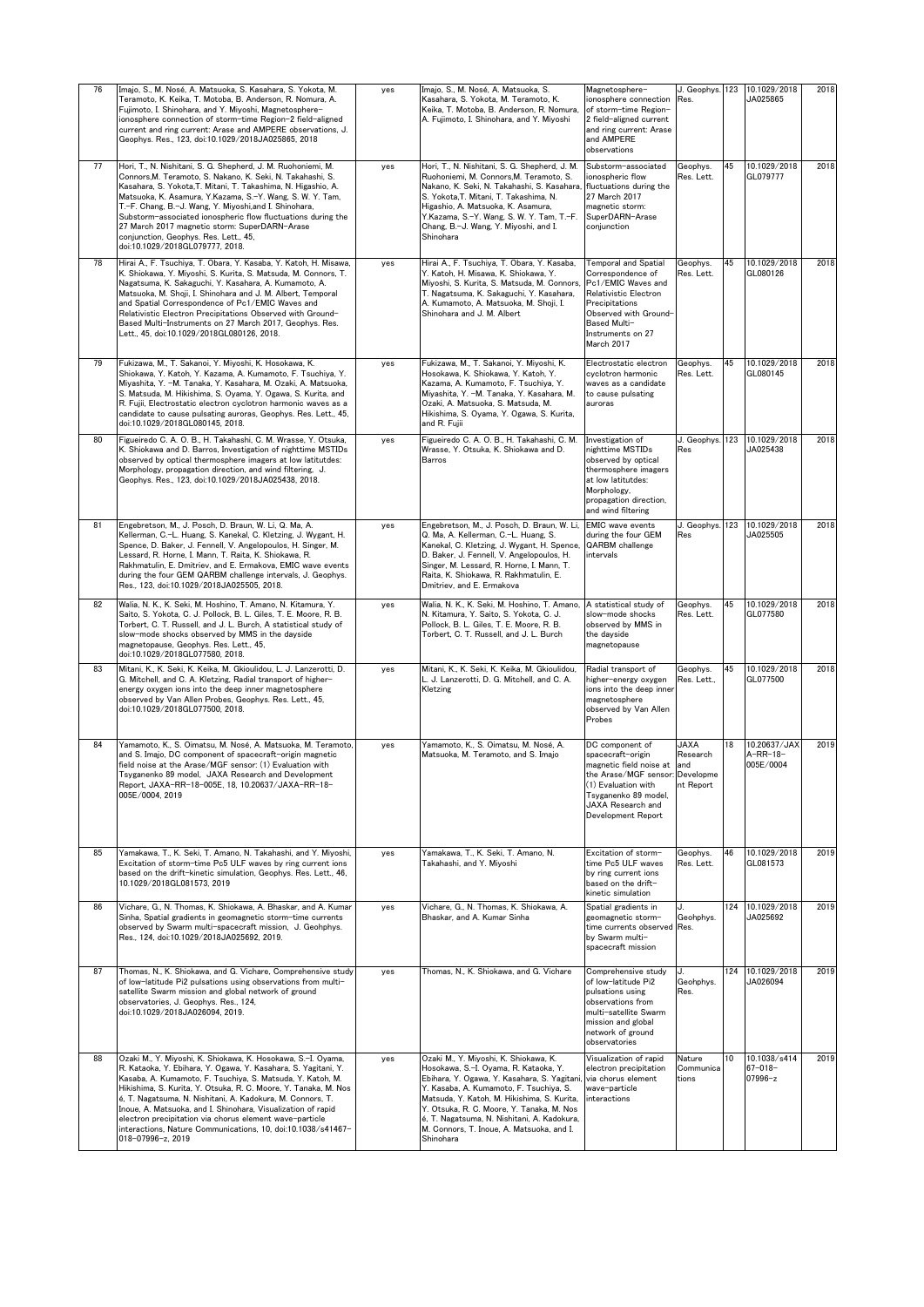| 89<br>Oimatsu, S., K. Yamamoto, M. Nosé, A. Matsuoka, M. Teramoto,<br>and S. Imajo, DC component of spacecraft-origin magnetic<br>field noise at the Arase/MGF sensor: (2) Evaluation with<br>Tsyganenko-Sitnov 04 model, JAXA Research and<br>Development Report, JAXA-RR-18-005E, 18,<br>doi:10.20637/JAXA-RR-18-005E/0005, 2019.                                                                                                                                                                                                                                                                                                                                                                                                                                                                                                                                                                                                                                                                                                                                                                                                                                                                                                                                                                                                                                                                                                                                                                                                         | yes | Oimatsu, S., K. Yamamoto, M. Nosé, A.<br>Matsuoka, M. Teramoto, and S. Imajo                                                                                                                                                                                                                                                                                                                                                                                                                                                                                                                                                                                                                                                                                                                                                                                                                                                                                                                                                                                                                                                                                                                                                                                                                                                                                                                                                       | DC component of<br>spacecraft-origin<br>magnetic field noise at<br>the Arase/MGF sensor:<br>(2) Evaluation with<br>Tsyganenko-Sitnov 04<br>model                                                                          | <b>JAXA</b><br>Research<br>and<br>Developme<br>nt Report | 18   | 10.20637/JAX<br>A-RR-18-<br>005E/0005 | 2019 |
|---------------------------------------------------------------------------------------------------------------------------------------------------------------------------------------------------------------------------------------------------------------------------------------------------------------------------------------------------------------------------------------------------------------------------------------------------------------------------------------------------------------------------------------------------------------------------------------------------------------------------------------------------------------------------------------------------------------------------------------------------------------------------------------------------------------------------------------------------------------------------------------------------------------------------------------------------------------------------------------------------------------------------------------------------------------------------------------------------------------------------------------------------------------------------------------------------------------------------------------------------------------------------------------------------------------------------------------------------------------------------------------------------------------------------------------------------------------------------------------------------------------------------------------------|-----|------------------------------------------------------------------------------------------------------------------------------------------------------------------------------------------------------------------------------------------------------------------------------------------------------------------------------------------------------------------------------------------------------------------------------------------------------------------------------------------------------------------------------------------------------------------------------------------------------------------------------------------------------------------------------------------------------------------------------------------------------------------------------------------------------------------------------------------------------------------------------------------------------------------------------------------------------------------------------------------------------------------------------------------------------------------------------------------------------------------------------------------------------------------------------------------------------------------------------------------------------------------------------------------------------------------------------------------------------------------------------------------------------------------------------------|---------------------------------------------------------------------------------------------------------------------------------------------------------------------------------------------------------------------------|----------------------------------------------------------|------|---------------------------------------|------|
| 90<br>Nakagawa, Y., S. Nozawa, and A. Shinbori, Relationship<br>between the low-latitude coronal hole area, solar wind<br>velocity, and geomagnetic activity during solar cycles 23 and<br>24, Earth, Planets, Space, 71:24, doi:10.1186/s40623-019-<br>1005-y, 2019.                                                                                                                                                                                                                                                                                                                                                                                                                                                                                                                                                                                                                                                                                                                                                                                                                                                                                                                                                                                                                                                                                                                                                                                                                                                                       | yes | Nakagawa, Y., S. Nozawa, and A. Shinbori                                                                                                                                                                                                                                                                                                                                                                                                                                                                                                                                                                                                                                                                                                                                                                                                                                                                                                                                                                                                                                                                                                                                                                                                                                                                                                                                                                                           | Relationship between<br>the low-latitude<br>coronal hole area, solar<br>wind velocity, and<br>geomagnetic activity<br>during solar cycles 23<br>and 24                                                                    | Earth,<br>Planets,<br>Space                              |      | 71:2 10.1186/s406<br>23-019-1005-     | 2019 |
| 91<br>Kawamura, S., K. Hosokawa, S. Kurita, S. Oyama, Y. Miyoshi, Y.<br>Kasahara, M. Ozaki, S. Matsuda, A. Matsuoka, B. Kozelov, Y.<br>Kawamura, and I. Shinohara, Tracking the region of high<br>correlation between pulsating aurora and chorus :<br>simultaneous observations with Arase satellite and ground-<br>based all-sky imager in Russia, J. Geophys. Res., 124,<br>10.1029/2019JA026496, 2019.                                                                                                                                                                                                                                                                                                                                                                                                                                                                                                                                                                                                                                                                                                                                                                                                                                                                                                                                                                                                                                                                                                                                  | yes | Kawamura, S., K. Hosokawa, S. Kurita, S.<br>Oyama, Y. Miyoshi, Y. Kasahara, M. Ozaki,<br>S. Matsuda, A. Matsuoka, B. Kozelov, Y.<br>Kawamura, and I. Shinohara                                                                                                                                                                                                                                                                                                                                                                                                                                                                                                                                                                                                                                                                                                                                                                                                                                                                                                                                                                                                                                                                                                                                                                                                                                                                     | Tracking the region of<br>high correlation<br>between pulsating<br>aurora and chorus:<br>simultaneous<br>observations with<br>Arase satellite and<br>ground-based all-sky<br>imager in Russia                             | J. Geophys.<br>Res.                                      | 124  | 10.1186/s406<br>23-019-1005-          | 2019 |
| Kataoka, R. T. Nishiyama, Y. Tanaka, A. Kadokura, H. A. Uchida,<br>92<br>Y. Ebihara, M. K. Ejiri, Y. Tomikawa, M. Tsutsumi, K. Sato, Y.<br>Miyoshi, K. Shiokawa, S. Kurita, Y. Kasahara, M. Ozaki, K.<br>Hosokawa, S. Matsuda, I. Shinohara, T. Takashima, T. Sato, T.<br>Mitani, T. Hori, and N. Higashio, Transient ionization of the<br>mesosphere during auroral breakup: Arase satellite and<br>ground-based conjugate observations at Syowa Station,, Earth<br>Planets Space, 71:9, doi:10.1186/s40623-019-0989-7, 2019.                                                                                                                                                                                                                                                                                                                                                                                                                                                                                                                                                                                                                                                                                                                                                                                                                                                                                                                                                                                                              | yes | Nakagawa, Y., S. Nozawa, and A. Shinbori                                                                                                                                                                                                                                                                                                                                                                                                                                                                                                                                                                                                                                                                                                                                                                                                                                                                                                                                                                                                                                                                                                                                                                                                                                                                                                                                                                                           | Relationship between<br>the low-latitude<br>coronal hole area, solar<br>wind velocity, and<br>geomagnetic activity<br>during solar cycles 23<br>and 24                                                                    | Earth,<br>Planets,<br>Space                              |      | 71:9 10.1186/s406<br>23-019-0989-     | 2019 |
| 93<br>Huang, F., Y. Otsuka, J. Lei, X. Luan, X. Dou, and G. Li,<br>Daytime periodic wave-like structures in the ionosphere<br>observed at low latitudes over the Asian-Australian sector<br>using total electron content from Beidou geostationary<br>satellites, J. Geophys. Res., 124, doi:10.1029/2018JA026443,<br>2019.                                                                                                                                                                                                                                                                                                                                                                                                                                                                                                                                                                                                                                                                                                                                                                                                                                                                                                                                                                                                                                                                                                                                                                                                                 | yes | Huang, F., Y. Otsuka, J. Lei, X. Luan, X.<br>Dou, and G. Li                                                                                                                                                                                                                                                                                                                                                                                                                                                                                                                                                                                                                                                                                                                                                                                                                                                                                                                                                                                                                                                                                                                                                                                                                                                                                                                                                                        | Daytime periodic wave- J. Geophys.<br>like structures in the<br>ionosphere observed at<br>low latitudes over the<br>Asian-Australian<br>sector using total<br>electron content from<br>Beidou geostationary<br>satellites | Res.                                                     | 124  | 10.1029/2018<br>JA026443              | 2019 |
| Chang, T.-Z., C-Z. Cheng, S. W-Y Tam, C-Y Chiang, Y.<br>94<br>Miyoshi, T. Hori, T. Mitahi, T. Takashima, A. Matsuoka, M.<br>Teramoto, and I. Shinohara, ERG observations of drift echoes<br>during a unique period of the satellite mission, Earth, Planets,<br>Space, 71, doi:10.1186/s40623-019-0999-5, 2019.                                                                                                                                                                                                                                                                                                                                                                                                                                                                                                                                                                                                                                                                                                                                                                                                                                                                                                                                                                                                                                                                                                                                                                                                                             | yes | Chang, T.-Z., C-Z. Cheng, S. W-Y Tam,<br>C-Y Chiang, Y. Miyoshi, T. Hori, T. Mitahi,<br>T. Takashima, A. Matsuoka, M. Teramoto,<br>and I. Shinohara                                                                                                                                                                                                                                                                                                                                                                                                                                                                                                                                                                                                                                                                                                                                                                                                                                                                                                                                                                                                                                                                                                                                                                                                                                                                                | ERG observations of<br>drift echoes during a<br>unique period of the<br>satellite mission                                                                                                                                 | Earth,<br>Planets,<br>Space                              | 71   | 10.1186/s406<br>23-019-0999-          | 2019 |
| 95<br>Angelopoulos, V., P. Cruce, A. Drozdov, E. W. Grimes, N.<br>Hatzigeorgiu, D. A. King, D. Larson, J. W. Lewis, J. M.<br>McTiernan, D. A. Roberts, C. L. Russell, T. Hori, Y. Kasahara,<br>A. Kumamoto, A. Matsuoka, Y. Miyashita, Y. Miyoshi, I.<br>Shinohara, M. Teramoto, J. B. Faden, A. J. Halford, M.<br>McCarthy, R. M. Millan, J. G. Sample, D. M. Smith, L. A.<br>Woodger, A. Masson, A. A. Narock, K. Asamura, T. F. Chang,<br>C.-Y. Chiang, Y. Kazama, K. Keika, S. Matsuda, T. Segawa, K.<br>Seki, M. Shoji, S. W. Y. Tam, N. Umemura, B.-J. Wang, S.-Y.<br>Wang, R. Redmon, J. V. Rodriguez, H. J. Singer, J. Vandegriff,<br>S. Abe. M. Nosé. A. Shinbori, Y.-M. Tanaka, S. UeNo. L.<br>Andersson, P. Dunn, C. Fowler, J. S. Halekas, T. Hara, Y.<br>Harada, C. O. Lee, R. Lillis, D. L. Mitchell, M. R. Argall, K.<br>Bromund, J. L. Burch, I. J. Cohen, M. Galloy, B. Giles, A. N.<br>Jaynes, O. Le Contel, M. Oka, T. D. Phan, B. M. Walsh, J.<br>Westlake, F. D. Wilder, S. D. Bale, R. Livi, M. Pulupa, P.<br>Whittlesey, A. DeWolfe, B. Harter, E. Lucas, U. Auster, J. W.<br>Bonnell, C. M. Cully, E. Donovan, R. E. Ergun, H. U. Frey, B.<br>Jackel, A. Keiling, H. Korth, J. P. McFadden, Y. Nishimura, F.<br>Plaschke, P. Robert, D. L. Turner, J. M. Weygand, R. M.<br>Candey, R. C. Johnson, T. Kovalick, M. H. Liu, R. E. McGuire, A.<br>Breneman, K. Kersten, and P. Schroeder, The Space Physics<br>Environment Data Analysis System (SPEDAS), Space Sci.<br>Rev., 215. doi:10.1007/s11214-018-0576-4. 2019 | yes | Angelopoulos, V., P. Cruce, A. Drozdov, E.<br>W. Grimes, N. Hatzigeorgiu, D. A. King, D.<br>Larson, J. W. Lewis, J. M. McTiernan, D. A.<br>Roberts, C. L. Russell, T. Hori, Y. Kasahara,<br>A. Kumamoto, A. Matsuoka, Y. Miyashita, Y.<br>Miyoshi, I. Shinohara, M. Teramoto, J. B.<br>Faden, A. J. Halford, M. McCarthy, R. M.<br>Millan, J. G. Sample, D. M. Smith, L. A.<br>Woodger, A. Masson, A. A. Narock, K.<br>Asamura, T. F. Chang, C.-Y. Chiang, Y.<br>Kazama, K. Keika, S. Matsuda, T. Segawa,<br>K. Seki, M. Shoji, S. W. Y. Tam, N.<br>Umemura, B.-J. Wang, S.-Y. Wang, R.<br>Redmon, J. V. Rodriguez, H. J. Singer, J.<br>Vandegriff, S. Abe, M. Nosé, A. Shinbori,<br>Y.-M. Tanaka, S. UeNo, L. Andersson, P.<br>Dunn, C. Fowler, J. S. Halekas, T. Hara, Y.<br>Harada, C. O. Lee, R. Lillis, D. L. Mitchell,<br>M. R. Argall, K. Bromund, J. L. Burch, I. J.<br>Cohen, M. Galloy, B. Giles, A. N. Jaynes, O.<br>Le Contel, M. Oka, T. D. Phan, B. M. Walsh,<br>J. Westlake, F. D. Wilder, S. D. Bale, R. Livi,<br>M. Pulupa, P. Whittlesey, A. DeWolfe, B.<br>Harter, E. Lucas, U. Auster, J. W. Bonnell,<br>C. M. Cully, E. Donovan, R. E. Ergun, H. U.<br>Frey, B. Jackel, A. Keiling, H. Korth, J. P.<br>McFadden, Y. Nishimura, F. Plaschke, P.<br>Robert, D. L. Turner, J. M. Weygand, R. M.<br>Candey, R. C. Johnson, T. Kovalick, M. H.<br>Liu, R. E. McGuire, A. Breneman, K.<br>Kersten, and P. Schroeder | The Space Physics<br><b>Environment Data</b><br>Analysis System<br>(SPEDAS)                                                                                                                                               | Space Sci.<br>Rev.                                       |      | 215 10.1007/s112<br>14-018-0576-      | 2019 |
| 96<br>Mitani, K., K. Seki, K. Keika, M. Gkioulidou, L. J. Lanzerotti, D.<br>G. Mitchell, C. A. Kletzing, A. Yoshikawa, and Y. Obana,<br>Statistical study of selective oxygen increase in high-energy<br>ring current ions during magnetic storms, J. Geophys. Res.,<br>124, doi:10.1029/2018JA026168, 2019.                                                                                                                                                                                                                                                                                                                                                                                                                                                                                                                                                                                                                                                                                                                                                                                                                                                                                                                                                                                                                                                                                                                                                                                                                                | yes | Mitani, K., K. Seki, K. Keika, M. Gkioulidou,<br>L. J. Lanzerotti, D. G. Mitchell, C. A.<br>Kletzing, A. Yoshikawa, and Y. Obana                                                                                                                                                                                                                                                                                                                                                                                                                                                                                                                                                                                                                                                                                                                                                                                                                                                                                                                                                                                                                                                                                                                                                                                                                                                                                                   | Statistical study of<br>selective oxygen<br>increase in high-energy<br>ring current ions during<br>magnetic storms                                                                                                        | J. Geophys.<br>Res.                                      | 124  | 10.1029/2018<br>JA026168              | 2019 |
| 97<br>Nishitani, N. J.M. Ruohoniemi, M. Lester, J.B.H. Baker, A.V.<br>Koustov, S.G. Shepherd, G. Chisham, T. Hori, E.G. Thomas,<br>R.A. Makarevich, A. Marchaudon, P. Ponomarenko, J.A. Wild,<br>S.E. Milan, W.A. Bristow, J. Devlin, E. Miller, R.A. Greenwald, T.<br>Ogawa, and T. Kikuchi, Review of the accomplishments of Mid-<br>latitude Super Dual Auroral Radar Network (SuperDARN) HF<br>Radars, Progress in Earth and Planetary Science,<br>doi:10.1186/s40645-019-0270-5, 6:27, 2019.                                                                                                                                                                                                                                                                                                                                                                                                                                                                                                                                                                                                                                                                                                                                                                                                                                                                                                                                                                                                                                           | yes | Nishitani, N. J.M. Ruohoniemi, M. Lester,<br>J.B.H. Baker, A.V. Koustov, S.G. Shepherd,<br>G. Chisham, T. Hori, E.G. Thomas, R.A.<br>Makarevich, A. Marchaudon, P.<br>Ponomarenko, J.A. Wild, S.E. Milan, W.A.<br>Bristow, J. Devlin, E. Miller, R.A.<br>Greenwald, T. Ogawa, and T. Kikuchi                                                                                                                                                                                                                                                                                                                                                                                                                                                                                                                                                                                                                                                                                                                                                                                                                                                                                                                                                                                                                                                                                                                                       | Review of the<br>accomplishments of<br>Mid-latitude Super<br>Dual Auroral Radar<br>Network (SuperDARN)<br><b>HF Radars</b>                                                                                                | Progress in<br>Earth and<br>Planetary<br>Science         | 6:27 | 10.1186/s406<br>45-019-0270-          | 2019 |
| 98<br>Miyoshi Y., S. Matsuda, S. Kurita, K. Nomura, K. Keika, M. Shoji,<br>N. Kitamura, Y. Kasahara, A. Matsuoka, I. Shinohara, K.<br>Shiokawa, S. Machida, O. Santolik, S. A. Boardsen, R. B. Horne<br>and J. F. Wygant, EMIC waves converted from equatorial<br>noise due 1 to M/Q=2 ions in the plasmasphere : Observations<br>from Van Allen Probes and Arase, Geophys. Res. Lett., 46,<br>doi:10.1029/2019GL083024, 2019.                                                                                                                                                                                                                                                                                                                                                                                                                                                                                                                                                                                                                                                                                                                                                                                                                                                                                                                                                                                                                                                                                                              | yes | Miyoshi Y., S. Matsuda, S. Kurita, K.<br>Nomura, K. Keika, M. Shoji, N. Kitamura, Y.<br>Kasahara, A. Matsuoka, I. Shinohara, K.<br>Shiokawa, S. Machida, O. Santolik, S. A.<br>Boardsen, R. B. Horne, and J. F. Wygant                                                                                                                                                                                                                                                                                                                                                                                                                                                                                                                                                                                                                                                                                                                                                                                                                                                                                                                                                                                                                                                                                                                                                                                                             | EMIC waves converted<br>from equatorial noise<br>due 1 to M/Q=2 ions in<br>the plasmasphere :<br>Observations from Van<br>Allen Probes and Arase                                                                          | Geophys.<br>Res. Lett.                                   | 46   | 10.1029/2019<br>GL083024              | 2019 |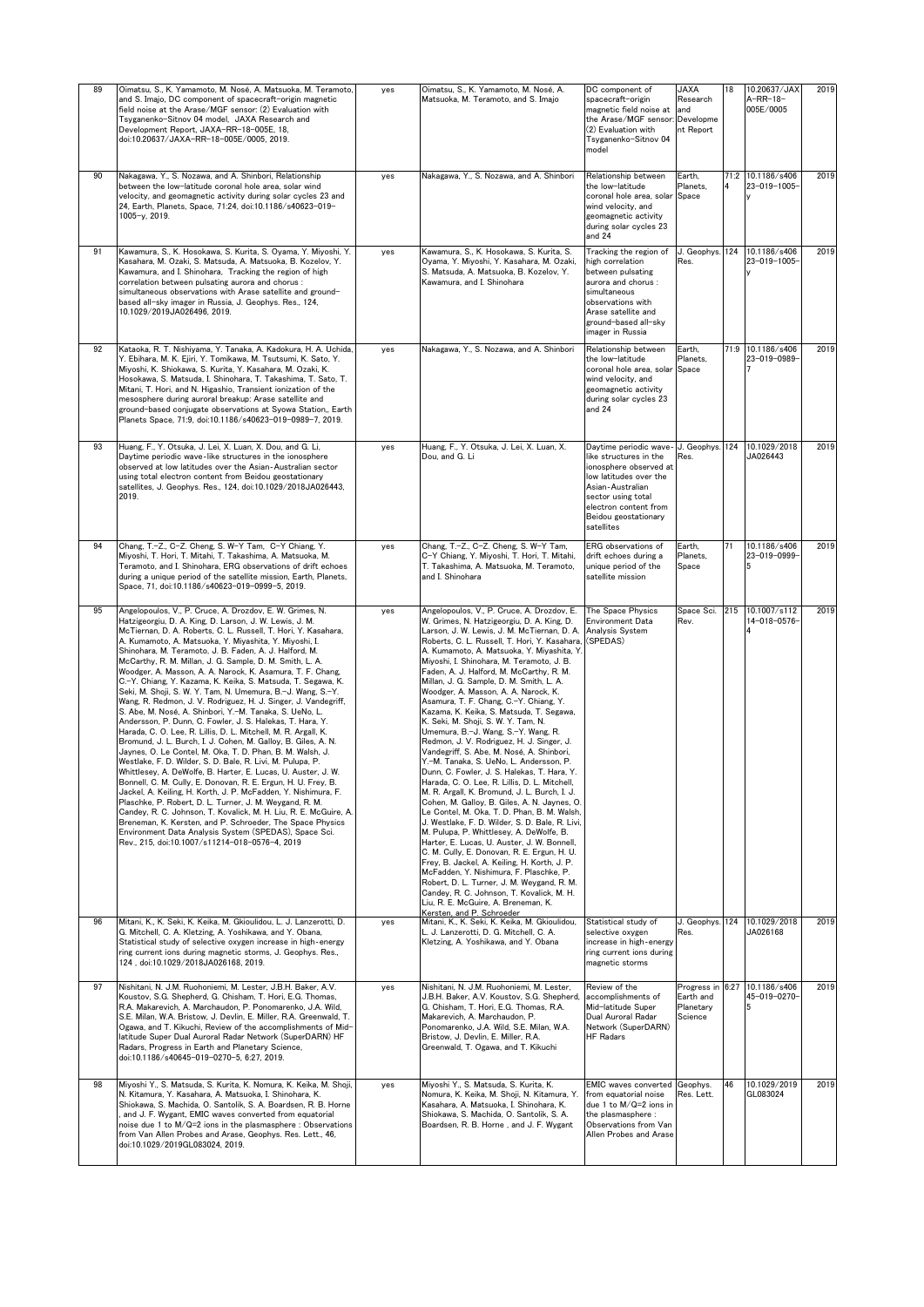| 99  | Obana, Y., N. Maruyama, A. Shinbori, K. K. Hashimoto, M.<br>Fedrizzi, M. Nosé, Y. Otsuka, N. Nishitani, T. Hori, A.<br>Kumamoto, F. Tsuchiya, S. Matsuda, A. Matsuoka, Y. Kasahara,<br>A. Yoshikawa, Y. Miyoshi, and I. Shinohara, Response of the<br>Ionosphere-Plasmasphere Coupling to the September 2017<br>Storm: What Erodes the Plasmasphere so Severely?, Space<br>Weather, 17, doi:10.1029/2019SW002168, 2019.                                                                                                                                                                              | yes | Obana, Y., N. Maruyama, A. Shinbori, K. K.<br>Hashimoto, M. Fedrizzi, M. Nosé, Y. Otsuka, Ionosphere-<br>N. Nishitani, T. Hori, A. Kumamoto, F.<br>Tsuchiya, S. Matsuda, A. Matsuoka, Y.<br>Kasahara, A. Yoshikawa, Y. Miyoshi, and I.<br>Shinohara                                                                                                                                                               | Response of the<br>Plasmasphere Coupling<br>to the September 2017<br>Storm: What Erodes<br>the Plasmasphere so<br>Severely?                                                                     | Space<br>Weather                 | 17         | 10.1029/2019<br>SW002168          | 2019 |
|-----|------------------------------------------------------------------------------------------------------------------------------------------------------------------------------------------------------------------------------------------------------------------------------------------------------------------------------------------------------------------------------------------------------------------------------------------------------------------------------------------------------------------------------------------------------------------------------------------------------|-----|-------------------------------------------------------------------------------------------------------------------------------------------------------------------------------------------------------------------------------------------------------------------------------------------------------------------------------------------------------------------------------------------------------------------|-------------------------------------------------------------------------------------------------------------------------------------------------------------------------------------------------|----------------------------------|------------|-----------------------------------|------|
| 100 | Cai, L., S. Oyama, A. Aikio, H. Vanhamäki, and I. Virtanen,<br>Fabry-Perot interferometer observations of thermospheric<br>horizontal winds during magnetospheric substorms, J.<br>Geophys. Res., 124, doi:10.1029/2018JA026241, 2019.                                                                                                                                                                                                                                                                                                                                                               | yes | Cai, L., S. Ovama, A. Aikio, H. Vanhamäki,<br>and I. Virtanen                                                                                                                                                                                                                                                                                                                                                     | Fabry-Perot<br>interferometer<br>observations of<br>thermospheric<br>horizontal winds during<br>magnetospheric<br>substorms                                                                     | J. Geophys. 17<br>Res.           |            | 10.1029/2018<br>JA026241          | 2019 |
| 101 | Hendry, A. T., O. Santolik, C. A. Kletzing, C. J. Rodger, K.<br>Shiokawa, and D. Baishev, Multi-instrument observation of<br>nonlinear EMIC-driven electron precipitation at sub-MeV<br>energies, Geophys. Res. Lett., 46, doi;10.1029/2019GL082401,<br>2019.                                                                                                                                                                                                                                                                                                                                        | yes | Hendry, A. T., O. Santolik, C. A. Kletzing, C.<br>J. Rodger, K. Shiokawa, and D. Baishev                                                                                                                                                                                                                                                                                                                          | Multi-instrument<br>observation of<br>nonlinear EMIC-driven<br>electron precipitation<br>at sub-MeV energies                                                                                    | Geophys.<br>Res. Lett.           | 46         | 10.1029/2019<br>GL082401          | 2019 |
| 102 | Imajo, S., M. Nosé, S. Kasahara, S. Yokota, A. Matsuoka, K.<br>Keika, T. Hori, M. Teramoto, K. Yamamoto, S. Oimatsu, R.<br>Nomura, A. Fujimoto, I. Shinohara, and Y. Miyoshi, Meridional<br>distribution of middle-energy protons and pressure-driven<br>currents in the nightside inner magnetosphere: Arase<br>observations, J. Geophys. Res., 124,<br>doi:10.1029/2019JA026682, 2019.                                                                                                                                                                                                             | yes | Imajo, S., M. Nosé, S. Kasahara, S. Yokota,<br>A. Matsuoka, K. Keika, T. Hori, M.<br>Teramoto, K. Yamamoto, S. Oimatsu, R.<br>Nomura, A. Fujimoto, I. Shinohara, and Y.<br>Miyoshi                                                                                                                                                                                                                                | Meridional distribution<br>of middle-energy<br>protons and pressure-<br>driven currents in the<br>nightside inner<br>magnetosphere: Arase<br>observations                                       | J. Geophys.<br>Res.              | 124        | 10.1029/2019<br>JA026682          | 2019 |
| 103 | Koval, A., Y. Chen, T. Tsugawa, Y. Otsuka, A. Shinbori, M.<br>Nishioka, A. Brazhenko, A. Stanislavsky, A. Konovalenko, Q.-H.<br>Zhang, C. Monstein, and R. Gorgutsa, Direct Observations of<br>Traveling Ionospheric Disturbances as Focusers of Solar<br>Radiation: Spectral Caustics, Ap. J., 877:98, doi:10.3847/1538-<br>4357/ab1b52, 2019.                                                                                                                                                                                                                                                      | yes | Koval, A., Y. Chen, T. Tsugawa, Y. Otsuka,<br>A. Shinbori, M. Nishioka, A. Brazhenko, A.<br>Stanislavsky, A. Konovalenko, Q.-H. Zhang,<br>C. Monstein, and R. Gorgutsa                                                                                                                                                                                                                                            | Direct Observations of Ap. J.<br>Traveling Ionospheric<br>Disturbances as<br><b>Focusers of Solar</b><br>Radiation: Spectral<br>Caustics                                                        |                                  | 877:<br>98 | 10.3847/1538<br>$-4357/ab1b52$    | 2019 |
| 104 | Panasenko, S. V., Y. Otsuka, M. van de Kamp, L. F. Chernogor,<br>A. Shinbori, T. Tsugawa, M. Nishioka, Observation and<br>characterization of traveling ionospheric disturbances induced<br>by solar eclipse of 20 March 2015 using incoherent scatter<br>radars and GPS networks, J. Atmos. Sol.-Terr. Phys., 61, doi:<br>10.1016/j.jastp.2019.05.015, 2019.                                                                                                                                                                                                                                        | yes | Panasenko, S. V., Y. Otsuka, M. van de<br>Kamp, L. F. Chernogor, A. Shinbori, T.<br>Tsugawa, M. Nishioka                                                                                                                                                                                                                                                                                                          | Observation and<br>characterization of<br>traveling ionospheric<br>disturbances induced<br>by solar eclipse of 20<br>March 2015 using<br>incoherent scatter<br>radars and GPS<br>networks       | J. Atmos.<br>Sol.-Terr.<br>Phys. | 61         | 10.1016/j.jast<br>p.2019.05.015   | 2019 |
| 105 | Xu, H., K. Shiokawa, S.-I. Oyama, and Y. Otsuka,<br>Thermospheric wind variations observed by a Fabry-Perot<br>interferometer at Tromsø, Norway, at substorm onsets, Earth,<br>Planets Space, 71:93, doi: 10.1186/s40623-019-1072-0, 2019.                                                                                                                                                                                                                                                                                                                                                           | yes | Xu, H., K. Shiokawa, S.-I. Oyama, and Y.<br>Otsuka                                                                                                                                                                                                                                                                                                                                                                | Thermospheric wind<br>variations observed by<br>a Fabry-Perot<br>interferometer at<br>Tromsø, Norway, at<br>substorm onsets                                                                     | Earth,<br>Planets<br>Space       | 3          | 71:9 10.1186/s406<br>23-019-1072- | 2019 |
| 106 | Xu, H., K. Shiokawa, S.-I. Oyama, and S. Nozawa, High-latitude<br>thermospheric wind study using a Fabry-Perot interferometer<br>at Tromsø in Norway: averages and variations during quiet<br>times, Earth, Planets Space, 71:110, doi: 10.1186/s40623-019-<br>1093-8, 2019.                                                                                                                                                                                                                                                                                                                         | yes | Xu, H., K. Shiokawa, S.-I. Oyama, and S.<br>Nozawa                                                                                                                                                                                                                                                                                                                                                                | High-latitude<br>thermospheric wind<br>study using a Fabry-<br>Perot interferometer at<br>Tromsø in Norway:<br>averages and variations<br>during quiet times                                    | Earth.<br>Planets<br>Space       | 10         | 71:1 10.1186/s406<br>23-019-1093- | 2019 |
| 107 | Goodwin, L. V., Y. Nishimura, Y. Zou, K. Shiokawa, and P. T.<br>Jayachandran, Mesoscale convection structures associated<br>with airglow patches characterized using Cluster-imager<br>conjunctions, J.Geophys. Res., 124, 7513-7532, doi:<br>10.1029/2019JA026611, 2019.                                                                                                                                                                                                                                                                                                                            | yes | Goodwin, L. V., Y. Nishimura, Y. Zou, K.<br>Shiokawa, and P. T. Jayachandran                                                                                                                                                                                                                                                                                                                                      | Mesoscale convection<br>structures associated<br>with airglow patches<br>characterized using<br>Cluster-imager<br>conjunctions                                                                  | J. Geophys. 124<br>Res.          |            | 10.1029/2019 2019<br>JA026611     |      |
| 108 | Tanaka, Y.-M., T. Nishiyama, A. Kadokura, M. Ozaki, Y. Miyoshi,<br>K. Shiokawa, S.-I. Ovama, R. Kataoka, M. Tsutsumi, K.<br>Nishimura, K. Sato, Y. Kasahara, A. Kumamoto, F. Tsuchiya, M.<br>Fukizawa, M. Hikishima, S. Matsuda, A. Matsuoka, I. Shinohara,<br>M. Nosé, T. Nagatsuma, M. Shinohara, A. Fujimoto, M.<br>Teramoto, R. Nomura, A. Sessai Yukimatu, K. Hosokawa, M.<br>Shoii, and R. Latteck, Direct comparison between<br>magnetospheric plasma waves and polar mesosphere winter<br>echoes in both hemispheres, J. Geophys. Res., 124, 9626-<br>9639. doi: 10.1029/2019JA026891. 2019. | yes | Tanaka, Y.-M., T. Nishiyama, A. Kadokura,<br>M. Ozaki, Y. Miyoshi, K. Shiokawa, S.-I.<br>Oyama, R. Kataoka, M. Tsutsumi, K.<br>Nishimura, K. Sato, Y. Kasahara, A.<br>Kumamoto, F. Tsuchiya, M. Fukizawa, M.<br>Hikishima, S. Matsuda, A. Matsuoka, I.<br>Shinohara, M. Nosé, T. Nagatsuma, M.<br>Shinohara, A. Fujimoto, M. Teramoto, R.<br>Nomura, A. Sessai Yukimatu, K. Hosokawa,<br>M. Shoji, and R. Latteck | A. Sessai Yukimatu, K.<br>Hosokawa, M. Shoii.<br>and R. Latteck, Direct<br>comparison between<br>magnetospheric plasma<br>waves and polar<br>mesosphere winter<br>echoes in both<br>hemispheres | J. Geophys.<br>Res.              |            | 124 10.1029/2019 2019<br>JA026891 |      |
| 109 | Sori, T., A. Shinbori, Y. Otsuka, T. Tsugawa, and M. Nishioka,<br>Characteristics of GNSS total electron content enhancements<br>over the midlatitudes during a geomagnetic storm on 7 and 8<br>November 2004, J. Geophys. Res., 124, 10,376-10,394, doi:<br>10.1029/2019JA026713, 2019.                                                                                                                                                                                                                                                                                                             | yes | Sori, T., A. Shinbori, Y. Otsuka, T. Tsugawa, Characteristics of                                                                                                                                                                                                                                                                                                                                                  | <b>GNSS total electron</b><br>content enhancements<br>over the midlatitudes<br>during a geomagnetic<br>storm on 7 and 8<br>November 2004                                                        | J. Geophys.<br>Res.              | 124        | 10.1029/2019 2019<br>JA026713     |      |
| 110 | Shiokawa, K., Y. Otsuka, and M. Connors, Statistical study of<br>auroral/resonant-scattering 427.8-nm emission observed at<br>subauroral latitudes over 14 years, J. Geophys. Res., 124, 9293<br>-9301, doi: 10.1029/2019JA026704, 2019.                                                                                                                                                                                                                                                                                                                                                             | yes | Shiokawa, K., Y. Otsuka, and M. Connors                                                                                                                                                                                                                                                                                                                                                                           | Statistical study of<br>auroral/resonant-<br>scattering 427.8-nm<br>emission observed at<br>subauroral latitudes<br>over 14 years                                                               |                                  |            | 124 10.1029/2019 2019<br>JA026704 |      |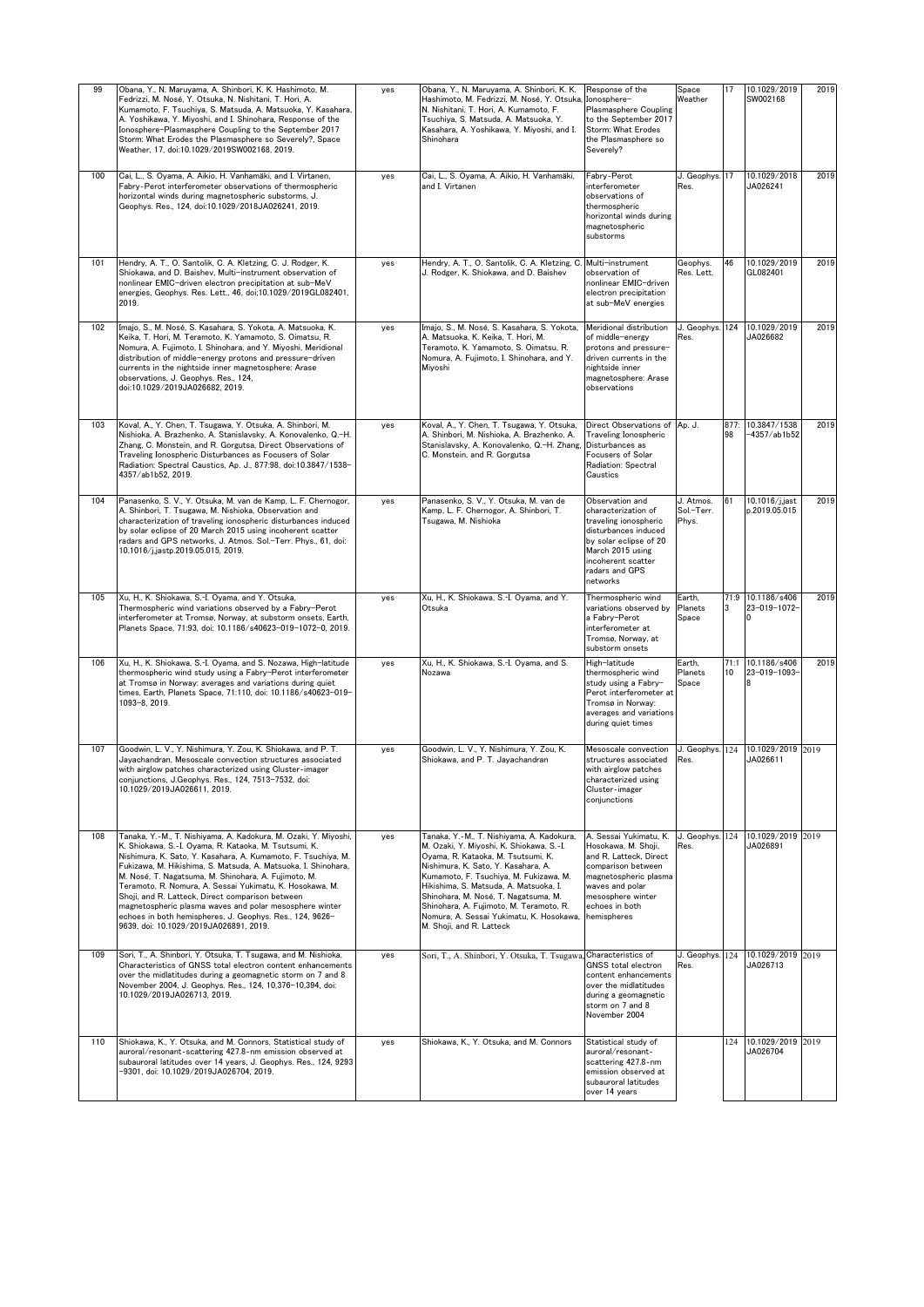| 111 | Tsuchiya, S., K. Shiokawa, H. Fujinami, Y. Otsuka, T. Nakamura,<br>M. Connors, I. Schofield, B. Shevtsov, and I. Poddelsky, Three-<br>dimensional Fourier analysis of the phase velocity distributions<br>of mesospheric and ionospheric waves based on airglow<br>images collected over 10 years: Comparison of Magadan,<br>Russia, and Athabasca, Canada, J. Geophys. Res., 124, 8110-<br>8124, doi: 10.1029/2019JA026783, 2019.                                                                                                                                                         | yes | Tsuchiya, S., K. Shiokawa, H. Fujinami, Y.<br>Otsuka, T. Nakamura, M. Connors, I.<br>Schofield, B. Shevtsov, and I. Poddelsky                                                                                                                                                                                                                                                                    | Three-dimensional<br>Fourier analysis of the<br>phase velocity<br>distributions of<br>mesospheric and<br>ionospheric waves<br>based on airglow<br>images collected over<br>10 years: Comparison<br>of Magadan, Russia,<br>and Athabasca, Canada | J. Geophys.<br>Res.           | 124 | 10.1029/2019<br>JA026783      | 2019 |
|-----|--------------------------------------------------------------------------------------------------------------------------------------------------------------------------------------------------------------------------------------------------------------------------------------------------------------------------------------------------------------------------------------------------------------------------------------------------------------------------------------------------------------------------------------------------------------------------------------------|-----|--------------------------------------------------------------------------------------------------------------------------------------------------------------------------------------------------------------------------------------------------------------------------------------------------------------------------------------------------------------------------------------------------|-------------------------------------------------------------------------------------------------------------------------------------------------------------------------------------------------------------------------------------------------|-------------------------------|-----|-------------------------------|------|
| 112 | Takeshita, Y., K. Shiokawa, M. Ozaki, J. Manninen, S-I. Oyama,<br>M. Connors, D. Baishev, V. Kurkin, and A. Oinats, Longitudinal<br>extent of magnetospheric ELF/VLF waves using multipoint<br>PWING ground stations at subauroral latitudes, J. Geophys. Res.,<br>124, 9881-9892, doi: 10.1029/2019JA026810, 2019.                                                                                                                                                                                                                                                                        | yes | Takeshita, Y., K. Shiokawa, M. Ozaki, J.<br>Manninen, S.-I. Oyama, M. Connors, D.<br>Baishev, V. Kurkin, and A. Oinats                                                                                                                                                                                                                                                                           | Longitudinal extent of<br>magnetospheric<br>ELF/VLF waves using<br>multipoint PWING<br>ground stations at<br>subauroral latitudes                                                                                                               | J. Geophys.<br>Res.           | 124 | 10.1029/2019J<br>A026810      | 2019 |
| 113 | Martinez-Calderon, C., Y. Katoh, J. Manninen, Y. Kasahara, S.<br>Matsuda, A. Kumamoto, F. Tsuchiya, A. Matsuoka, Masafumi<br>Shoji, M. Teramoto, I. Shinohara, K. Shiokawa, and Y. Miyoshi<br>Conjugate observations of dayside and nightside VLF chorus and<br>QP emissions between Arase (ERG) and Kannuslehto, Finland, J<br>Geophys. Res., 125, e2019JA026663, doi:<br>10.1029/2019JA026663, 2020.                                                                                                                                                                                     | yes | Martinez-Calderon, C., Y. Katoh, J.<br>Manninen, Y. Kasahara, S. Matsuda, A.<br>Kumamoto, F. Tsuchiya, A. Matsuoka,<br>Masafumi Shoji, M. Teramoto, I. Shinohara,<br>K. Shiokawa, and Y. Miyoshi                                                                                                                                                                                                 | Conjugate observations<br>of dayside and nightside Res.<br>VLF chorus and QP<br>emissions between<br>Arase (ERG) and<br>Kannuslehto, Finland                                                                                                    | J. Geophys.                   | 125 | 10.<br>1029/2019JA0<br>26663  | 2020 |
| 114 | Kistler, L. M., C. G. Mouikis, K. Asamura, S. Yokota, S.<br>Kasahara, Y. Miyoshi, K. Keika, A. Matsuoka, I. Shinohara, T.<br>Hori, N. Kitamura, S. M. Petrinec, I. J. Cohen, and D. C.<br>Delcourt, Cusp and nightside auroral sources of O+ in the plasma<br>sheet, J. Geophys. Res., 124, 10,036-10,047, doi:<br>10.1029/2019JA027061, 2019.                                                                                                                                                                                                                                             | yes | Kistler, L. M., C. G. Mouikis, K. Asamura,<br>S. Yokota, S. Kasahara, Y. Miyoshi, K.<br>Keika, A. Matsuoka, I. Shinohara, T. Hori, N the plasma sheet<br>Kitamura, S. M. Petrinec, I. J. Cohen, and D.<br>C. Delcourt                                                                                                                                                                            | Cusp and nightside<br>auroral sources of O+ in Res.                                                                                                                                                                                             | J. Geophys.                   | 124 | 10.1029/2019J<br>A027061      | 2019 |
| 115 | Kasahara, S., Y. Miyoshi, S. Kurita, S. Yokota, K. Keika, T. Hori,<br>Y. Kasahara, S. Matsuda, A. Kumamoto, A. Matsuoka, K. Seki,<br>and I. Shinohara, Strong diffusion of energeticelectrons by<br>equatorial chorus waves inthe midnightto-dawn sector, Geophys.<br>Res. Lett., 46,12,685-12,692, doi: 10.1029/2019GL085499,<br>2019.                                                                                                                                                                                                                                                    | yes | Kasahara, S., Y. Miyoshi, S. Kurita, S.<br>Yokota, K. Keika, T. Hori, Y. Kasahara, S.<br>Matsuda, A. Kumamoto, A. Matsuoka, K.<br>Seki, and I. Shinohara                                                                                                                                                                                                                                         | Strong diffusion of<br>energeticelectrons by<br>equatorial chorus waves<br>inthe midnight-to-dawn<br>sector                                                                                                                                     | Geophys.<br>Res. Lett.        | 47  | 10.1029/2019<br>GL085499      | 2019 |
| 116 | Teramoto, M., T. Hori, S. Saito, Y. Miyoshi, S. Kurita, N.<br>Higashio, A. Matsuoka, Y. Kasahara, Y. Kasaba, T. Takashima,<br>R. Nomura, M. Nosé, A. Fujimoto, Y.-M. Tanaka, M. Shoji, Y.<br>Tsugawa, M. Shinohara, I. Shinohara, J. B. Blake, J. F. Fennell, S<br>G. Claudepierre, D. L. Turner, C. A. Kletzing, D. Sormakov, and<br>O. Troshichev, Remote detection of drift resonance between<br>energetic electrons and ultralow frequency waves: Multisatellite<br>coordinated observation by Arase and Van Allen Probes, Geophys<br>Res. Lett., 46, doi: 10.1029/2019GL084379, 2019. | yes | Teramoto, M., T. Hori, S. Saito, Y. Miyoshi, Remote detection of drift Geophys.<br>S. Kurita, N. Higashio, A. Matsuoka, Y.<br>Kasahara, Y. Kasaba, T. Takashima, R.<br>Nomura, M. Nosé, A. Fujimoto, Y.-M.<br>Tanaka, M. Shoji, Y. Tsugawa, M.<br>Shinohara, I. Shinohara, J. B. Blake, J. F.<br>Fennell, S. G. Claudepierre, D. L. Turner, C.<br>A. Kletzing, D. Sormakov, and O.<br>Troshichev | resonance between<br>energetic electrons and<br>ultralow frequency<br>waves: Multisatellite<br>coordinated observation<br>by Arase and Van Allen<br>Probes                                                                                      | Res. Lett.                    | 47  | 10.1029/2019<br>GL084379      | 2019 |
| 117 | Kozlovsky, A., S. Shalimov, S. Oyama, K. Hosokawa, M. Lester,<br>Y. Ogawa and C. Hall, Ground Echoes Observed by the Meteor<br>Radar and High-Speed Auroral Observations in the Substorm<br>Growth Phase, J. Geophys. Res., 124,<br>doi:10.1029/2019JA026829, 2019.                                                                                                                                                                                                                                                                                                                        | yes | Kozlovsky, A., S. Shalimov, S. Oyama, K.<br>Hosokawa, M. Lester, Y. Ogawa and C. Hall Observed by the Meteor                                                                                                                                                                                                                                                                                     | <b>Ground Echoes</b><br>Radar and High-Speed<br>Auroral Observations in<br>the Substorm Growth<br>Phase                                                                                                                                         | J. Geophys.<br>Res.           | 124 | 10.1029/2019J 2019<br>A026829 |      |
| 118 | Balan, N., Qing-He Zhang, Zanyang Xing, R. Skoug, K.<br>Shiokawa, H. Lühr, S. Tulasi Ram, Y. Otsuka, and Lingxin Zhao,<br>Capability of Geomagnetic Storm Parameters to Identify Severe<br>Space Weather, Astrophysical Journal, 887:51, doi:10.3847/1538-<br>4357/ab5113, 2019                                                                                                                                                                                                                                                                                                            | yes | Balan, N., Qing-He Zhang, Zanyang Xing, R. Capability of<br>Skoug, K. Shiokawa, H. Lühr, S. Tulasi<br>Ram, Y. Otsuka, and Lingxin Zhao                                                                                                                                                                                                                                                           | Geomagnetic Storm<br>Parameters to Identify<br>Severe Space Weather                                                                                                                                                                             | Astrophysic 887<br>al Journal |     | 10.3847/1538<br>4357/ab5113   | 2019 |
| 119 | Harada, Y, S. Ruhunusiri, J. S. Halekas, J. Espley, G. A.<br>DiBraccio, J. P. McFadden, D. L. Mitchell, C. Mazelle, G.<br>Collinson, D. A. Brain, T. Hara, M. Nosé, S. Oimatsu, K.<br>Yamamoto, and B. M. Jakosky, Locally generated ULF waves in<br>the Martian magnetosphere: MAVEN observations, J. Geophs.<br>Res., 124, doi:10.1029/2019JA027312, 2019.                                                                                                                                                                                                                               | yes | Harada, Y, S. Ruhunusiri, J. S. Halekas, J.<br>Espley, G. A. DiBraccio, J. P. McFadden, D.<br>L. Mitchell, C. Mazelle, G. Collinson, D. A.<br>Brain, T. Hara, M. Nosé, S. Oimatsu, K.<br>Yamamoto, and B. M. Jakosky                                                                                                                                                                             | Locally generated ULF<br>waves in the Martian<br>magnetosphere:<br><b>MAVEN</b> observations                                                                                                                                                    | J. Geophys.<br>Res.           | 124 | 10.1029/2019J 2019<br>A027312 |      |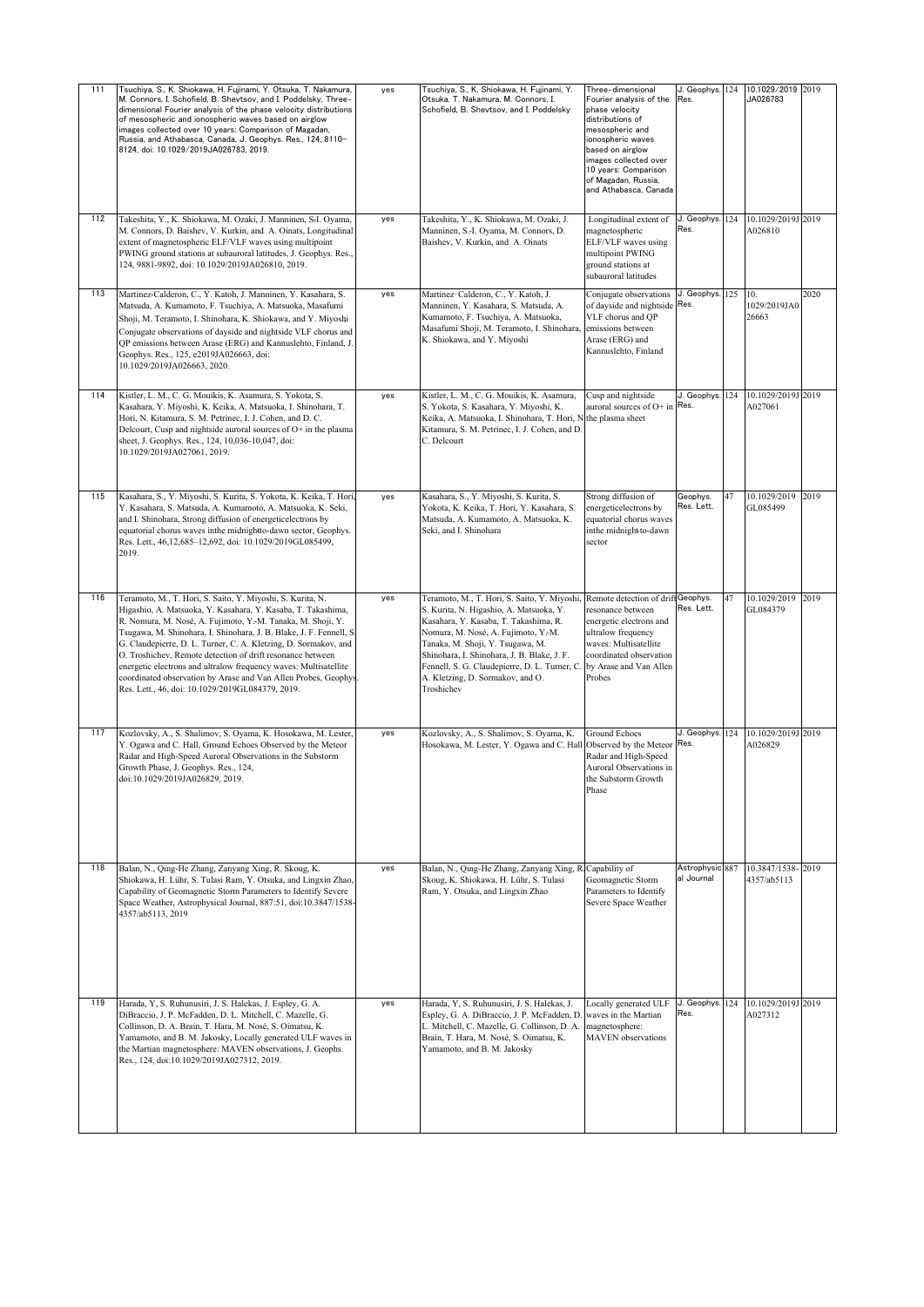| 120 | Yamamoto, K., M. Nosé, K. Keika, D. P. Hartley, C. W. Smith,<br>R. J. MacDowall, L. J. Lanzerotti, D. G. Mitchell, H. E. Spence,<br>G. D. Reeves, J. R. Wygant, J. W. Bonnell, and S. Oimatsu,<br>Eastward propagating second harmonic poloidal waves triggered<br>by temporary outward gradient of proton phase space density: Van<br>Allen Probe A observation, J. Geophys. Res., 124, 9904-9923,<br>doi: 10.1029/2019JA027158, 2019.                                                                                | yes | Yamamoto, K., M. Nosé, K. Keika, D. P.<br>Hartley, C. W. Smith, R. J. MacDowall, L. J<br>Lanzerotti, D. G. Mitchell, H. E. Spence, G.<br>D. Reeves, J. R. Wygant, J. W. Bonnell, and<br>S. Oimatsu                                                                                                                               | Eastward propagating<br>second harmonic<br>poloidal waves triggered<br>by temporary outward<br>gradient of proton phase<br>space density: Van Allen<br>Probe A observation                                               | J. Geophys. 124<br>Res. |                | 10.1029/2019J 2019<br>A027158       |      |
|-----|------------------------------------------------------------------------------------------------------------------------------------------------------------------------------------------------------------------------------------------------------------------------------------------------------------------------------------------------------------------------------------------------------------------------------------------------------------------------------------------------------------------------|-----|----------------------------------------------------------------------------------------------------------------------------------------------------------------------------------------------------------------------------------------------------------------------------------------------------------------------------------|--------------------------------------------------------------------------------------------------------------------------------------------------------------------------------------------------------------------------|-------------------------|----------------|-------------------------------------|------|
| 121 | Balan, N., Q.-H. Zhang, K. Shiokawa, R. Skoug, Z. Xing, S.<br>Tulasi Ram, Y. Otsuka, IpsDst of Dst storms applied to<br>ionosphere-thermosphere storms and low latitude aurora, J.<br>Geophys. Res., 124, 9552-9565, doi: 10.1029/2019JA027080,<br>2019.                                                                                                                                                                                                                                                               | yes | Balan, N., Q.-H. Zhang, K. Shiokawa, R.<br>Skoug, Z. Xing, S. Tulasi Ram, Y. Otsuka                                                                                                                                                                                                                                              | IpsDst of Dst storms<br>applied to ionosphere-<br>thermosphere storms<br>and low latitude aurora                                                                                                                         | J. Geophys. 124<br>Res. |                | 10.1029/2019J 2019<br>A027080       |      |
| 122 | Tulasi Ram, S., B. Nilam, N. Balan, Q. Zhang, K. Shiokawa, D.<br>Chakrabarty, Z. Xing, K. Venkatesh, B. Veenadhari, and A.<br>Yoshikawa, Three different episodes of prompt equatorial electric<br>field perturbations under steady southward IMF Bz during St.<br>Patrick's Day storm, J. Geophys. Res., 124, 10,428-10,443,<br>doi:10.1029/2019JA027069, 2019.                                                                                                                                                       | yes | Ram, S. Tulasi, B. Nilam, N. Balan, Q.<br>Zhang, K. Shiokawa, D. Chakrabarty, Z.<br>Xing, K. Venkatesh, B. Veenadhari, and A.<br>Yoshikawa                                                                                                                                                                                       | Three different episodes<br>of prompt equatorial<br>electric field<br>perturbations under<br>steady southward IMF<br>Bz during St. Patrick's<br>Day storm                                                                | J. Geophys. 124<br>Res. |                | 10.1029/2019J 2019<br>A027069       |      |
| 123 | Hasegawa, T., S. Matsuda, A. Kumamoto, F. Tsuchiya, Y.<br>Kasahara, Y. Miyoshi, Y. Kasaba, A. Matsuoka, I. Shinohara,<br>Automatic electron density determination by using a convolutional<br>neural network, IEEE Access, 7, 163,384 - 163,394, doi:<br>10.1109/ACCESS.2019.2951916, 2019.                                                                                                                                                                                                                            | yes | Hasegawa, T., S. Matsuda, A. Kumamoto, F.<br>Tsuchiya, Y. Kasahara, Y. Miyoshi, Y.<br>Kasaba, A. Matsuoka, I. Shinohara                                                                                                                                                                                                          | Automatic electron<br>density determination by Access<br>using a convolutional<br>neural network                                                                                                                         | IEEE                    | $\overline{7}$ | 10.1109/ACC<br>ESS.2019.295<br>1916 | 2019 |
| 124 | Okoh, D., G. Seemala, B. Rabiu, J. B. Habarulema, S. Jin, K.<br>Shiokawa, Y. Otsuka, M. Aggarwal, J. Uwamahoro, P.<br>Mungufeni, B. Segun, A. Obafaye, N. Ellahony, C. Okonkwo, M.<br>Tshisaphungo, and D. Shetti, A neural networkbased ionospheric<br>model over Africa from Constellation Observing System for<br>Meteorology, Ionosphere, and Climate and Ground Global<br>Positioning System observations, J. Geophys. Res., 124, 10,512-<br>10,532, doi: 10.1029/2019JA027065, 2019.                             | yes | Okoh, D., G. Seemala, B. Rabiu, J. B.<br>Habarulema, S. Jin, K. Shiokawa, Y. Otsuka,<br>M. Aggarwal, J. Uwamahoro, P. Mungufeni,<br>B. Segun, A. Obafaye, N. Ellahony, C.<br>Okonkwo, M. Tshisaphungo, and D. Shetti                                                                                                             | A neural network-based<br>ionospheric model over<br>Africa from<br><b>Constellation Observing</b><br><b>System for Meteorology</b><br>Ionosphere, and Climate<br>and Ground Global<br>Positioning System<br>observations | J. Geophys.<br>Res.     | 124            | 10.1029/2019J 2019<br>A027065       |      |
| 125 | Fukui, K., Y. Miyashita, S. Machida, Y. Miyoshi, A. Ieda, Y.<br>Nishimura, and V. Angelopoulos, A statistical study of near-Earth<br>magnetotail evolution during pseudosubstorms and substorms with<br>THEMIS data, J. Geophys. Res., 125, e2019JA026642, doi:<br>10.1029/2019JA026642, 2020.                                                                                                                                                                                                                         | yes | Fukui, K., Y. Miyashita, S. Machida, Y.<br>Miyoshi, A. Ieda, Y. Nishimura, and V.<br>Angelopoulos                                                                                                                                                                                                                                | A statistical study of<br>near-Earth magnetotail<br>evolution during<br>pseudosubstorms and<br>substorms with<br>THEMIS data                                                                                             | J. Geophys.<br>Res.     | 125            | 10.1029/2019J 2020<br>A026642       |      |
| 126 | Zhou, S., K. Shiokawa, I. Poddelsky, Y. Chen, and J. Zhang,<br>Probing afternoon detached aurora and high-latitude trough based<br>on DMSP observations, Adv. Space Res., 65, 214, 220,<br>doi:10.1016/i.asr.2019.10.003, 2020.                                                                                                                                                                                                                                                                                        | yes | Zhou, S., K. Shiokawa, I. Poddelsky, Y.<br>Chen, and J. Zhang                                                                                                                                                                                                                                                                    | Probing afternoon<br>detached aurora and<br>high-latitude trough<br>based on DMSP<br>observations                                                                                                                        | Adv. Space 65<br>Res.   |                | 10.1016/j.asr.2 2020<br>019.10.003  |      |
| 127 | Liu, N., Z. Su, Z. Gao, H. Zheng, Y. Wang, S. Wang, Y. Miyoshi.<br>I. Shinohara, Y. Kasahara, F. Tsuchiya, A. Kumamoto, S.<br>Matsuda, M. Shoji, T. Mitani, T. Takashima, Y. Kazama, B-J.<br>Wang, S. -Y. Wang, C. -W. Jun, T. -F. Chang, S. W. Y. Tam, S.<br>Kasahara, S. Yokota, K. Keika, T. Hori, and A. Matsuoka,<br>Comprehensive observations ofsubstorm-enhanced<br>plasmaspherichiss generation, propagation, and dissipation,<br>Geophys. Res. Lett., 47, e2019GL086040, doi:<br>10.1029/2019GL086040, 2020. | yes | Liu, N., Z. Su, Z. Gao, H. Zheng, Y. Wang,<br>S. Wang, Y. Miyoshi, I. Shinohara, Y.<br>Kasahara, F. Tsuchiya, A. Kumamoto, S.<br>Matsuda, M. Shoji, T. Mitani, T. Takashima,<br>Y. Kazama, B.-J. Wang, S. -Y. Wang, C. -<br>W. Jun, T. -F. Chang, S. W. Y. Tam, S.<br>Kasahara, S. Yokota, K. Keika, T. Hori, and<br>A. Matsuoka | Comprehensive<br>observations<br>ofsubstorm-enhanced<br>plasmaspherichiss<br>generation, propagation,<br>and dissipation                                                                                                 | Geophys.<br>Res. Lett.  | 47             | 10.1029/2019<br>GL086040            | 2020 |
| 128 | Tsuchiya S., K. Shiokawa Kazuo, Y. Otsuka, T. Nakamura, M.<br>Yamamoto Mamoru, M. Connors, I. Schofield, B. Shevtsov, and I<br>Poddelsky, Wavenumber spectra of atmospheric gravity waves<br>and medium-scale traveling ionospheric disturbances based on<br>more than 10-year airglow images in Japan, Russia, and Canada, J<br>Geophys. Res., 125, e2019JA026807, doi:<br>10.1029/2019JA026807, 2020.                                                                                                                | yes | Tsuchiya S., K. Shiokawa Kazuo, Y. Otsuka,<br>T. Nakamura, M. Yamamoto Mamoru, M.<br>Connors, I. Schofield, B. Shevtsov, and I.<br>Poddelsky                                                                                                                                                                                     | Wavenumber spectra of J. Geophys.<br>atmospheric gravity<br>waves and medium-<br>scale traveling<br>ionospheric disturbances<br>based on more than 10-<br>year airglow images in<br>Japan, Russia, and<br>Canada         | Res.                    | 125            | 10.1029/2019J 2020<br>A026807       |      |
| 129 | Oimatsu, S., M. Nosé, G. Le, S. A. Fuselier, R. E. Ergun, P.-A.<br>Lindqvist, and D. Sormakov, Selective acceleration of O+ by drift<br>bounce resonance in the Earth's magnetosphere: MMS<br>observations, J. Geophys. Res., 125, e2019JA027686, doi:<br>10.1029/2019JA027686, 2020.                                                                                                                                                                                                                                  | yes | Oimatsu, S., M. Nosé, G. Le, S. A. Fuselier,<br>R. E. Ergun, P.-A. Lindqvist, and D.<br>Sormakov                                                                                                                                                                                                                                 | Selective acceleration of J. Geophys. 125<br>O+ by drift-bounce<br>resonance in the Earth's<br>magnetosphere: MMS<br>observations                                                                                        | Res.                    |                | 10.1029/2019J 2020<br>A027686       |      |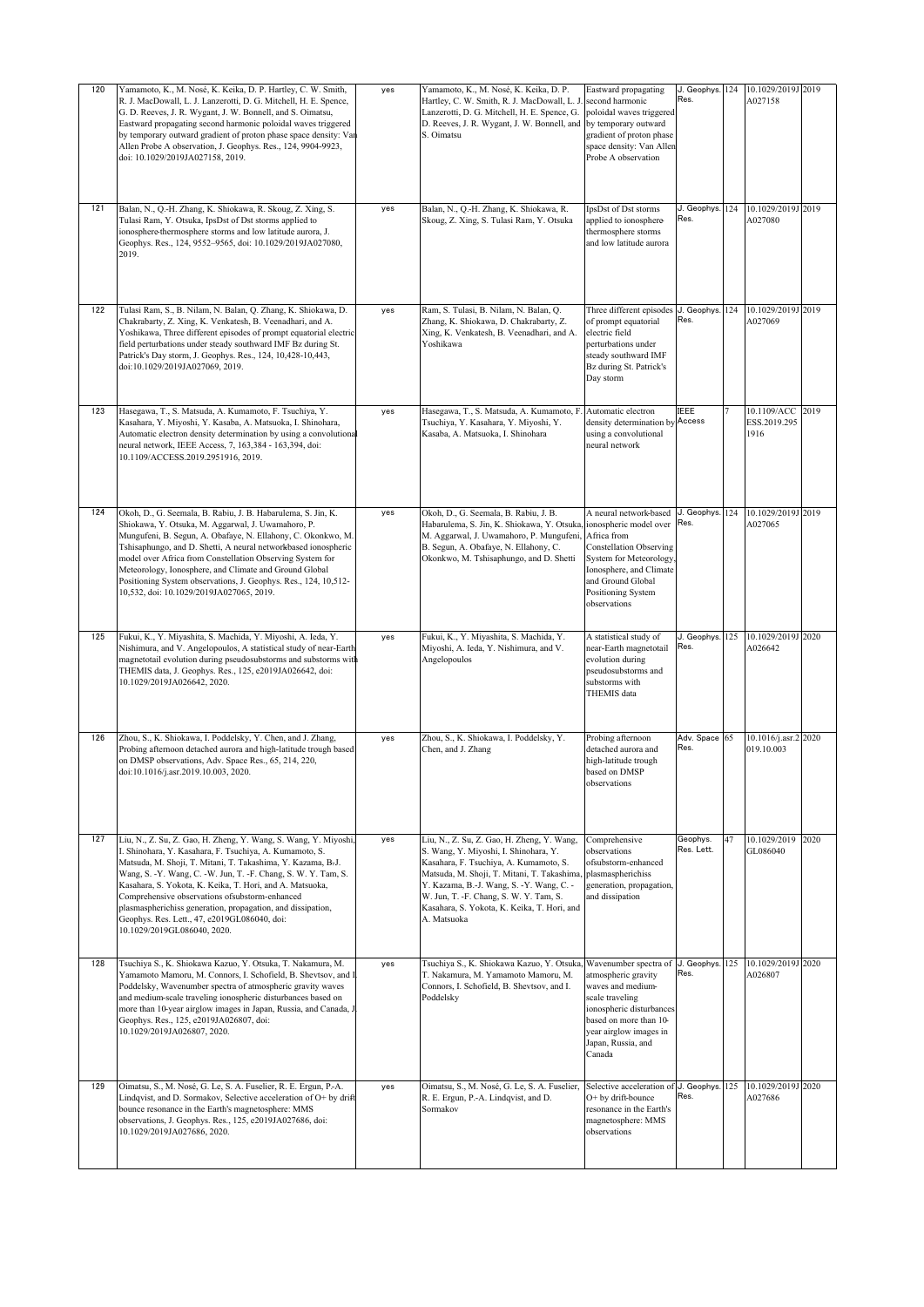| 130 | Yadav, S., K. Shiokawa, S. Oyama, and Y. Otsuka, Multievent<br>analysis of oscillatory motion of mediumcale traveling<br>ionospheric disturbances observed by a 630nm airglow imager<br>over Tromsø, J. Geophys. Res., 125, e2019JA027598, doi:<br>10.1029/2019JA027598, 2020.                                                                                                                                                                                                 | yes | Yadav, S., K. Shiokawa, S. Oyama, and Y.<br>Otsuka                                                                                                                                                                                                                                                                                    | Multievent analysis of<br>oscillatory motion of<br>medium-scale traveling<br>ionospheric disturbances<br>observed by a 630-nm<br>airglow imager over<br>Tromsø      | J. Geophys.<br>Res.               | 125 | 10.1029/2019J<br>A027598        | 2020 |
|-----|--------------------------------------------------------------------------------------------------------------------------------------------------------------------------------------------------------------------------------------------------------------------------------------------------------------------------------------------------------------------------------------------------------------------------------------------------------------------------------|-----|---------------------------------------------------------------------------------------------------------------------------------------------------------------------------------------------------------------------------------------------------------------------------------------------------------------------------------------|---------------------------------------------------------------------------------------------------------------------------------------------------------------------|-----------------------------------|-----|---------------------------------|------|
| 131 | Nanjo, S., Y. Hozumi, K. Hosokawa, R. Kataoka, Y. Miyoshi, and<br>S.-I. Oyama, Fine-scale visualization of aurora in a wide area<br>using color digital camera images from the International Space<br>Station, J. Geophys. Res., 125, e2019JA027729,<br>doi:10.1029/2019JA027729, 2020.                                                                                                                                                                                        | yes | Nanjo, S., Y. Hozumi, K. Hosokawa, R.<br>Kataoka, Y. Miyoshi, and S.-I. Oyama                                                                                                                                                                                                                                                         | Fine-scale visualization<br>of aurora in a wide area<br>using color digital<br>camera images from the<br><b>International Space</b><br>Station                      | J. Geophys.<br>Res.               | 125 | 10.1029/2019J<br>A027729        | 2020 |
| 132 | Ogawa, Y., Y. Tanaka, A. Kadokura, K. Hosokawa, Y. Ebihara,<br>T. Motoba, B. Gustavsson, U. Brändström, Y. Sato, S. Oyama, M<br>Ozaki, T. Raita, F. Sigernes, S. Nozawa, K. ernes, S. Nozawa, K.<br>Shiokawa, M. Kosch, K. Kauristi, C. Hall, S. Suzuki, Y. Miyoshi,<br>A. Gerrard, H. Miyaoka, and R. Fujii, Development of low-cost<br>multi-wavelength imager system for studies of aurora and airglow<br>Polar Science, 23, doi:10.1016/j.polar.2019.100501, 2020          | yes | Ogawa, Y., Y. Tanaka, A. Kadokura, K.<br>Hosokawa, Y. Ebihara, T. Motoba, B.<br>Gustavsson, U. Brändström, Y. Sato, S.<br>Oyama, M. Ozaki, T. Raita, F. Sigernes, S.<br>Nozawa, K. ernes, S. Nozawa, K. Shiokawa,<br>M. Kosch, K. Kauristi, C. Hall, S. Suzuki, Y.<br>Miyoshi, A. Gerrard, H. Miyaoka, and R.<br>Fujii                | Development of low-<br>cost multi-wavelength<br>imager system for<br>studies of aurora and<br>airglow                                                               | Polar<br>Science                  | 23  | 10.1016/j.pola<br>r.2019.100501 | 2020 |
| 133 | Nishimura, Y., Lessard, M.R., Katoh, Y., Yoshizumi Miyoshi,<br>Eric Grono, N. Partamies, N. Sivadas, K. Hosokawa, M.<br>Fukizawa, M. Samara, R. G. Michell, R. Kataoka, T. Sakanoi, D.<br>K. Whiter, S. Oyama, Y. Ogawa, and S. Kurita, Diffuse and<br>Pulsating Aurora, Space Sci. Rev., 216, doi:10.1007/s11214-019-<br>0629-3, 2020                                                                                                                                         | yes | Nishimura, Y., Lessard, M.R., Katoh, Y.,<br>Yoshizumi Miyoshi, Eric Grono, N.<br>Partamies, N. Sivadas, K. Hosokawa, M.<br>Fukizawa, M. Samara, R. G. Michell, R.<br>Kataoka, T. Sakanoi, D. K. Whiter, S.<br>Oyama, Y. Ogawa, S. Kurita                                                                                              | Diffuse and Pulsating<br>Aurora                                                                                                                                     | Space Sci<br>Rev                  | 216 | 10.1007/s1121<br>4-019-0629-3   | 2020 |
| 134 | Miyashita, Y., K. Seki, K. Sakaguchi, Y. Hiraki, M. Nosé, S.<br>Machida, Y. Saito, and W. Paterson, On the transition between the<br>inner and outer plasma sheet in the Earth's magnetotail, J.<br>Geophys. Res., 125, doi:10.1029/2019JA027561, 2020                                                                                                                                                                                                                         | yes | Miyashita, Y., K. Seki, K. Sakaguchi, Y.<br>Hiraki, M. Nosé, S. Machida, Y. Saito, and<br>W. Paterson                                                                                                                                                                                                                                 | On the transition<br>between the inner and<br>outer plasma sheet in the<br>Earth's magnetotail                                                                      | J. Geophys.<br>Res.               | 125 | 10.1029/2019J 2020<br>A027561   |      |
| 135 | Kim, H., K. Shiokawa, J. Park, Y. Miyoshi, J. Hwang, and A.<br>Kadokura, Modulation of Pc1 wave ducting by equatorial plasma<br>bubble, Geophys. Res. Lett., 47, doi:10.1029/2020GL08805,<br>2020.                                                                                                                                                                                                                                                                             | yes | Kim, H., K. Shiokawa, J. Park, Y. Miyoshi,<br>J. Hwang, and A. Kadokura                                                                                                                                                                                                                                                               | Modulation of Pc1 wave<br>ducting by equatorial<br>plasma bubble                                                                                                    | Geophys.<br>Res. Lett.            | 47  | 10.1029/2020<br>GL088054        | 2020 |
| 136 | Hosokawa, K., Y. Miyoshi, M. Ozaki, S.-I. Oyama, Y. Ogawa, S.<br>Kurita, Y. Kasahara, Y. Kasaba, S. Yagitani, S. Matsuda, F.<br>Tsuchiya, A. Kumamoto, R. Kataoka, K. Shiokawa, T. Raita, E.<br>Turunen, T. Takashima, I. Shinohara, and R. Fujii, Multiple time-<br>scale beats in aurora: precise orchestration via magnetospheric<br>chorus waves, Nature Sci. Rep., 10, doi:10.1038/s41598-020-<br>59642-8, 2020                                                           | yes | Hosokawa, K., Y. Miyoshi, M. Ozaki, S.-I.<br>Oyama, Y. Ogawa, S. Kurita, Y. Kasahara,<br>Y. Kasaba, S. Yagitani, S. Matsuda, F.<br>Tsuchiya, A. Kumamoto, R. Kataoka, K.<br>Shiokawa, T. Raita, E. Turunen, T.<br>Takashima, I. Shinohara, and R. Fujii                                                                               | Multiple time-scale<br>beats in aurora: precise<br>orchestration via<br>magnetospheric chorus<br>waves                                                              | Nature Sci.<br>Rep.               | 10  | 10.1038/s4159<br>8-020-59642-8  | 2020 |
| 137 | Baron, P., Ochiai, S., Dupuy, E., Larsson, R., Liu, H., Manago,<br>N., Murtagh, D., Oyama, S., Sagawa, H., Saito, A., Sakazaki, T.,<br>Shiotani, M., and Suzuki, M, Potential for the measurement of<br>MLT wind, temperature, density and geomagnetic field with<br>Superconducting Submillimeter-Wave Limb-Emission Sounder-2<br>(SMILES-2), Atmos. Meas. Tech. Discuss., 13, doi:10.5194/amt-<br>2019-217, 2020                                                             | yes | Baron, P., Ochiai, S., Dupuy, E., Larsson, R., Potential for the<br>Liu, H., Manago, N., Murtagh, D., Oyama,<br>S., Sagawa, H., Saito, A., Sakazaki, T.,<br>Shiotani, M., and Suzuki, M                                                                                                                                               | measurement of MLT<br>wind, temperature,<br>density and geomagnetic<br>field with<br>Superconducting<br>Submillimeter-Wave<br>Limb-Emission<br>Sounder-2 (SMILES-2) | Atmos.<br>Meas. Tech.<br>Discuss. | 13  | 10.5194/amt-<br>2019-217        | 2020 |
| 138 | Sarudin, I., N. S. A. Hamid, M. Abdullah, S. M. Buhari, K.<br>Shiokawa, Y. Otsuka, and C. Y. Yatini, Equatorial Plasma Bubble<br>Zonal Drift Velocity Variations in Response to Season, Local<br>Time, and Solar Activity across Southeast Asia, J. Geophys. Res.,<br>125, doi:10.1029/2019JA027521, 2020                                                                                                                                                                      | yes | Sarudin, I., N. S. A. Hamid, M. Abdullah, S.<br>M. Buhari, K. Shiokawa, Y. Otsuka, and C.<br>Y. Yatini                                                                                                                                                                                                                                | Equatorial Plasma<br><b>Bubble Zonal Drift</b><br>Velocity Variations in<br>Response to Season,<br>Local Time, and Solar<br>Activity across<br>Southeast Asia       | J. Geophys.<br>Res.               | 125 | 10.1029/2019J 2020<br>A027521   |      |
| 139 | Shinbori, A., Y. Otsuka, T. Sori, T. Tsugawa, and M. Nishioka,<br>Temporal and spatial variations of total electron content<br>enhancements during a geomagnetic storm on 27 and 28<br>September 2017, J. Geophys. Res., 125,<br>doi:10.1029/2019JA026873, 2020                                                                                                                                                                                                                | yes | Shinbori, A., Y. Otsuka, T. Sori, T. Tsugawa, Temporal and spatial<br>and M. Nishioka,                                                                                                                                                                                                                                                | variations of total<br>electron content<br>enhancements during a<br>geomagnetic storm on<br>27 and 28 September<br>2017                                             | J. Geophys.<br>Res.               | 125 | 10.1029/2019J<br>A026873        | 2020 |
| 140 | Shiokawa, K., M. Nosé, S. Imajo, Y. Tanaka, Y. Miyoshi, K.<br>Hosokawa, M. Connors, M. Engebretson, Y. Kazama, S.-Y.<br>Wang, S. W. Y. Tam, Tzu-Fang Chang, Bo-Jhou Wang, K.<br>Asamura, S. Kasahara, S. Yokota, T. Hori, K. Keika, Y. Kasaba,<br>M. Shoji, Y. Kasahara, A. Matsuoka, and I. Shinohara, Arase<br>observation of the source region of auroral arcs and diffuse auroras<br>in the inner magnetosphere, J. Geophys. Res., 125,<br>doi:10.1029/2019JA027310, 2020. | yes | Shiokawa, K., M. Nosé, S. Imajo, Y. Tanaka, Arase observation of the<br>Y. Miyoshi, K. Hosokawa, M. Connors, M.<br>Engebretson, Y. Kazama, S.-Y. Wang, S. W.<br>Y. Tam, Tzu-Fang Chang, Bo-Jhou Wang,<br>K. Asamura, S. Kasahara, S. Yokota, T.<br>Hori, K. Keika, Y. Kasaba, M. Shoji, Y.<br>Kasahara, A. Matsuoka, and I. Shinohara | source region of auroral<br>arcs and diffuse auroras<br>in the inner<br>magnetosphere                                                                               | J. Geophys.<br>Res.               | 125 | 10.1029/2019J<br>A027310        | 2020 |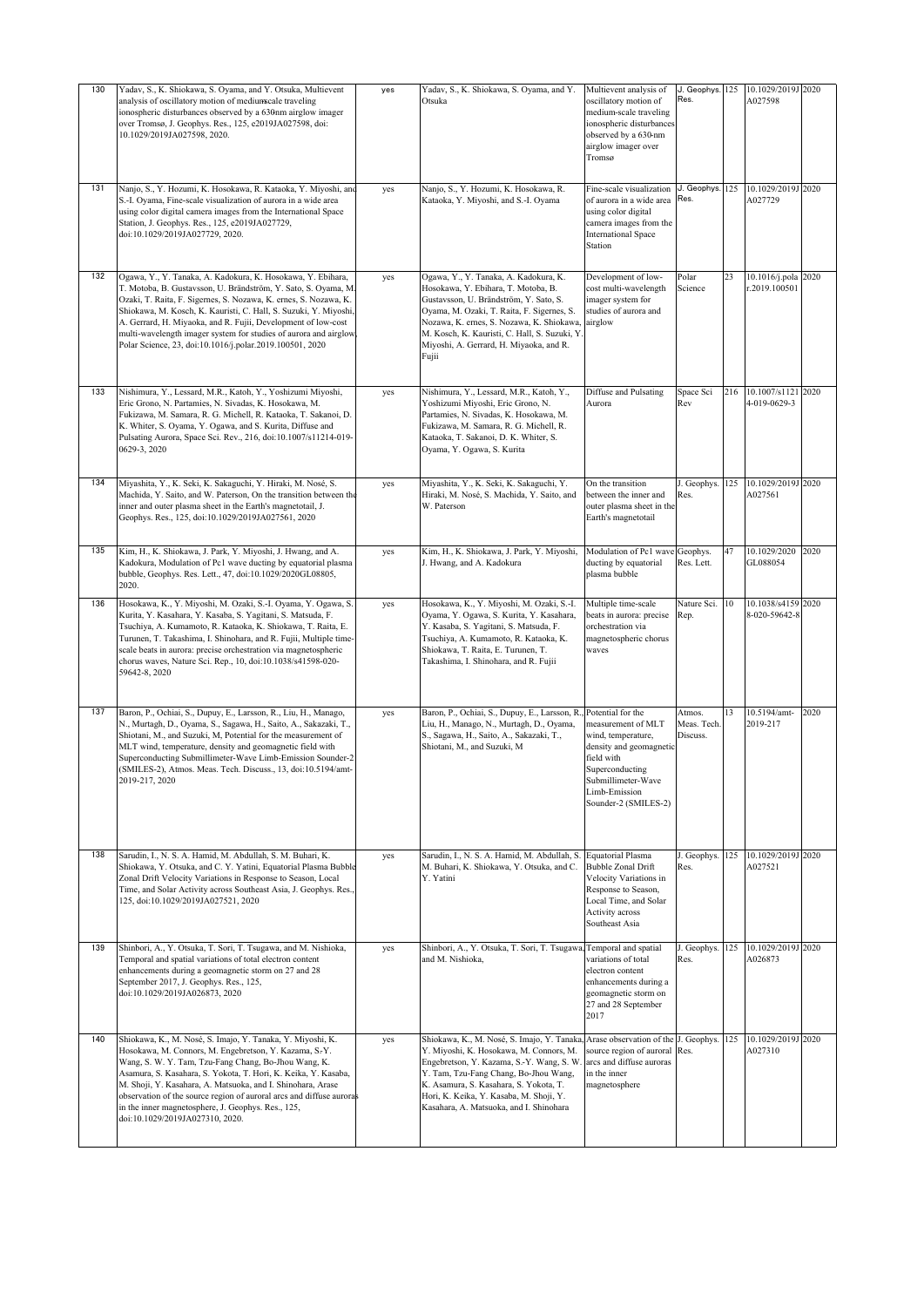| 141 | Kataoka, R., Y. Asaoka, S. Torii, S. Nakahira, H. Ueno, S.<br>Miyake, Y. Miyoshi, S. Kurita, M. Shoji, Y. Kasahara, M. Ozaki,<br>S. Matsuda, A. Matsuoka, Y. Kasaba, I. Shinohara, K. Hosokawa,<br>H. A. Uchida, K. Murase, and Y. Tanaka, Plasma waves<br>causingrelativistic electron precipitation eventsat International<br>Space Station: Lessonsfrom conjunction observations with Arase<br>satellite, J. Geophys. Res., 125, e2020JA027875,<br>doi:10.1029/2020JA027875, 2020.  | yes | Kataoka, R., Y. Asaoka, S. Torii, S.<br>Nakahira, H. Ueno, S. Miyake, Y. Miyoshi,<br>S. Kurita, M. Shoji, Y. Kasahara, M. Ozaki,<br>S. Matsuda, A. Matsuoka, Y. Kasaba, I.<br>Shinohara, K. Hosokawa, H. A. Uchida, K.<br>Murase, and Y. Tanaka                                                                 | Plasma waves<br>causingrelativistic<br>electron precipitation<br>eventsat International<br>Space Station:<br>Lessonsfrom conjunction<br>observations with Arase<br>satellite | J. Geophys.<br>Res.       | 125 | 10.1029/2020J<br>A027875                      | 2020 |
|-----|----------------------------------------------------------------------------------------------------------------------------------------------------------------------------------------------------------------------------------------------------------------------------------------------------------------------------------------------------------------------------------------------------------------------------------------------------------------------------------------|-----|-----------------------------------------------------------------------------------------------------------------------------------------------------------------------------------------------------------------------------------------------------------------------------------------------------------------|------------------------------------------------------------------------------------------------------------------------------------------------------------------------------|---------------------------|-----|-----------------------------------------------|------|
| 142 | Kawamura, K., K. Hosokawa, S. Nozawa, Y. Ogawa, T.<br>Kawabata, S.-I. Oyama, Y. Miyoshi, S. Kurita, and R. Fujii,<br>Estimation of the emission altitude of pulsating aurora using the<br>five-wavelength photometer, Earth Planets Space 72, 96,<br>doi:10.1186/s40623-020-01229-8, 2020.                                                                                                                                                                                             | yes | Kawamura, K., K. Hosokawa, S. Nozawa, Y. Estimation of the<br>Ogawa, T. Kawabata, S.-I. Oyama, Y.<br>Miyoshi, S. Kurita, and R. Fujii                                                                                                                                                                           | emission altitude of<br>pulsating aurora using<br>the five-wavelength<br>photometer                                                                                          | Earth<br>Planets<br>Space | 72  | 10.1186/s4062<br>3-020-01229-8                | 2020 |
| 143 | Martinez-Calderon, C., Y. Katoh, J. Manninen, Y. Kasahara, S.<br>Matsuda, A. Kumamoto, F. Tsuchiya, A. Matsuoka, M. Shoji, M.<br>Teramoto, I. Shinohara, K. Shiokawa, and Y. Miyoshi, Conjugate<br>observations of dayside and nightside VLF chorus and QP<br>emissions between Arase (ERG) and Kannuslehto, Finland, J.<br>Geophys. Res., 125, e2019JA026663,<br>doi:10.1029/2019JA026663, 2020.                                                                                      | yes | Martinez-Calderon, C., Y. Katoh, J.<br>Manninen, Y. Kasahara, S. Matsuda, A.<br>Kumamoto, F. Tsuchiya, A. Matsuoka, M.<br>Shoji, M. Teramoto, I. Shinohara, K.<br>Shiokawa, and Y. Miyoshi                                                                                                                      | Conjugate observations<br>of dayside and nightside Res.<br>VLF chorus and QP<br>emissions between<br>Arase (ERG) and<br>Kannuslehto, Finland                                 | J. Geophys.               | 125 | 10.1029/2019J<br>A026663                      | 2020 |
| 144 | Miyoshi, Y., S. Saito, S. Kurita, K. Asamura, K. Hosokawa, T.<br>Sakanoi, T. Mitani, Y. Ogawa, S. Oyama, F. Tsuchiya, S. L.<br>Jones, A. N. Jaynes, and J. B. Blake, Relativistic electron<br>microbursts as high-rnergy tail of pulsating aurora electrons,<br>Geophys. Res. Lett., 47, e2020GL090360,<br>doi:10.1029/2020GL090360, 2020                                                                                                                                              | yes | Miyoshi, Y., S. Saito, S. Kurita, K. Asamura, Relativistic electron<br>K. Hosokawa, T. Sakanoi, T. Mitani, Y.<br>Ogawa, S. Oyama, F. Tsuchiya, S. L. Jones, rnergy tail of pulsating<br>A. N. Jaynes, and J. B. Blake                                                                                           | microbursts as high-<br>aurora electrons                                                                                                                                     | Geophys.<br>Res. Lett.    | 47  | 10.1029/2020<br>GL090360                      | 2020 |
| 145 | Martinez-Calderon, C., F. Němec, Y. Katoh, K. Shiokawa, C.<br>Kletzing, G. Hospodarsky, O. Santolik, Y. Kasahara, S. Matsuda,<br>A. Kumamoto, F. Tsuchiya, A. Matsuoka, M. Shoji, M. Teramoto<br>S. Kurita, Y. Miyoshi, M. Ozaki, N. Nishitani, A. V. Oinats, and<br>V. I. Kurkin, Spatial extent of quasiperiodic emissions<br>simultaneously observed by Arase and Van Allen Probes on 29<br>November 2018, J. Geophys. Res., 125, e2020JA028126,<br>doi:10.1029/2020JA028126, 2020. | yes | Martinez-Calderon, C., F. Němec, Y. Katoh, Spatial extent of<br>K. Shiokawa, C. Kletzing, G. Hospodarsky,<br>O. Santolik, Y. Kasahara, S. Matsuda, A.<br>Kumamoto, F. Tsuchiya, A. Matsuoka, M.<br>Shoji, M. Teramoto, S. Kurita, Y. Miyoshi,<br>M. Ozaki, N. Nishitani, A. V. Oinats, and V. 2018<br>I. Kurkin | quasiperiodic emissions Res.<br>simultaneously observed<br>by Arase and Van Allen<br>Probes on 29 November                                                                   | J. Geophys.               | 125 | 10.1029/2020J 2020<br>A028126                 |      |
| 146 | Tulasi Ram, S., K. K. Ajith, T. Yokoyama, M. Yamamoto, K.<br>Hozumi, K. Shiokawa, Y. Otsuka, and G. Li, Dilatory and<br>downward development of 3-m scale irregularities in the Funnel-<br>Like region of a rapidly rising equatorial plasma bubble, Geophys<br>Res. Lett., 47, e2020GL087256, doi:10.1029/2020GL087256,<br>2020.                                                                                                                                                      | yes | Tulasi Ram, S., K. K. Ajith, T. Yokoyama,<br>M. Yamamoto, K. Hozumi, K. Shiokawa, Y.<br>Otsuka, and G. Li                                                                                                                                                                                                       | Dilatory and downward<br>development of 3-m<br>scale irregularities in the<br>Funnel-Like region of a<br>apidly rising equatorial<br>plasma bubble                           | Geophys.<br>Res. Lett.    | 47  | 10.1029/2020<br>GL087256                      | 2020 |
| 147 | Uchida, H. A., R. Kataoka, A. Kadokura, K. Murase, A. S.<br>Yukimatu, Y. Miyoshi, K. Shiokawa, Y. Ebihara, K. Hosokawa,<br>A. Matsuoka, S. Kurita, S. Fujita, and I. Shinohara, Asymmetric<br>development of auroral surges in the northern and southern<br>hemispheres, Geophys. Res. Lett., 47, e2020GL088750,<br>doi:10.1029/2020GL088750, 2020.                                                                                                                                    | yes | Uchida, H. A., R. Kataoka, A. Kadokura, K.<br>Murase, A. S. Yukimatu, Y. Miyoshi, K.<br>Shiokawa, Y. Ebihara, K. Hosokawa, A.<br>Matsuoka, S. Kurita, S. Fujita, and I.<br>Shinohara                                                                                                                            | Asymmetric<br>development of auroral<br>surges in the northern<br>and southern<br>hemispheres                                                                                | Geophys.<br>Res. Lett.    | 47  | 10.1029/2020<br>GL088750                      | 2020 |
| 148 | Xu, H., and K. Shiokawa, Severe magnetic fluctuations in the<br>near-earth magnetotail: Spectral analysis and dependence on solar<br>activity, J. Geophys. Res., 125, e2020JA027834,<br>doi:10.1029/2020JA027834, 2020.                                                                                                                                                                                                                                                                | yes | Xu, H., and K. Shiokawa                                                                                                                                                                                                                                                                                         | Severe magnetic<br>fluctuations in the near-<br>earth magnetotail:<br>Spectral analysis and<br>dependence on solar<br>activity                                               | Res.                      |     | J. Geophys. 125 10.1029/2020J 2020<br>A027834 |      |
| 149 | Kim, H., K. Shiokawa, J. Park, Y. Miyoshi, Y. Miyashita, C.<br>Stolle, K.-H. Kim, J. Matzka, S. Buchert, T. Fromm, and J.<br>Hwang, Ionospheric Plasma Density Oscillation Related to EMIC<br>Pc1 Waves, Geophys. Res. Lett., 47, e2020GL089000,<br>doi:10.1029/2020GL089000, 2020.                                                                                                                                                                                                    | yes | Kim, H., K. Shiokawa, J. Park, Y. Miyoshi,<br>Y. Miyashita, C. Stolle, K.-H. Kim, J.<br>Matzka, S. Buchert, T. Fromm, and J.<br>Hwang                                                                                                                                                                           | Ionospheric Plasma<br>Density Oscillation<br>Related to EMIC Pc1<br>Waves                                                                                                    | Geophys.<br>Res. Lett.    | 47  | 10.1029/2020<br>GL089000                      | 2020 |
| 150 | Hendry, A. T., O. Santolik, Y. Miyoshi, A. Matsuoka, C. J.<br>Rodger, M. A. Clilverd, C. A. Kletzing, M. Shoji, and I.<br>Shinohara, A multi-instrument approach to determining the source<br>-region extent of EEP-driving EMIC waves Geophys. Res.<br>Lett., 47, e2019GL086599, doi:10.1029/2019GL086599,<br>2020.                                                                                                                                                                   | yes | Hendry, A. T., O. Santolik, Y. Miyoshi, A.<br>Matsuoka, C. J. Rodger, M. A. Clilverd, C.<br>A. Kletzing, M. Shoji, and I. Shinohara                                                                                                                                                                             | A multi-instrument<br>approach to determining Res. Lett.<br>the source-region extent<br>of EEP-driving EMIC<br>waves                                                         | Geophys.                  | 47  | 10.1029/2019<br>GL086599                      | 2020 |
| 151 | Wang, Y. B., L. M. Kistler, C. G. Mouikis, J. C. Zhang, J. Y. Lu,<br>D. Welling, L. Rastaetter, S. Bingham, Y. W. Jin, L. Wang, and<br>Y. Miyoshi, Formation of the lowenergy "Finger" ion spectral<br>structure near the inner edge of the plasma sheet Geophys. Res.<br>Lett., 47, e2020GL089875, doi:10.1029/2020GL089875, 2020.                                                                                                                                                    | yes | Wang, Y. B., L. M. Kistler, C. G. Mouikis, J. Formation of the low-<br>C. Zhang, J. Y. Lu, D. Welling, L. Rastaetter<br>S. Bingham, Y. W. Jin, L. Wang, and Y.<br>Miyoshi                                                                                                                                       | energy "Finger" ion<br>spectral structure near<br>the inner edge of the<br>plasma sheet                                                                                      | Geophys.<br>Res. Lett.    | 47  | 10.1029/2020<br>GL089875                      | 2020 |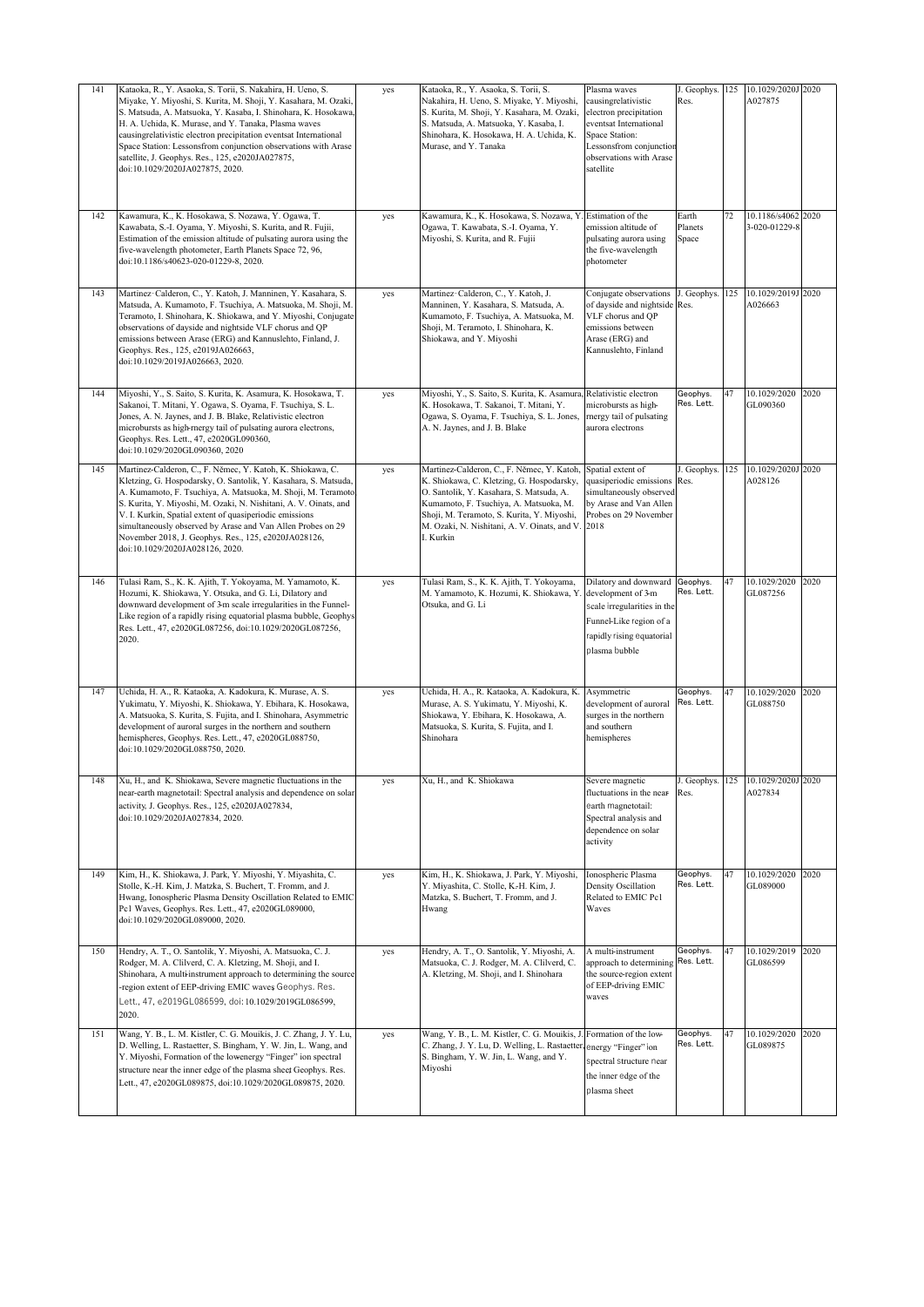| 152 | Oyama, S., A. Shinbori, Y. Ogawa, M. Kellinsalmi, T. Raita, A.<br>Aikio, H. Vanhamäki, K. Shiokawa, I. Virtanen, L. Cai, A. B.<br>Workayehu, M. Pedersen, K. Kauristie, T. T. Tsuda, B. Kozelov,<br>A. Demekhov, A. Yahnin, F. Tsuchiya, A. Kumamoto, Y.<br>Kasahara, A. Matsuoka, M. Shoji, M. Teramoto, and M. Lester,<br>An ephemeral red arc appeared at 68° MLat at a pseudo breakup<br>during geomagnetically quiet conditions, J. Geophys. Res., 125,<br>e2020JA028468, doi:10.1029/2020JA028468, 2020.                                                | yes | Oyama, S., A. Shinbori, Y. Ogawa, M.<br>Kellinsalmi, T. Raita, A. Aikio, H. Vanhamä<br>ki, K. Shiokawa, I. Virtanen, L. Cai, A. B.<br>Workayehu, M. Pedersen, K. Kauristie, T. T.<br>Tsuda, B. Kozelov, A. Demekhov, A.<br>Yahnin, F. Tsuchiya, A. Kumamoto, Y.<br>Kasahara, A. Matsuoka, M. Shoji, M.<br>Teramoto, and M. Lester                    | An ephemeral red arc<br>appeared at 68° MLat at<br>a pseudo breakup during<br>geomagnetically quiet<br>conditions                                                                         | J. Geophys. 125<br>Res.          |           | 10.1029/2020J 2020<br>A028468       |      |
|-----|---------------------------------------------------------------------------------------------------------------------------------------------------------------------------------------------------------------------------------------------------------------------------------------------------------------------------------------------------------------------------------------------------------------------------------------------------------------------------------------------------------------------------------------------------------------|-----|------------------------------------------------------------------------------------------------------------------------------------------------------------------------------------------------------------------------------------------------------------------------------------------------------------------------------------------------------|-------------------------------------------------------------------------------------------------------------------------------------------------------------------------------------------|----------------------------------|-----------|-------------------------------------|------|
| 153 | Colpitts, C., Y. Miyoshi, Y. Kasahara, G. L. Delzanno, J. R.<br>Wygant, C. A. Cattell, A. Breneman, C. Kletzing, G. Cunningham<br>M. Hikishima, S. Matsuda, Y. Katoh, J.-F. Ripoll, I. Shinohara,<br>and A. Matsuoka, First direct observations of propagation of<br>discrete chorus elements from the equatorial source to higher<br>latitudes, using the Van Allen Probes and Arase satellites, J.<br>Geophys. Res., 125, e2020JA028315,<br>doi:10.1029/2020JA028315, 2020.                                                                                 | yes | Colpitts, C., Y. Miyoshi, Y. Kasahara, G. L<br>Delzanno, J. R. Wygant, C. A. Cattell, A.<br>Breneman, C. Kletzing, G. Cunningham, M.<br>Hikishima, S. Matsuda, Y. Katoh, J.-F.<br>Ripoll, I. Shinohara, and A. Matsuoka                                                                                                                              | First direct observations<br>of propagation of<br>discrete chorus elements<br>from the equatorial<br>source to higher<br>latitudes, using the Van<br>Allen Probes and Arase<br>satellites | J. Geophys.<br>Res.              | 125       | 10.1029/2020J<br>A028315            | 2020 |
| 154 | Sivakandan, M., S. Mondal, S. Sarkhel, D. Chakrabarty, M. V.<br>Sunil Krishna, P. Pavan Chaitanya, A. K. Patra, R. K. Choudhary.<br>T. K. Pant, A. K. Upadhayaya, and T. Sori, Midlatitude spread-F<br>structures over the geomagnetic lowmid latitude transition region:<br>An observational evidence J. Geophys. Res., 125,<br>e2019JA027531, doi:10.1029/2019JA027531, 2020.                                                                                                                                                                               | yes | Sivakandan, M., S. Mondal, S. Sarkhel, D.<br>Chakrabarty, M. V. Sunil Krishna, P. Pavan<br>Chaitanya, A. K. Patra, R. K. Choudhary, T.<br>K. Pant, A. K. Upadhayaya, and T. Sori                                                                                                                                                                     | Mid-latitude spread-F<br>tructures over the<br>geomagnetic low-mid<br>latitude transition region<br>An observational<br>evidence                                                          | J. Geophys.<br>Res.              | 125       | 10.1029/2019J 2020<br>A027531       |      |
| 155 | Case, N. A., D. P. Hartley, A. Grocott, Y. Miyoshi, A. Matsuoka,<br>S. Imajo, S. Kurita, I. Shinohara, and M. Teramoto, Inner<br>magnetospheric response to the IMF By component: Van Allen<br>Probes and Arase observations, J. Geophys. Res., 126,<br>e2020JA028765, doi:10.1029/2020JA028765, 2021.                                                                                                                                                                                                                                                        | yes | Case, N. A., D. P. Hartley, A. Grocott, Y.<br>Miyoshi, A. Matsuoka, S. Imajo, S. Kurita, I<br>Shinohara, and M. Teramoto                                                                                                                                                                                                                             | Inner magnetospheric<br>response to the IMF By<br>component: Van Allen<br>Probes and Arase<br>observations                                                                                | . Geophys.<br>Res.               | 126       | 10.1029/2020J<br>A028765            | 2021 |
| 156 | Kumar, S., B. Veenadhari, D. Chakrabarty, S. Tulasi Ram, T.<br>Kikuchi, and Y. Miyoshi, Effects of IMF By on ring current<br>asymmetry under southward IMF Bz conditions observed at<br>ground magnetic stations: case studies, J. Geophys. Res., 125,<br>e2019JA027493, doi:10.1029/2019JA027493, 2020.                                                                                                                                                                                                                                                      | yes | Kumar, S., B. Veenadhari, D. Chakrabarty,<br>S. Tulasi Ram, T. Kikuchi, and Y. Miyoshi                                                                                                                                                                                                                                                               | Effects of IMF By on<br>ring current asymmetry<br>under southward IMF<br>Bz conditions observed<br>at ground magnetic<br>stations: case studies                                           | J. Geophys.<br>Res.              | 125       | 10.1029/2019J<br>A027493            | 2020 |
| 157 | Matsuda, S., T. Hasegawa, A. Kumamoto, F. Tsuchiya, Y.<br>Kasahara, Y. Miyoshi, Y. Kasaba, A. Matsuoka, and I. Shinohara,<br>Detection of UHR rrequencies by a convolutional neural network<br>from Arase/PWE data, J. Geophys. Res., 125, e2020JA028075,<br>doi:10.1029/2020JA028075, 2020.                                                                                                                                                                                                                                                                  | yes | Matsuda, S., T. Hasegawa, A. Kumamoto, F. Detection of UHR<br>Tsuchiya, Y. Kasahara, Y. Miyoshi, Y.<br>Kasaba, A. Matsuoka, and I. Shinohara                                                                                                                                                                                                         | rrequencies by a<br>convolutional neural<br>network from<br>Arase/PWE data                                                                                                                | J. Geophys.<br>Res.              | 125       | 10.1029/2020J 2020<br>A028075       |      |
| 158 | Kwona, J.-W., K.-H. Kim, H. Jin, H.-J. Kwon, G. Jee, K.<br>Shiokawa, and M. Connors, Statistical study of EMIC Pc1-Pc2<br>waves observed at subauroral latitudes, J. Atmos. Sol.-Terr. Phys.<br>205, doi:10.1016/j.jastp.2020.105292, 2020.                                                                                                                                                                                                                                                                                                                   | yes | Kwona, J.-W., K.-H. Kim, H. Jin, H.-J.<br>Kwon, G. Jee, K. Shiokawa, and M. Connors EMIC Pc1-Pc2 waves                                                                                                                                                                                                                                               | Statistical study of<br>observed at subauroral<br>latitudes                                                                                                                               | J. Atmos.<br>Sol.-Terr.<br>Phys. | 205       | 10.1016/j.jastp 2020<br>2020.105292 |      |
| 159 | Inaba, Y., K. Shiokawa, S.-I. Oyama Y. Otsuka, A. Oksanen, A.<br>Shinbori, A. Y. Gololobov, Y. Miyoshi, Y. Kazama, S-Yu Wang,<br>S. W. Y. Tam, T.-F. Chang, B.-J. Wang, S. Yokota, S. Kasahara,<br>K. Keika, T. Hori, A. Matsuoka, Y. Kasahara, A. Kumamoto, Y.<br>Kasaba, F. Tsuchiya, M. Shoji, I. Shinohara, and C. Stolle,<br>Plasma and field observations in the magnetospheric source region<br>of a stable auroral red (SAR) arc by the Arase satellite on 28<br>March 2017, J. Geophys. Res., 125, e2020JA028068,<br>doi:10.1029/2020JA028068, 2020. | yes | Inaba, Y., K. Shiokawa, S.-I. Oyama, Y.<br>Otsuka, A. Oksanen, A. Shinbori, A. Y.<br>Gololobov, Y. Miyoshi, Y. Kazama, S <del>.</del> Yu<br>Wang, S. W. Y. Tam, T.-F. Chang, B.-J.<br>Wang, S. Yokota, S. Kasahara, K. Keika, T.<br>Hori, A. Matsuoka, Y. Kasahara, A.<br>Kumamoto, Y. Kasaba, F. Tsuchiya, M.<br>Shoji, I. Shinohara, and C. Stolle | Plasma and field<br>observations in the<br>nagnetospheric source<br>region of a stable auroral<br>red (SAR) arc by the<br>Arase satellite on 28<br>March 2017                             | J. Geophys.<br>Res.              | 125       | 10.1029/2020J 2020<br>A028068       |      |
| 160 | Nilam, B., S. Tulasi Ram, K. Shiokawa, N. Balan, and Q. Zhang,<br>The solar wind density control on the prompt penetration electric<br>field and equatorial electrojet, J. Geophys. Res., 125,<br>e2020JA027869, doi:10.1029/2020JA027869, 2020.                                                                                                                                                                                                                                                                                                              | yes | Nilam, B., S. Tulasi Ram, K. Shiokawa, N.<br>Balan, and Q. Zhang                                                                                                                                                                                                                                                                                     | The solar wind density<br>control on the prompt<br>penetration electric field<br>and equatorial electrojet                                                                                | J. Geophys.<br>Res.              | 125       | 10.1029/2020J<br>A027869            | 2020 |
| 161 | Imajo, S., M. Nosé, M. Aida, N. Higashio, H. Matsumoto, K.<br>Kiyokazu, C. Smith, R. J. MacDowall, and A. Yoshikawa,<br>Evolution of feld-aligned current in the meridional plane during<br>substorm: multipoint observations from satellites and ground<br>stations, Earth Planets Space, 72:58, doi:10.1186/s40623-020-<br>01182-6, 2020.                                                                                                                                                                                                                   | yes | Imajo, S., M. Nosé, M. Aida, N. Higashio, H. Evolution of feld-aligned<br>Matsumoto, K. Kiyokazu, C. Smith, R. J.<br>MacDowall, and A. Yoshikawa                                                                                                                                                                                                     | current in the meridional<br>plane during substorm:<br>multipoint observations<br>from satellites and<br>ground stations                                                                  | Earth<br>Planets<br>Space        | 72:5<br>8 | 10.1186/s4062<br>3-020-01182-6      | 2020 |
| 162 | St.-Maurice, J. - P., and N. Nishitani, On the origin of faraspect<br>angle irregularity regions seen by HF radars at 100km altitude, J.<br>Geophys. Res., 125, e2019JA027473,<br>doi:10.1029/2019JA027473, 2020.                                                                                                                                                                                                                                                                                                                                             | yes | St.-Maurice, J.-P., and N. Nishitani                                                                                                                                                                                                                                                                                                                 | On the origin of far-<br>aspect angle irregularity Res.<br>regions seen by HF<br>radars at 100-km altitude                                                                                | J. Geophys.                      | 125       | 10.1029/2019J<br>A027473            | 2020 |
| 163 | Kim, G.-J., K.-H. Kim, H.-J. Kwon, K. Shiokawa, K. Takahashi,<br>and J. Hwang, Long-lasting ground-satellite high coherence of<br>compressional dayside Pc3-Pc4 pulsations J. Geophys. Res., 125,<br>e2020JA028074, doi:10.1029/2020JA028074, 2020.                                                                                                                                                                                                                                                                                                           | yes | Kim, G.-J., K.-H. Kim, H.-J. Kwon, K.<br>Shiokawa, K. Takahashi, and J. Hwang                                                                                                                                                                                                                                                                        | Long-lasting ground-<br>satellite high coherence<br>of compressional<br>dayside Pc3-Pc4<br>pulsations                                                                                     | J. Geophys.<br>Res.              | 125       | 10.1029/2020J 2020<br>A028074       |      |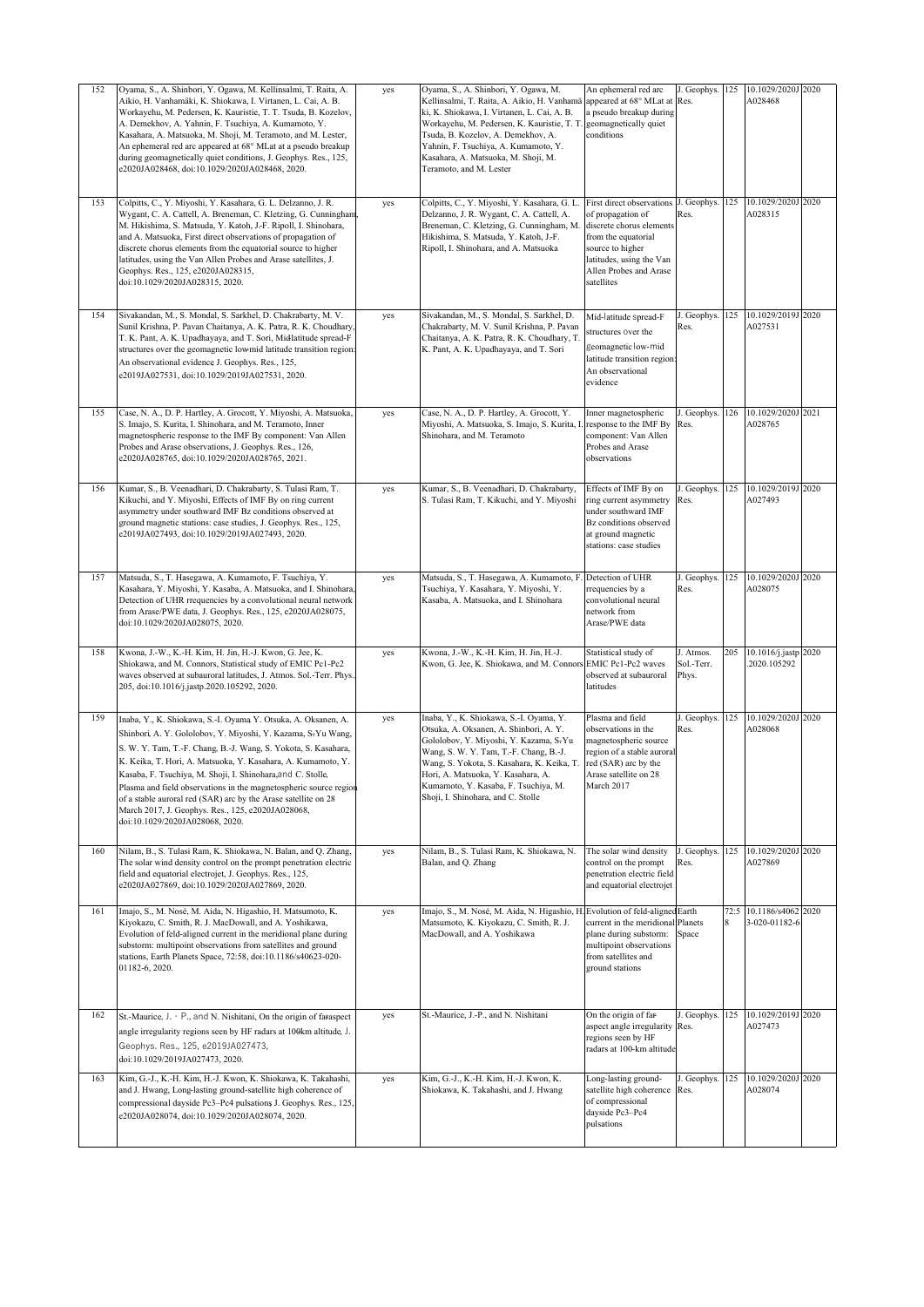| 164 | Shiokawa, K., M. Nosé, S. Imajo, Y.-M. Tanaka, Y. Miyoshi K.<br>Hosokawa, M. Connors, M. Engebretson, Y. Kazama, S.-Y.<br>Wang, S. W. Y. Tam, Tzu-Fang Chang, B.-J. Wang, K.<br>Asamura, S. Kasahara, S. Yokota, T. Hori, K. Keika, Y. Kasaba,<br>M. Shoji, Y. Kasahara, A. Matsuoka, and I. Shinohara, Arase<br>observation of the source region of auroral arcs and diffuse aurora<br>in the inner magnetosphere, J. Geophys. Res., 125,<br>e2019JA027310, doi:10.1029/2019JA027310, 2020.                                                           | yes | Shiokawa, K., M. Nosé, S. Imajo, Y.-M.<br>Tanaka, Y. Miyoshi, K. Hosokawa, M.<br>Connors, M. Engebretson, Y. Kazama, S.-Y.<br>Wang, S. W. Y. Tam, Tzu-Fang Chang, B.-<br>J. Wang, K. Asamura, S. Kasahara, S.<br>Yokota, T. Hori, K. Keika, Y. Kasaba, M.<br>Shoji, Y. Kasahara, A. Matsuoka, and I.<br>Shinohara                                    | Arase observation of the<br>source region of auroral<br>arcs and diffuse auroras<br>in the inner<br>magnetosphere                                                                                   | . Geophys.<br>Res.        | 125 | 10.1029/2019J<br>A027310                | 2020 |
|-----|--------------------------------------------------------------------------------------------------------------------------------------------------------------------------------------------------------------------------------------------------------------------------------------------------------------------------------------------------------------------------------------------------------------------------------------------------------------------------------------------------------------------------------------------------------|-----|------------------------------------------------------------------------------------------------------------------------------------------------------------------------------------------------------------------------------------------------------------------------------------------------------------------------------------------------------|-----------------------------------------------------------------------------------------------------------------------------------------------------------------------------------------------------|---------------------------|-----|-----------------------------------------|------|
| 165 | Nosé, M., A. Matsuoka, A. Kumamoto, Y. Kasahara, M.<br>Teramoto, S. Kurita, J. Goldstein, L. M. Kistler, S. Singh, A.<br>Gololobov, K. Shiokawa, S. Imajo, S. Oimatsu, K. Yamamoto, Y.<br>Obana, M. Shoji, F. Tsuchiya, I. Shinohara, Y. Miyoshi, W. S.<br>Kurth, C. A. Kletzing, C. W. Smith, R. J. MacDowall, H. Spence,<br>and G. D. Reeves, Oxygen torus and its coincidence with EMIC<br>wave in the deep inner magnetosphere: Van Allen Probe B and<br>Arase observations, Earth Planets Space 72, 111,<br>doi:10.1186/s40623-020-01235-w, 2020. | yes | Nosé, M., A. Matsuoka, A. Kumamoto, Y.<br>Kasahara, M. Teramoto, S. Kurita, J.<br>Goldstein, L. M. Kistler, S. Singh, A.<br>Gololobov, K. Shiokawa, S. Imajo, S.<br>Oimatsu, K. Yamamoto, Y. Obana, M. Shoji,<br>F. Tsuchiya, I. Shinohara, Y. Miyoshi, W. S.<br>Kurth, C. A. Kletzing, C. W. Smith, R. J.<br>MacDowall, H. Spence, and G. D. Reeves | Oxygen torus and its<br>coincidence with EMIC<br>wave in the deep inner<br>magnetosphere: Van<br>Allen Probe B and Arase<br>observations                                                            | Earth<br>Planets<br>Space | 72  | 10.1186/s4062<br>3-020-01235-<br>W      | 2020 |
| 166 | Hosokawa, K., K. Takami, S. Saito, Y. Ogawa, Y. Otsuka, K.<br>Shiokawa, C.-H. Chen, and C.-H. Lin, Observations of equatorial<br>plasma bubbles using a low-cost 630.0-nm all-sky imager in<br>Ishigaki Island, Japan, Earth Planets Space, 72, 56,<br>doi:10.1186/s40623-020-01187-1, 2020.                                                                                                                                                                                                                                                           | yes | Hosokawa, K., K. Takami, S. Saito, Y.<br>Ogawa, Y. Otsuka, K. Shiokawa, C.-H.<br>Chen, and C.-H. Lin                                                                                                                                                                                                                                                 | Observations of<br>equatorial plasma<br>bubbles using a low-cost Space<br>630.0-nm all-sky imager<br>in Ishigaki Island, Japan                                                                      | Earth<br>Planets          | 72  | 10.1186/s4062<br>3-020-01187-1          | 2020 |
| 167 | Koustov, A. V., S. Ullrich, P. V. Ponomarenko, R. G. Gillies, D.<br>R. Themens, and N. Nishitani, Comparison of SuperDARN peak<br>electron density estimates based on elevation angle measurements<br>to ionosonde and incoherent scatter radar measurements, Earth<br>Planets Space, 72, 43, doi:10.1186/s40623-020-01170-w, 2020.                                                                                                                                                                                                                    | yes | Koustov, A. V., S. Ullrich, P. V.<br>Ponomarenko, R. G. Gillies, D. R. Themens,<br>and N. Nishitani                                                                                                                                                                                                                                                  | Comparison of<br>SuperDARN peak<br>electron density<br>estimates based on<br>elevation angle<br>measurements to<br>ionosonde and<br>incoherent scatter radar<br>measurements                        | Earth<br>Planets<br>Space | 72  | 10.1186/s4062<br>3-020-01170-<br>W      | 2020 |
| 168 | Martinez-Calderon, C., Y. Katoh, J. Manninen, O. Santolik, Y.<br>Kasahara, S. Matsuda, A. Kumamoto, F. Tsuchiya, A. Matsuoka,<br>M. Shoji, M. Teramoto, I. Shinohara, K. Shiokawa, and Y.<br>Miyoshi, Multievent study of characteristics and propagation of<br>naturally occurring ELF/VLF waves using high-Latitude ground<br>observations and conjunctions with the Arase satellite, J. Geophys<br>Res., 125, e2020JA028682, doi:10.1029/2020JA028682, 2021                                                                                         | yes | C. Martinez-Calderon Y. Katoh J.<br>Manninen O. Santolik Y. Kasahara S.<br>Matsuda A. Kumamoto F. Tsuchiya A.<br>Matsuoka M. Shoji M. Teramoto I.<br>Shinohara K. Shiokawa Y. Miyoshi                                                                                                                                                                | Multievent study of<br>characteristics and<br>propagation of naturally<br>occurring ELF/VLF<br>waves using high-<br>Latitude ground<br>observations and<br>conjunctions with the<br>Arase satellite | J. Geophys.<br>Res.       | 126 | 10.1029/2020J 2021<br>A028682           |      |
| 169 | Kataoka, R., C. C. Chaston, D. Knudsen, K. A. Lynch, R. L.<br>Lysak, Y. Song, R. Rankin, K. Murase, T. Sakanoi, J. Semeter,<br>T.-H. Watanabe, and D. Whiter, Small-Scale Dynamic<br>Aurora, Space Sci. Rev., 217:17, doi:10.1007/s11214-021-00796-<br>w, 2021.                                                                                                                                                                                                                                                                                        | yes | Kataoka, R., C. C. Chaston, D. Knudsen, K.<br>A. Lynch, R. L. Lysak, Y. Song, R. Rankin,<br>K. Murase, T. Sakanoi, J. Semeter, T.-H.<br>Watanabe, and D. Whiter                                                                                                                                                                                      | Small-Scale Dynamic<br>Aurora                                                                                                                                                                       | Space Sci.<br>Rev.        | 217 | 10.1007/s1121 2021<br>4-021-00796-<br>w |      |
| 170 | Imajo, S., Y. Miyoshi, Y. Kazama, K. Asamura, I. Shinohara, K.<br>Shiokawa, Y. Kasahara, Y. Kasaba, A. Matsuoka, S.-Y. Wang, S.<br>W. Y. Tam, T.-F. Chang, B.-J. Wang, V. Angelopoulos, C.-W.<br>Jun, M. Shoji, S. Nakamura, M. Kitahara, M. Teramoto, S. Kurita<br>and T. Hori, Active auroral arc powered by accelerated electrons<br>from very high altitudes, Sci. Rep., 11, 1610, doi:10.1038/s41598-<br>020-79665-5, 2021.                                                                                                                       | yes | Imajo, S., Y. Miyoshi, Y. Kazama, K.<br>Asamura, I. Shinohara, K. Shiokawa, Y.<br>Kasahara, Y. Kasaba, A. Matsuoka, S.-Y.<br>Wang, S. W. Y. Tam, T.-F. Chang, B.-J.<br>Wang, V. Angelopoulos, C.-W. Jun, M.<br>Shoji, S. Nakamura, M. Kitahara, M.<br>Teramoto, S. Kurita and T. Hori                                                                | Active auroral arc<br>powered by accelerated<br>electrons from very high<br>altitudes                                                                                                               | Sci. Rep.                 | 11  | 10.1038/s4159 2021<br>8-020-79665-5     |      |
| 171 | Kazama, Y., H. Kojima, Y. Miyoshi, Y. Kasahara, S. Kasahara, H.<br>Usui, B.-J. Wang, S.-Y. Wang, S. W. Y. Tam, T.-F. Chang, K.<br>Asamura, Y. Kasaba, S. Matsuda, M. Shoji, A. Matsuoka, M.<br>Teramoto, T. Takashima, and I. Shinohara, Extremely collimated<br>electron beams in the high latitude magnetosphere observed by<br>Arase, Geophys. Res. Lett., 126, e2020GL090522,<br>doi:10.1029/2020GL090522, 2021                                                                                                                                    | yes | Kazama, Y., H. Kojima, Y. Miyoshi, Y.<br>Kasahara, S. Kasahara, H. Usui, B.-J. Wang,<br>S.-Y. Wang, S. W. Y. Tam, T.-F. Chang, K.<br>Asamura, Y. Kasaba, S. Matsuda, M. Shoji,<br>A. Matsuoka, M. Teramoto, T. Takashima,<br>and I. Shinohara                                                                                                        | Extremely collimated<br>electron beams in the<br>high latitude<br>magnetosphere observed<br>by Arase                                                                                                | Geophys.<br>Res. Lett.    | 48  | 10.1029/2020<br>GL090522                | 2021 |
| 172 | Capannolo, L., W. Li, H. Spence, A. T. Johnson, M. Shumko, J.<br>Sample, and D. Klumpar, Energetic electron precipitation<br>observed by FIREBIRD-II Potentially driven by EMIC waves:<br>Location, extent, and energy range from a multievent analysis<br>Geophys. Res. Lett., 48, e2020GL091564,<br>doi:10.1029/2020GL091564, 2021.                                                                                                                                                                                                                  | yes | Capannolo, L., W. Li, H. Spence, A. T.<br>Johnson, M. Shumko, J. Sample, and D.<br>Klumpar                                                                                                                                                                                                                                                           | Energetic electron<br>precipitation observed<br>by FIREBIRD-II<br>Potentially driven by<br><b>EMIC</b> waves: Location,<br>extent, and energy range<br>from a multi-event<br>analysis               | Geophys.<br>Res. Lett.    | 48  | 10.1029/2020<br>GL091564                | 2021 |
| 173 | Sugo, S., O. Kawashima, S. Kasahara, K. Asamura, R. Nomura,<br>Y. Miyoshi, Y. Ogawa, K. Hosokawa, T. Mitani, T. Namekawa,<br>T. Sakanoi, M. Fukizawa, N. Yagi, Y. Fedorenko, A. Nikitenko,<br>S.Yokota, K. Keika, T. Hori, and C. Koehler, Energyresolved<br>detection of precipitating electrons of 30-100 keV by a sounding<br>rocket associated with dayside chorus waves, J. Geophys. Res.,<br>126, e2020JA028477, doi:10.1029/2020JA028477, 2021.                                                                                                 | yes | Sugo, S., O. Kawashima, S. Kasahara, K.<br>Asamura, R. Nomura, Y. Miyoshi, Y.<br>Ogawa, K. Hosokawa, T. Mitani, T.<br>Namekawa, T. Sakanoi, M. Fukizawa, N.<br>Yagi, Y. Fedorenko, A. Nikitenko, S.Yokota<br>K. Keika, T. Hori, and C. Koehler                                                                                                       | Energy-resolved<br>detection of precipitating Res.<br>electrons of 30-100 keV<br>by a sounding rocket<br>associated with dayside<br>chorus waves                                                    | J. Geophys.               | 126 | 10.1029/2020J<br>A028477                | 2021 |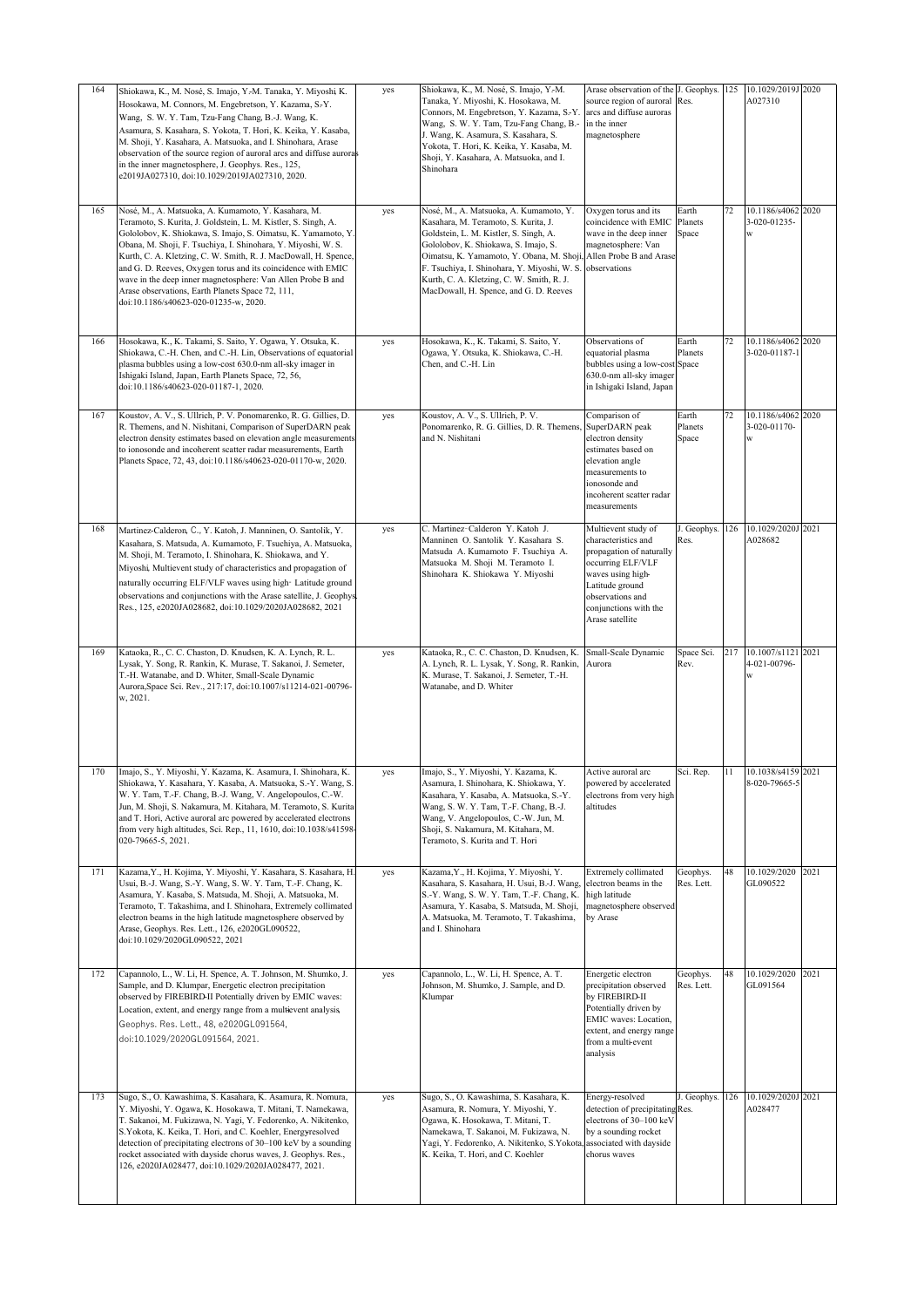| 174 | Otsuka, Y., A. Shinbori, T. Tsugawa, and M. Nishioka, Solar<br>activity dependence of medium-scale traveling ionospheric<br>disturbances using GPS receivers in Japan, Earth Planets Space,<br>73, 22, doi:10.1186/s40623-020-01353-5, 2021.                                                                                                                                                                                                                                                                                                                                                                                                                                                                                              | yes | Otsuka, Y., A. Shinbori, T. Tsugawa, and<br>M. Nishioka                                                                                                                                                                                                                                                                                                                                                                                                                                                         | Solar activity<br>dependence of medium-<br>scale traveling<br>ionospheric disturbances<br>using GPS receivers in<br>Japan                                                                                    | Earth<br>Planets<br>Space | 73  | 10.1186/s4062<br>3-020-01353-5 | 2021 |
|-----|-------------------------------------------------------------------------------------------------------------------------------------------------------------------------------------------------------------------------------------------------------------------------------------------------------------------------------------------------------------------------------------------------------------------------------------------------------------------------------------------------------------------------------------------------------------------------------------------------------------------------------------------------------------------------------------------------------------------------------------------|-----|-----------------------------------------------------------------------------------------------------------------------------------------------------------------------------------------------------------------------------------------------------------------------------------------------------------------------------------------------------------------------------------------------------------------------------------------------------------------------------------------------------------------|--------------------------------------------------------------------------------------------------------------------------------------------------------------------------------------------------------------|---------------------------|-----|--------------------------------|------|
| 175 | Sivakandan, M., Y. Otsuka, P. Ghosh, H. Shinagawa, A. Shinbori<br>and Y. Miyoshi, Comparison of seasonal and longitudinal variation<br>of daytime MSTID activity using GPS observation and GAIA<br>simulations, Earth Planets Space, 73, 35, doi:10.1186/s40623-<br>021-01369-5, 2021.                                                                                                                                                                                                                                                                                                                                                                                                                                                    | yes | Sivakandan, M., Y. Otsuka, P. Ghosh, H.<br>Shinagawa, A. Shinbori, and Y. Miyoshi                                                                                                                                                                                                                                                                                                                                                                                                                               | Comparison of seasonal<br>and longitudinal<br>variation of daytime<br>MSTID activity using<br>GPS observation and<br><b>GAIA</b> simulations                                                                 | Earth<br>Planets<br>Space | 73  | 10.1186/s4062<br>3-021-01369-5 | 2021 |
| 176 | Thomas, N., K. Shiokawa, Y. Miyoshi, Y. Kasahara, I. Shinohara,<br>A. Kumamoto, F. Tsuchiya, A. Matsuoka, S. Kasahara, S. Yokota<br>K. Keika, T. Hori, K. Asamura, S.-Y. Wang, Y. Kazama, S. W.-<br>Y. Tam, T.-F. Chang, B.-J. Wang, J. Wygant, A. Breneman, and<br>G, Reeves, Investigation of small-scale electron density<br>irregularities observed by the Arase and Van Allen Probes<br>satellites inside and outside the plasmasphere, J. Geophys. Res.,<br>126, e2020JA027917, doi:10.1029/2020JA027917, 2021.                                                                                                                                                                                                                     | yes | Thomas, N., K. Shiokawa, Y. Miyoshi, Y.<br>Kasahara, I. Shinohara, A. Kumamoto, F.<br>Tsuchiya, A. Matsuoka, S. Kasahara, S.<br>Yokota, K. Keika, T. Hori, K. Asamura, S.-<br>Y. Wang, Y. Kazama, S. W.-Y. Tam, T.-F.<br>Chang, B.-J. Wang, J. Wygant, A. Breneman inside and outside the<br>and G, Reeves                                                                                                                                                                                                      | Investigation of small-<br>scale electron density<br>irregularities observed<br>by the Arase and Van<br>Allen Probes satellites<br>plasmasphere                                                              | J. Geophys.<br>Res.       | 126 | 10.1029/2020J<br>A027917       | 2021 |
| 177 | Takeshita, Y., K. Shiokawa, Y. Miyoshi, M. Ozaki, Y.<br>Kasahara, S.-I. Oyama, M. Connors, J. Manninen, V. K.<br>Jordanova, D. Baishev, A. Oinats, and V. Kurkin, Study of<br>spatiotemporal development of global distribution of<br>magnetospheric ELF/VLF waves using groundbased and satellite<br>observations, and RAM-SCB simulations, for the March and<br>November 2017 storms, J. Geophys. Res., 126, e2020JA028216,<br>doi:10.1029/2020JA028216, 2021.                                                                                                                                                                                                                                                                          | yes | Takeshita, Y., K. Shiokawa, Y. Miyoshi, M. Study of spatiotemporal<br>Ozaki, Y. Kasahara, S.-I. Oyama , M.<br>Connors, J. Manninen, V. K. Jordanova, D.<br>Baishev, A. Oinats, and V. Kurkin                                                                                                                                                                                                                                                                                                                    | development of global<br>distribution of<br>magnetospheric<br>ELF/VLF waves using<br>ground-based and<br>satellite observations,<br>and RAM-SCB<br>simulations, for the<br>March and November<br>2017 storms | J. Geophys.<br>Res.       | 126 | 10.1029/2020J 2021<br>A028216  |      |
| 178 | Yadav, S., K. Shiokawa, Y. Otsuka, M. Connors, and J-P. St<br>Maurice, Multi-wavelength imaging observations of STEVE at<br>Athabasca, Canada, J. Geophys. Res., 126,<br>doi:10.1029/2020JA028622, 2021.                                                                                                                                                                                                                                                                                                                                                                                                                                                                                                                                  | yes | Yadav, S., K. Shiokawa, Y. Otsuka, M.<br>Connors, and J.-P. St Maurice                                                                                                                                                                                                                                                                                                                                                                                                                                          | Multi-wavelength<br>imaging observations of Res.<br>STEVE at Athabasca,<br>Canada                                                                                                                            | J. Geophys.               | 126 | 10.1029/2020J 2021<br>A028622  |      |
| 179 | Narayanan, V.L., S. Nozawa, S.-I. Oyama, I. Mann, K. Shiokawa<br>Y. Otsuka, N. Saito, S. Wada, Takuya, D. Kawahara, and T.<br>Takahashi, Formation of an additional density peak in the bottom<br>side of the sodium layer associated with the passage of multiple<br>mesospheric frontal systems, Atmos. Chem. Phys., 21, 2343-<br>2361, doi:10.5194/acp-21-2343-2021, 2021.                                                                                                                                                                                                                                                                                                                                                             | yes | Narayanan, V.L., S. Nozawa, S.-I. Oyama, I.<br>Mann, K. Shiokawa, Y. Otsuka, N. Saito, S.<br>Wada, Takuya, D. Kawahara, and T.<br>Takahashi                                                                                                                                                                                                                                                                                                                                                                     | Formation of an<br>dditional density peak<br>in the bottom side of the<br>sodium layer associated<br>with the passage of<br>multiple mesospheric<br>frontal systems                                          | Atmos.<br>Chem.<br>Phys.  | 21  | 10.5194/acp-<br>21-2343-2021   | 2021 |
| 180 | Takahashi, K., L. Turc, E. Kilpua, N. Takahashi, A. Dimmock, P<br>Kajdic, M. Palmroth, Y. P.-Kempf, J. Soucek, T. Motoba, M. D.<br>Hartinger, A. Artemyev, H. Singer, U. Ganse, and M. Battarbee,<br>Propagation of ultralow-frequency waves from the ion foreshock<br>into the magnetosphere during the passage of a magnetic cloudJ.<br>Geophys. Res., 126, e2020JA028474,<br>doi:10.1029/2020JA028474, 2021.                                                                                                                                                                                                                                                                                                                           | yes | Takahashi, K., L. Turc, E. Kilpua, N.<br>Takahashi, A. Dimmock, P. Kajdic, M.<br>Palmroth, Y. P.-Kempf, J. Soucek, T.<br>Motoba, M. D. Hartinger, A. Artemyev, H.<br>Singer, U. Ganse, and M. Battarbee                                                                                                                                                                                                                                                                                                         | Propagation of ultralow-<br>frequency waves from<br>the ion foreshock into th<br>magnetosphere during<br>the passage of a<br>magnetic cloud                                                                  | J. Geophys.<br>Res.       | 126 | 10.1029/2020J<br>A028474       | 2021 |
| 181 | Wang, Y., Z. Cao, Z.-Y. Xing, Q.-H. Zhang, P. T. Jayachandran,<br>K. Oksavik, N, Balan, and K. Shiokawa, GPS scintillations and<br>TEC variations in association with a polar cap arc, J. Geophys.<br>Res., 126, e2020JA028968, doi:10.1029/2020JA028968, 2021.                                                                                                                                                                                                                                                                                                                                                                                                                                                                           | yes | Wang, Y., Z. Cao, Z.-Y. Xing, Q.-H. Zhang,<br>P. T. Jayachandran, K. Oksavik, N, Balan,<br>and K. Shiokawa                                                                                                                                                                                                                                                                                                                                                                                                      | GPS scintillations and<br>TEC variations in<br>association with a polar<br>cap arc                                                                                                                           | J. Geophys.<br>Res.       | 126 | 10.1029/2020J<br>A028968       | 2021 |
| 182 | Nishitani, N., Y. Hamaguchi, and T. Hori, Development of remot<br>HF wave receiver in the backlobe direction of the SuperDARN<br>Hokkaido East radar: Initial observations, Polar Sci.,<br>doi:10.1016/j.polar.2021.100669, 2021.                                                                                                                                                                                                                                                                                                                                                                                                                                                                                                         | yes | Nishitani, N., Y. Hamaguchi, and T. Hori                                                                                                                                                                                                                                                                                                                                                                                                                                                                        | Development of remote<br>HF wave receiver in the<br>backlobe direction of the<br>SuperDARN Hokkaido<br>East radar: Initial<br>observations                                                                   | Polar Sci.                |     | 10.1016/j.pola<br>:2021.100669 | 2021 |
| 183 | Inaba, Y., K. Shiokawa, S.-I. Oyama, Y. Otsuka, M. Connors, I.<br>Schofield, Y. Miyoshi, S. Imajo, A. Shinbori, A. Y. Gololobov, Y<br>Kazama, S.-Y. Wang, S. W. Y. Tam, T.-F. Chang, B.-J. Wang, K<br>Asamura, S. Yokota, S. Kasahara, K. Keika, T. Hori, A.<br>Matsuoka, Y. Kasahara, A. Kumamoto, S. Matsuda, Y. Kasaba,<br>F. Tsuchiya, M. Shoji, M. Kitahara, S. Nakamura, I. Shinohara, H<br>E. Spence, G. D. Reeves, Robert, J. Macdowall, C. W. Smith, J.<br>R. Wygant, and J. W. Bonnell, Multi-event analysis of plasma and<br>field variations in source of stable auroral red (SAR) arcs in inner<br>magnetosphere during non-storm-time substorms J. Geophys.<br>Res., 126, e2020JA029081, doi:10.1029/2020JA029081,<br>2021. | yes | Inaba, Y., K. Shiokawa, S.-I. Oyama, Y.<br>Otsuka, M. Connors, I. Schofield, Y.<br>Miyoshi, S. Imajo, A. Shinbori, A. Y.<br>Gololobov, Y. Kazama, S.-Y. Wang, S. W.<br>Y. Tam, T.-F. Chang, B.-J. Wang, K.<br>Asamura, S. Yokota, S. Kasahara, K. Keika,<br>T. Hori, A. Matsuoka, Y. Kasahara, A.<br>Kumamoto, S. Matsuda, Y. Kasaba, F.<br>Tsuchiya, M. Shoji, M. Kitahara, S.<br>Nakamura, I. Shinohara, H. E. Spence, G. D.<br>Reeves, Robert, J. Macdowall, C. W. Smith,<br>J. R. Wygant, and J. W. Bonnell | Multi-event analysis of<br>plasma and field<br>variations in source of<br>stable auroral red (SAR)<br>arcs in inner<br>nagnetosphere during<br>non-storm-time<br>substorms                                   | J. Geophys.<br>Res.       | 126 | 10.1029/2020J<br>A029081       | 2021 |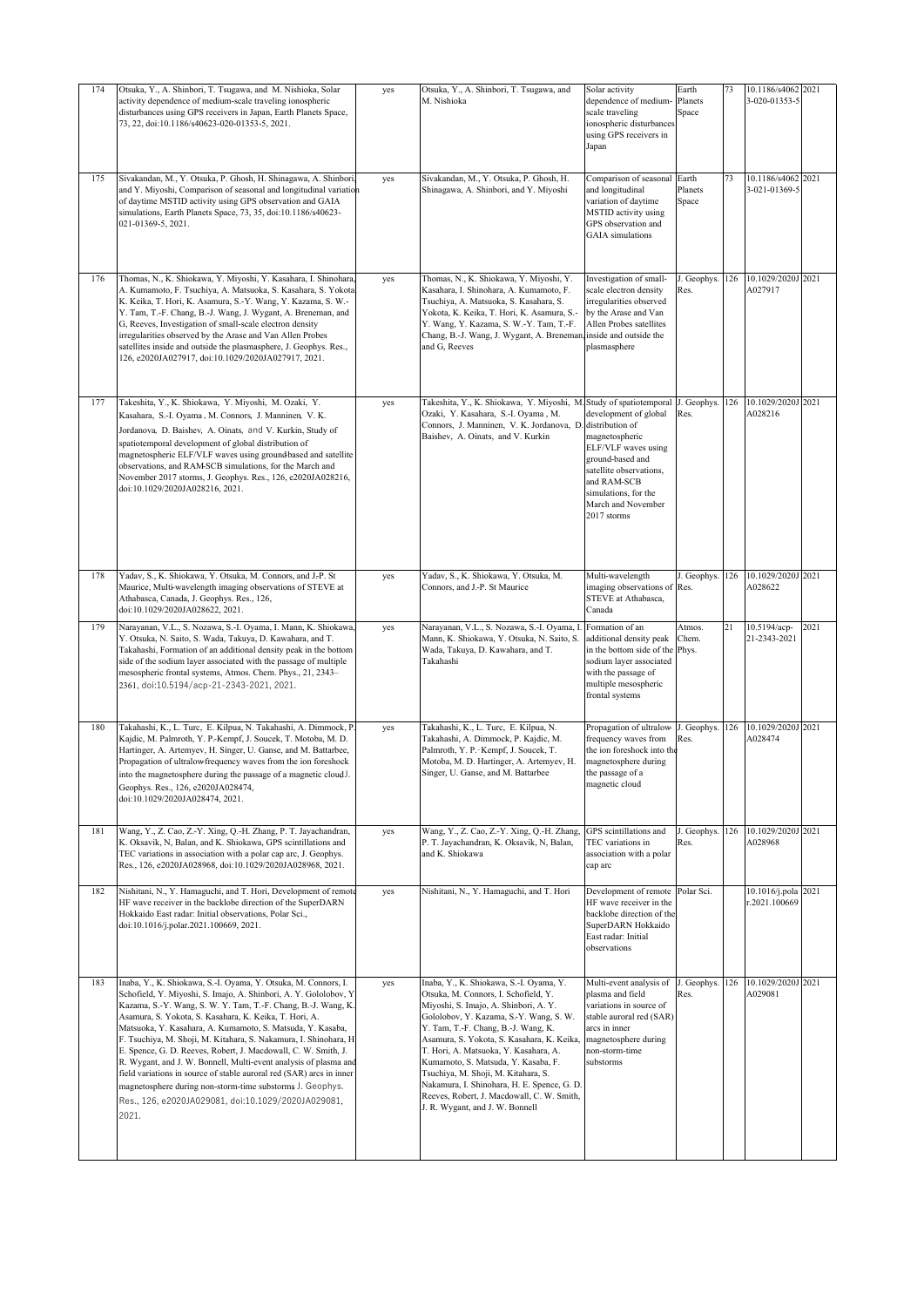| 184 | Sato, N., T. Ogawa, H. Yamagishi, A. S. Yukimatu, N. Nishitani,<br>T. Kikuchi, K. Nozaki, K. Igarashi, and T. Nagatsuma, History of<br>Japanese SuperDARN: Initiation of SENSU Syowa radars and<br>progress of Japanese radar project, Poar Sci.,<br>doi:10.1016/j.polar.2021.100671, 2021.                                                                                                                                                    | yes | Sato, N., T. Ogawa, H. Yamagishi, A. S.<br>Yukimatu, N. Nishitani, T. Kikuchi, K.<br>Nozaki, K. Igarashi, and T. Nagatsuma                                                                                                                                                    | History of Japanese<br>SuperDARN: Initiation<br>of SENSU Syowa radars<br>and progress of Japanese<br>radar project                                                                                              | Polar Sci.          |     | 10.1016/j.pola 2021<br>r.2021.100671 |      |
|-----|------------------------------------------------------------------------------------------------------------------------------------------------------------------------------------------------------------------------------------------------------------------------------------------------------------------------------------------------------------------------------------------------------------------------------------------------|-----|-------------------------------------------------------------------------------------------------------------------------------------------------------------------------------------------------------------------------------------------------------------------------------|-----------------------------------------------------------------------------------------------------------------------------------------------------------------------------------------------------------------|---------------------|-----|--------------------------------------|------|
| 185 | Hosokawa, K., Y. Miyoshi, S.-I. Oyama, Y. Ogawa, S. Kurita, Y.<br>Kasahara, Y. Kasaba, S. Yagitani, S. Matsuda, M. Ozaki, F.<br>Tsuchiya, A. Kumamoto, T. Takashima, I. Shinohara, and R. Fujii<br>Over-darkening of pulsating aurora, J. Geophys. Res., 126,<br>e2020JA028838, doi:10.1029/2020JA028838, 2021.                                                                                                                                | yes | Hosokawa, K., Y. Miyoshi, S.-I. Oyama, Y.<br>Ogawa, S. Kurita, Y. Kasahara, Y. Kasaba,<br>S. Yagitani, S. Matsuda, M. Ozaki, F.<br>Tsuchiya, A. Kumamoto, T. Takashima, I.<br>Shinohara, and R. Fujii                                                                         | Over-darkening of<br>pulsating aurora                                                                                                                                                                           | J. Geophys.<br>Res. | 126 | 10.1029/2020J<br>A028838             | 2021 |
| 186 | Nakmaura, K., K. Shiokawa, Y. Otsuka, A. Shinbori, Y. Miyoshi,<br>M. Connors, H. Spence, G. Reeves, H. O. Funsten, C. Kletzing,<br>R. MacDowall, C. Smith, J. Wygant, and J. Bonnell, First<br>simultaneous observation of two isolated proton auroras at<br>subauroral latitudes by a highly sensitive all-sky camera and the<br>Van Allen Probes satellite, J. Geophys. Res., 126,<br>e2020JA029078, doi:10.1029/2020JA029078, 2021.         | yes | Nakmaura, K., K. Shiokawa, Y. Otsuka, A.<br>Shinbori, Y. Miyoshi, M. Connors, H.<br>Spence, G. Reeves, H. O. Funsten, C.<br>Kletzing, R. MacDowall, C. Smith, J.<br>Wygant, and J. Bonnell                                                                                    | First simultaneous<br>observation of two<br>isolated proton auroras<br>at subauroral latitudes by<br>a highly sensitive all-sky<br>camera and the Van<br>Allen Probes satellite                                 | J. Geophys.<br>Res. | 126 | 10.1029/2020J 2021<br>A029078        |      |
| 187 | Shinbori, A., Y. Otsuka, T. Tsugawa, M. Nishioka, A. Kumamoto<br>F. Tsuchiya, S. Matsuda, Y. Kasahara, and A. Matsuoka,<br>Relationship between the locations of the mid-latitude trough and<br>plasmapause using global GNSS-TEC and Arase satellite<br>observations, J. Geophys. Res., 126, e2020JA028943,<br>doi:10.1029/2020JA028943, 2021.                                                                                                | yes | Shinbori, A., Y. Otsuka, T. Tsugawa, M.<br>Nishioka, A. Kumamoto, F. Tsuchiya, S.<br>Matsuda, Y. Kasahara, and A. Matsuoka                                                                                                                                                    | Relationship between<br>the locations of the mid-Res.<br>latitude trough and<br>plasmapause using<br>global GNSS-TEC and<br>Arase satellite<br>observations                                                     | J. Geophys.         | 126 | 10.1029/2020J 2021<br>A028943        |      |
| 188 | Sori, T., A. Shinbori, Y. Otsuka, T. Tsugawa, and M. Nishioka,<br>Occurrence feature of plasma bubbles in the equatorial to<br>midlatitude ionosphere during geomagnetic storms using long-<br>term GNSS-TEC data, J. Geophys. Res., 126, e2020JA029010,<br>doi:10.1029/2020JA029010, 2021.                                                                                                                                                    | yes | Sori, T., A. Shinbori, Y. Otsuka, T. Tsugawa, Occurrence feature of<br>and M. Nishioka                                                                                                                                                                                        | plasma bubbles in the<br>equatorial to midlatitude<br>ionosphere during<br>geomagnetic storms<br>using long-term GNSS-<br>TEC data                                                                              | J. Geophys.<br>Res. | 126 | 10.1029/2020J<br>A029010             | 2021 |
| 189 | Imajo, S., M. Nosé, M. Aida, H. Matsumoto, N. Higashio, T.<br>Tokunaga, and A. Matsuoka, Signal and noise separation from<br>satellite magnetic field data through independent component<br>analysis: Prospect of magnetic measurements without boom and<br>noise source information, J.Geophys. Res., 126, e2020JA028790,<br>doi:10.1029/2020JA028790, 2021.                                                                                  | yes | Imajo, S., M. Nosé, M. Aida, H. Matsumoto,<br>N. Higashio, T. Tokunaga, and A. Matsuoka                                                                                                                                                                                       | Signal and noise<br>separation from satellite Res.<br>magnetic field data<br>through independent<br>component analysis:<br>Prospect of magnetic<br>measurements without<br>boom and noise source<br>information | J. Geophys.         | 126 | 10.1029/2020J<br>A028790             | 2021 |
| 190 | Kumar, S., Y. Miyoshi, V. K. Jordanova, M. Engel, K. Asamura,<br>S. Yokota, S. Kasahara, Y. Kazama, S.-Y. Wang, T. Mitani, K.<br>Keika, T. Hori, C. Jun, and I. Shinohara, Contribution of electron<br>pressure to ring current and ground magnetic depression using<br>RAM-SCB simulations and Arase observations during 7-8<br>November 2017 magnetic storm, J. Geophys. Res., 126,<br>e2021JA029109, doi:10.1029/2021JA029109, 2021.        | yes | Kumar, S., Y. Miyoshi, V. K. Jordanova, M.<br>Engel, K. Asamura, S. Yokota, S. Kasahara,<br>Y. Kazama, S.-Y. Wang, T. Mitani, K.<br>Keika, T. Hori, C. Jun, and I. Shinohara                                                                                                  | Contribution of electron<br>pressure to ring current<br>and ground magnetic<br>depression using RAM-<br>SCB simulations and<br>Arase observations<br>during 7-8 November<br>2017 magnetic storm                 | J. Geophys.<br>Res. | 126 | 10.1029/2021J<br>A029109             | 2021 |
| 191 | Namekawa, T., T. Mitani, K. Asamura, Y. Miyoshi, K.<br>Hosokawa, Y. Ogawa, S. Saito, T. Hori, S. Sugo, O. Kawashima,<br>S. Kasahara, R. Nomura, N. Yagi, M. Fukizawa, T. Sakanoi, Y.<br>Saito, A. Matsuoka, I. Shinohara, Y. Fedorenko, A. Nikitenko, and<br>C. Koehler, Rocket observation of sub-relativistic electrons in the<br>quiet dayside auroral ionosphere, J. Geophys. Res., 126,<br>e2020JA028633, doi:10.1029/2020JA028633, 2021. | yes | Namekawa, T., T. Mitani, K. Asamura, Y.<br>Miyoshi, K. Hosokawa, Y. Ogawa, S. Saito,<br>T. Hori, S. Sugo, O. Kawashima, S.<br>Kasahara, R. Nomura, N. Yagi, M.<br>Fukizawa, T. Sakanoi, Y. Saito, A.<br>Matsuoka, I. Shinohara, Y. Fedorenko, A.<br>Nikitenko, and C. Koehler | Rocket observation of<br>sub-relativistic electrons Res.<br>in the quiet dayside<br>auroral ionosphere                                                                                                          | J. Geophys.         | 126 | 10.1029/2020J 2021<br>A028633        |      |
| 192 | Otsuka, Y., Medium-scale traveling ionospheric disturbances,<br>Geophysical Monograph Series "Ionosphere Dynamics and<br>Applications", edited by C. Huang, G. Lu, Y. Zhang, and L. J.<br>Paxton, doi:10.1002/9781119815617.ch18, 2021.                                                                                                                                                                                                        | yes | Otsuka, Y.                                                                                                                                                                                                                                                                    | Medium-Scale Traveling Geophysical<br>Ionospheric<br>Disturbances                                                                                                                                               | Monograph<br>Series |     | 10.1002/9781<br>119815617.ch<br>18   | 2021 |
| 193 | Kim, H., K. Shiokawa, J. Park, Y. Miyoshi, C. Stolle, and S.<br>Buchert, Statistical analysis of Pc1 wave ducting deduced from<br>Swarm satellites, J. Geophys. Res., 126, e2020JA029016,<br>doi:10.1029/2020JA029016, 2021.                                                                                                                                                                                                                   | yes | Kim, H., K. Shiokawa, J. Park, Y. Miyoshi,<br>C. Stolle, and S. Buchert                                                                                                                                                                                                       | Statistical analysis of<br>Pc1 wave ducting<br>deduced from Swarm<br>satellites                                                                                                                                 | J. Geophys.<br>Res. | 126 | 10.1029/2020J<br>A029016             | 2021 |
| 194 | Jun, C.-W., Y. Miyoshi, S. Kurita, C. Yue, J. Bortnik, L. Lyons, S<br>Nakamura, M. Shoji, S. Imajo, C. Kletzing, Y. Kasahara, Y.<br>Kasaba, S. Matsuda, F. Tsuchiya, A. Kumamoto, A. Matsuoka,<br>and I. Shinohara, The characteristics of EMIC waves in the<br>magnetosphere based on the Van Allen Probes and Arase<br>observations, J. Geophys. Res., 126, e2020JA029001,<br>doi:10.1029/2020JA029001, 2021.                                | yes | Jun, C.-W., Y. Miyoshi, S. Kurita, C. Yue, J. The characteristics of<br>Bortnik, L. Lyons, S. Nakamura, M. Shoji, S. EMIC waves in the<br>Imajo, C. Kletzing, Y. Kasahara, Y. Kasaba,<br>S. Matsuda, F. Tsuchiya, A. Kumamoto, A.<br>Matsuoka, and I. Shinohara               | magnetosphere based on<br>the Van Allen Probes<br>and Arase observations                                                                                                                                        | J. Geophys.<br>Res. | 126 | 10.1029/2020J 2021<br>A029001        |      |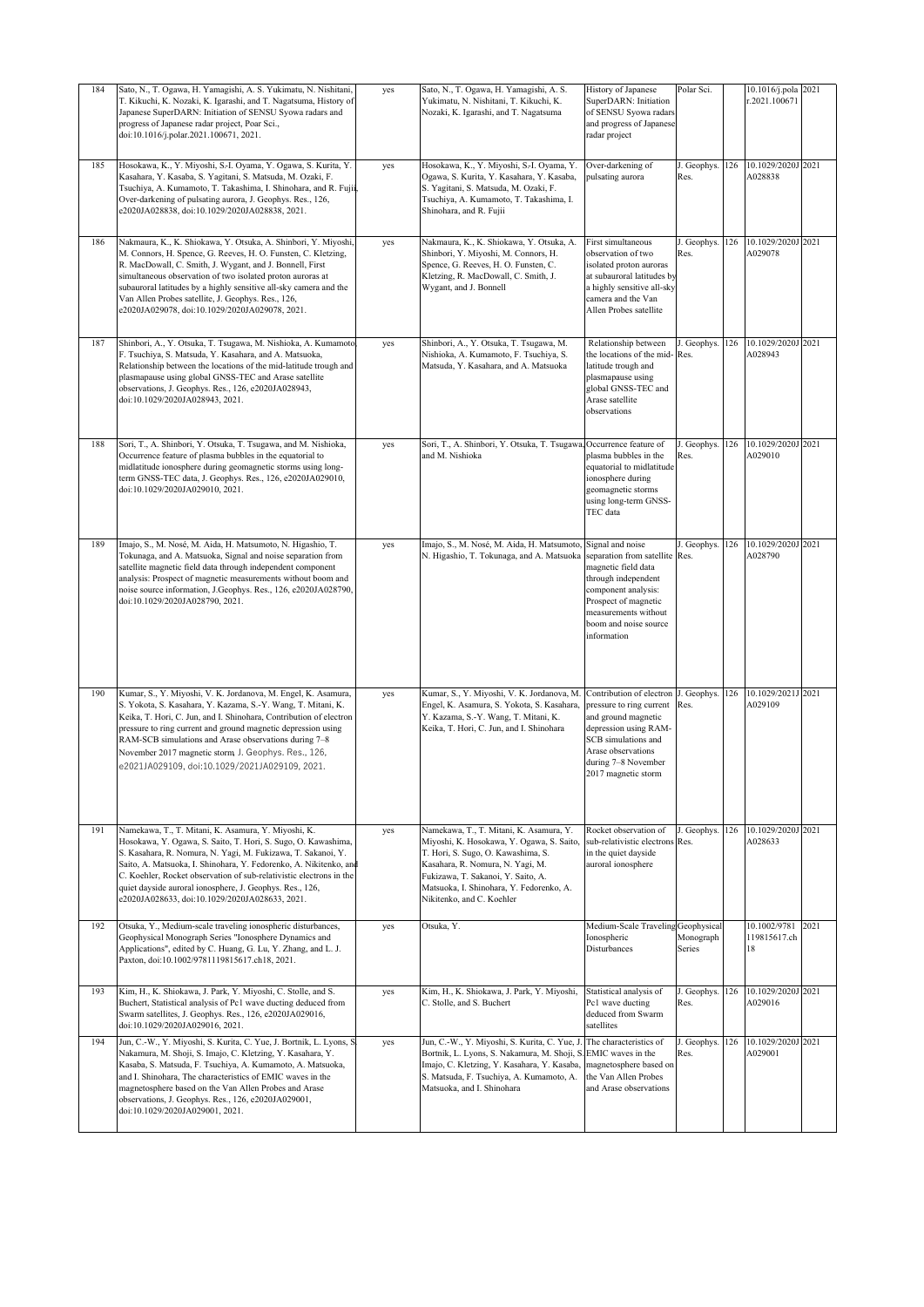| 195 | Yahnin, A. G., T. A. Popova, A. G. Demekhov, A. A. Lubchich,<br>A. Matsuoka, K. Asamura, Y. Miyoshi, S. Yokota, S. Kasahara,<br>K. Keika, T. Hori, F. Tsuchiya, A. Kumamoto, Y. Kasahara, M.<br>Shoji, Y. Kasaba, S. Nakamura, I. Shinohara, H. Kim, S. Noh, and<br>T. Raita, Evening side EMIC waves and related proton<br>precipitation induced by a substorm, J. Geophys. Res., 126,<br>e2020JA029091, doi:10.1029/2020JA029091, 2021.                                                                                                           | yes | Yahnin, A. G., T. A. Popova, A. G.<br>Demekhov, A. A. Lubchich, A. Matsuoka, K. waves and related proton Res.<br>Asamura, Y. Miyoshi, S. Yokota, S.<br>Kasahara, K. Keika, T. Hori, F. Tsuchiya, A. a substorm<br>Kumamoto, Y. Kasahara, M. Shoji, Y.<br>Kasaba, S. Nakamura, I. Shinohara, H. Kim,<br>S. Noh. and T. Raita                             | Evening side EMIC<br>precipitation induced by                                                                                                                                                                               | J. Geophys.            | 126 | 10.1029/2020J 2021<br>A029091       |      |
|-----|-----------------------------------------------------------------------------------------------------------------------------------------------------------------------------------------------------------------------------------------------------------------------------------------------------------------------------------------------------------------------------------------------------------------------------------------------------------------------------------------------------------------------------------------------------|-----|---------------------------------------------------------------------------------------------------------------------------------------------------------------------------------------------------------------------------------------------------------------------------------------------------------------------------------------------------------|-----------------------------------------------------------------------------------------------------------------------------------------------------------------------------------------------------------------------------|------------------------|-----|-------------------------------------|------|
| 196 | Miyoshi, Y., K. Hosokawa, S. Kurita, S.-I. Oyama, Y. Ogawa, S.<br>Saito, I. Shinohara, A. Kero, E. Turunen, P. T. Verronen, S.<br>Kasahara, S. Yokota, T. Mitani, T. Takashima, N. Higashio, Y.<br>Kasahara, S. Matsuda, F. Tsuchiya, A. Kumamoto, A. Matsuoka,<br>T. Hori, K. Keika, M. Shoji, M. Teramoto, S. Imajo, C. Jun, and<br>S. Nakamura, Penetration of MeV electrons into the mesosphere<br>accompanying pulsating aurorae, Nature Sci. Rep., 11:13724,<br>doi:10.1038/s41598-021-92611-3, 2021.                                         | yes | Miyoshi, Y., K. Hosokawa, S. Kurita, S.-I.<br>Oyama, Y. Ogawa, S. Saito, I. Shinohara, A.<br>Kero, E. Turunen, P. T. Verronen, S.<br>Kasahara, S. Yokota, T. Mitani, T.<br>Takashima, N. Higashio, Y. Kasahara, S.<br>Matsuda, F. Tsuchiya, A. Kumamoto, A.<br>Matsuoka, T. Hori, K. Keika, M. Shoji, M.<br>Teramoto, S. Imajo, C. Jun, and S. Nakamura | Penetration of MeV<br>electrons into the<br>mesosphere<br>accompanying pulsating<br>aurorae                                                                                                                                 | Nature Sci. 11<br>Rep. |     | 10.1038/s4159 2021<br>8-021-92611-3 |      |
| 197 | Kazama, Y., Y. Miyoshi, H. Kojima, Y. Kasahara, S. Kasahara, H<br>Usui, B.-J. Wang, S.-Y. Wang, S. W. Y. Tam, T. F. Chang, K.<br>Asamura, S. Matsuda, A. Kumamoto, F. Tsuchiya, Y. Kasaba, M.<br>Shoji, A. Matsuoka, M. Teramoto, T. Takashima, and I.<br>Shinohara, Arase observation of simultaneous electron scatterings<br>by upper-band and lower-band chorus emissions, Geophys. Res.<br>Lett., 48, e2021GL093708, doi:10.1029/2021GL093708, 2021.                                                                                            | yes | Kazama, Y., Y. Miyoshi, H. Kojima, Y.<br>Kasahara, S. Kasahara, H. Usui, B.-J. Wang,<br>S.-Y. Wang, S. W. Y. Tam, T. F. Chang, K.<br>Asamura, S. Matsuda, A. Kumamoto, F.<br>Tsuchiya, Y. Kasaba, M. Shoji, A. Matsuoka, chorus emissions<br>M. Teramoto, T. Takashima, and I. Shinohara                                                                | Arase observation of<br>simultaneous electron<br>scatterings by upper-<br>band and lower-band                                                                                                                               | Geophys.<br>Res. Lett. | 48  | 10.1029/2021<br>GL093708            | 2021 |
| 198 | Kim, H., K. Shiokawa, J. Park, Y. Miyoshi, Y. Miyashita, C.<br>Stolle, H. K. Connor, J. Hwang, S. Buchert, H.-J. Kwon, S.<br>Nakamura, K. Nakamura, S.-I. Oyama, Y. Otsuka, T. Nagatsuma,<br>and K. Sakaguchi, Isolated proton aurora driven by EMIC Pc1<br>wave: PWING, Swarm, and NOAA POES multi-instrument<br>observations, Geophys. Res. Lett., 48, e2021GL095090,<br>doi:10.1029/2021GL095090, 2021.                                                                                                                                          | yes | Kim, H., K. Shiokawa, J. Park, Y. Miyoshi,<br>Y. Miyashita, C. Stolle, H. K. Connor, J.<br>Hwang, S. Buchert, H.-J. Kwon, S.<br>Nakamura, K. Nakamura, S.-I. Oyama, Y.<br>Otsuka, T. Nagatsuma, and K. Sakaguchi                                                                                                                                        | Isolated proton aurora<br>driven by EMIC Pc1<br>wave: PWING, Swarm,<br>and NOAA POES multi-<br>instrument observations                                                                                                      | Geophys.<br>Res. Lett. | 48  | 10.1029/2021<br>GL095090            | 2021 |
| 199 | Santolík, O., Y. Miyoshi, I. Kolmašová, S. Matsuda, G. B.<br>Hospodarsky, D. P. Hartley, Y. Kasahara, H. Kojima, A.<br>Matsuoka, I. Shinohara, W. S. Kurth, and C. A. Kletzing, Inter-<br>calibrated measurements of intense whistlers by Arase and Van<br>Allen Probes, J. Geiphys. Res., 126, e2021JA029700,<br>doi:10.1029/2021JA029700, 2021.                                                                                                                                                                                                   | yes | Santolík, O., Y. Miyoshi, I. Kolmašová, S.<br>Matsuda, G. B. Hospodarsky, D. P. Hartley,<br>Y. Kasahara, H. Kojima, A. Matsuoka, I.<br>Shinohara, W. S. Kurth, and C. A. Kletzing                                                                                                                                                                       | Inter-calibrated<br>measurements of intense Res.<br>whistlers by Arase and<br>Van Allen Probes                                                                                                                              | J. Geophys.            | 126 | 10.1029/2021J 2021<br>A029700       |      |
| 200 | Miyamoto, T., S.-I. Oyama, T. Raita, K. Hosokawa, Y. Miyoshi,<br>Y. Ogawa, and S. Kurita, Variations in cosmic noise absorption in<br>association with equatorward development of the pulsating aurora<br>patch: A case study to estimate the energy spectra of auroral<br>precipitating electrons, J. Geophys. Res., 126, e2021JA029309,<br>doi:10.1029/2021JA029309, 2021.                                                                                                                                                                        | yes | Miyamoto, T., S.-I. Oyama, T. Raita, K.<br>Hosokawa, Y. Miyoshi, Y. Ogawa, and S.<br>Kurita                                                                                                                                                                                                                                                             | Variations in cosmic<br>noise absorption in<br>association with<br>equatorward<br>development of the<br>pulsating auroral patch:<br>A case study to estimate<br>the energy spectra of<br>auroral precipitating<br>electrons | J. Geophys.<br>Res.    | 126 | 10.1029/2021J 2021<br>A029309       |      |
| 201 | Sivakandan, M., S. Mondal, S. Sarkhel, D. Chakrabarty, M. V.<br>Sunil Krishna, A. K. Upadhayaya, A. Shinbori, T. Sori, S.<br>Kannaujiya, and P. K. Champati Ray, Evidence for the in-situ<br>generation of plasma depletion structures over the transition region<br>of geomagnetic low-mid latitude, J. Geophys. Res., 126,<br>e2020JA028837, doi:10.1029/2020JA028837, 2021.                                                                                                                                                                      | yes | Sivakandan, M., S. Mondal, S. Sarkhel, D.<br>Chakrabarty, M. V. Sunil Krishna, A. K.<br>Upadhayaya, A. Shinbori, T. Sori, S.<br>Kannaujiya, and P. K. Champati Ray                                                                                                                                                                                      | Evidence for the in-situ<br>generation of plasma<br>depletion structures over<br>the transition region of<br>geomagnetic low-mid<br>latitude                                                                                | J. Geophys.<br>Res.    | 126 | 10.1029/2020J 2021<br>A028837       |      |
| 202 | Kawai, K., K. Shiokawa, Y. Otsuka, S. Oyama, Y. Kasaba, Y.<br>Kasahara, F. Tsuchiya, A. Kumamoto, S. Nakamura, A.<br>Matsuoka, S. Imajo, Y. Kazama, S.-Y. Wang, S. W. Y. Tam, T.<br>F. Chang, B. J. Wang, K. Asamura, S. Kasahara, S. Yokota, K.<br>Keika, T. Hori, Y. Miyoshi, C. Jun, M. Shoji, and I. Shinohara,<br>First simultaneous observation of a night time medium-scale<br>traveling ionospheric disturbance from the ground and a<br>magnetospheric satellite, J. Geophys. Res., 126, e2020JA029086,<br>doi:10.1029/2020JA029086, 2021. | yes | Kawai, K., K. Shiokawa, Y. Otsuka, S.<br>Oyama, Y. Kasaba, Y. Kasahara, F.<br>Tsuchiya, A. Kumamoto, S. Nakamura, A.<br>Matsuoka, S. Imajo, Y. Kazama, S.-Y.<br>Wang, S. W. Y. Tam, T. F. Chang, B. J.<br>Wang, K. Asamura, S. Kasahara, S. Yokota,<br>K. Keika, T. Hori, Y. Miyoshi, C. Jun, M.<br>Shoji, and I. Shinohara                             | First simultaneous<br>observation of a night<br>time medium-scale<br>traveling ionospheric<br>disturbance from the<br>ground and a<br>magnetospheric satellite                                                              | J. Geophys.<br>Res.    | 126 | 10.1029/2020J 2021<br>A029086       |      |
| 203 | Nosé, M., A. Matsuoka, Y. Miyoshi, K. Asamura, T. Hori, M.<br>Teramoto, I. Shinohara, and M. Hirahara, Field-aligned low-<br>energy O+ flux enhancements in the inner magnetosphere<br>observed by Arase, J. Geophys. Res., 126, e2021JA029168,<br>doi:10.1029/2021JA029168, 2021.                                                                                                                                                                                                                                                                  | yes | Nosé, M., A. Matsuoka, Y. Miyoshi, K.<br>Asamura, T. Hori, M. Teramoto, I.<br>Shinohara, and M. Hirahara                                                                                                                                                                                                                                                | Field-aligned low-energy J. Geophys.<br>O+ flux enhancements in Res.<br>the inner magnetosphere<br>observed by Arase                                                                                                        |                        | 126 | 10.1029/2021J 2021<br>A029168       |      |
| 204 | Nanjo, S., Y. Hozumi, K. Hosokawa, R. Kataoka, Y. Miyoshi, S.<br>I. Oyama, M. Ozaki, K. Shiokawa, and S. Kurita, Periodicities and<br>colors of pulsating auroras: DSLR camera observations from the<br>international space station, J. Geophys. Res., 126,<br>e2021JA029564, doi:10.1029/2021JA029564, 2021.                                                                                                                                                                                                                                       | yes | Nanjo, S., Y. Hozumi, K. Hosokawa, R.<br>Kataoka, Y. Miyoshi, S.-I. Oyama, M. Ozaki, of pulsating auroras:<br>K. Shiokawa, and S. Kurita                                                                                                                                                                                                                | Periodicities and colors<br><b>DSLR</b> camera<br>observations from the<br>international space<br>station                                                                                                                   | J. Geophys.<br>Res.    | 126 | 10.1029/2021J 2021<br>A029564       |      |
| 205 | Kawamura, M., T. Sakanoi, M. Fukizawa, Y. Miyoshi, K.<br>Hosokawa, F. Tsuchiya, Y. Katoh, Y. Ogawa, K. Asamura, S.<br>Saito, H. Spence, A. Johnson, S.-I Oyama, and U. Brändström,<br>Simultaneous pulsating aurora and microburst observations with<br>ground-based fast auroral imagers and cubesat FIREBIRD-II,<br>Geophys. Res. Lett., 48, e2021GL094494,<br>doi:10.1029/2021GL094494, 2021.                                                                                                                                                    | yes | Kawamura, M., T. Sakanoi, M. Fukizawa, Y. Simultaneous pulsating<br>Miyoshi, K. Hosokawa, F. Tsuchiya, Y.<br>Katoh, Y. Ogawa, K. Asamura, S. Saito, H.<br>Spence, A. Johnson, S.-I Oyama, and U. Brä ground-based fast<br>ndström                                                                                                                       | aurora and microburst<br>observations with<br>auroral imagers and<br>cubesat FIREBIRD-II                                                                                                                                    | Geophys.<br>Res. Lett. | 48  | 10.1029/2021<br>GL094494            | 2021 |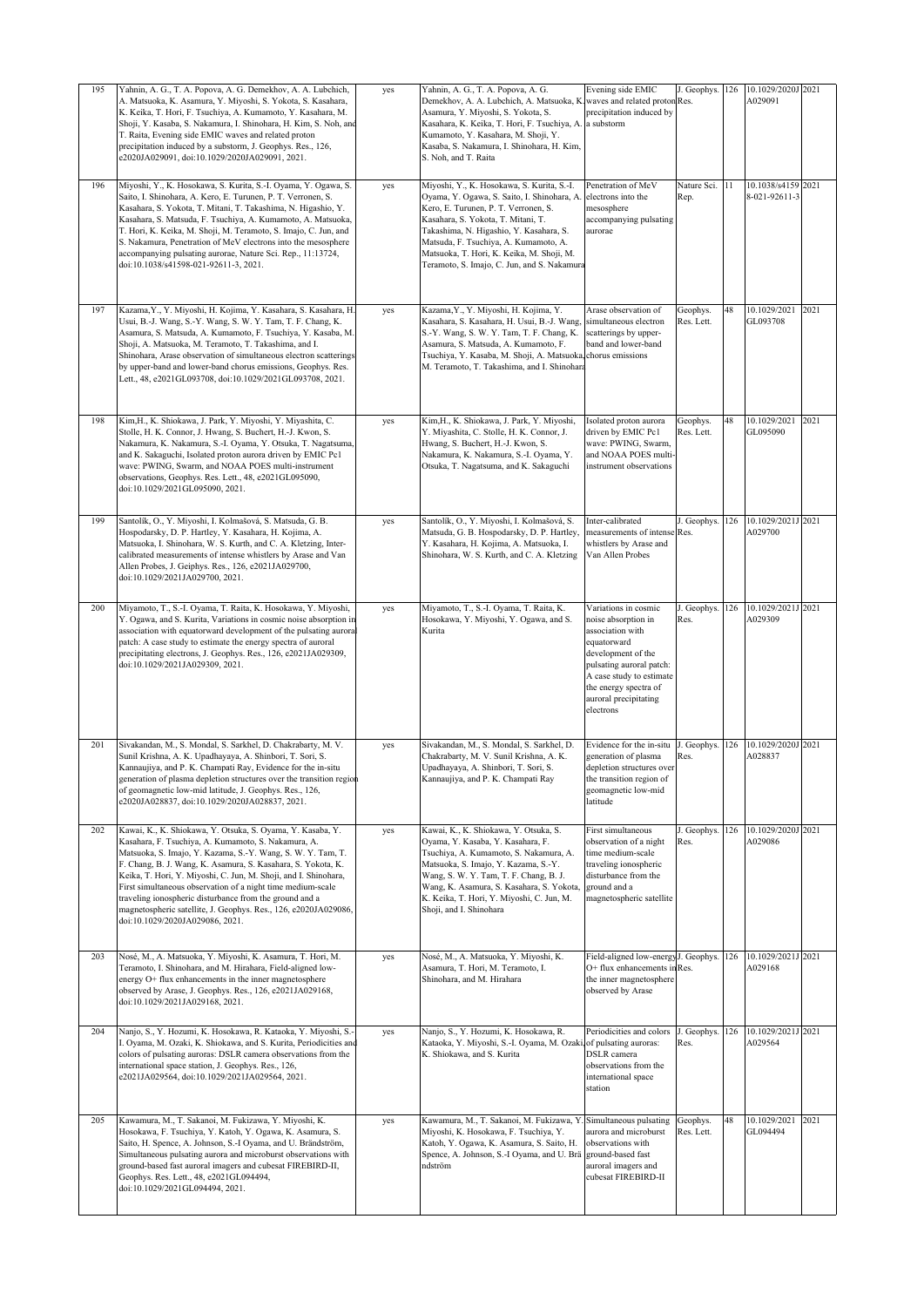| 206 | Otsuka, Y., A. Shinbori, T. Sori, T. Tsugawa, M. Nishioka, and J.<br>D. Huba, Plasma depletions lasting into daytime during the<br>recovery phase of a geomagnetic storm in May 2017: Analysis and                                                                                                                                                                                                                                                                               | yes | Otsuka, Y., A. Shinbori, T. Sori, T. Tsugawa, Plasma depletions<br>M. Nishioka, and J. D. Huba                                                                                                                                                                          | lasting into daytime<br>during the recovery                                                                                                                                                  | Earth<br>Planet.<br>Phys.   | 5   | 10.26464/epp2 2021<br>021046   |      |
|-----|----------------------------------------------------------------------------------------------------------------------------------------------------------------------------------------------------------------------------------------------------------------------------------------------------------------------------------------------------------------------------------------------------------------------------------------------------------------------------------|-----|-------------------------------------------------------------------------------------------------------------------------------------------------------------------------------------------------------------------------------------------------------------------------|----------------------------------------------------------------------------------------------------------------------------------------------------------------------------------------------|-----------------------------|-----|--------------------------------|------|
|     | simulation of GPS total electron content observations, Earth<br>Planet. Phys., 5, 427-434, doi:10.26464/epp2021046, 2021.                                                                                                                                                                                                                                                                                                                                                        |     |                                                                                                                                                                                                                                                                         | phase of a geomagnetic<br>storm in May 2017:<br>Analysis and simulation<br>of GPS total electron<br>content observations                                                                     |                             |     |                                |      |
| 207 | Martinez-Calderon, C., J. K. Manninen, J. T. Manninen, and T.<br>Turunen, A review of unusual VLF bursty-patches observed in<br>Northern Finland for Earth, Planets and Space, 73, 191,<br>doi:10.1186/s40623-021-01516-y, 2021.                                                                                                                                                                                                                                                 | yes | Martinez-Calderon, C., J. K. Manninen, J. T. A review of unusual<br>Manninen, and T. Turunen                                                                                                                                                                            | VLF bursty-patches<br>observed in Northern<br>Finland for Earth,<br>Planets and Space                                                                                                        | Earth,<br>Planets,<br>Space | 73  | 10.1186/s4062<br>3-021-01516-y | 2021 |
| 208 | Yadav, S., K. Shiokawa, S. Oyama, Y. Inaba, N. Takahashi, K.<br>Seki, K. Keika, Tzu-Fang Chang, S. W. Y. Tam, B.-J. Wang, Y.<br>Kazama, S.-Y. Wang, K. Asamura, S. Kasahara, S. Yokota, and<br>T. Hori, Study of an equatorward detachment of auroral arc from<br>the oval using ground-space observations and the BATS-R-US-<br>CIMI model, J. Geophys. Res., 126, e2020JA029080,<br>doi:10.1029/2020JA029080, 2021.                                                            | yes | Yadav, S., K. Shiokawa, S. Oyama, Y. Inaba,<br>N. Takahashi, K. Seki, K. Keika, Tzu-Fang<br>Chang, S. W. Y. Tam, B.-J. Wang, Y.<br>Kazama, S.-Y. Wang, K. Asamura, S.<br>Kasahara, S. Yokota, and T. Hori                                                               | Study of an equatorward<br>detachment of auroral<br>arc from the oval using<br>ground-space<br>observations and the<br><b>BATS-R-US-CIMI</b><br>model                                        | J. Geophys.<br>Res.         | 126 | 10.1029/2020J 2021<br>A029080  |      |
| 209 | Díaz Peña, J., J. Semeter, Y. Nishimura, R. Varney, A. Reimer,<br>M. Hairston, M. Zettergren, M. Hirsch, O. Verkhoglyadova, K.<br>Hosokawa, and K. Shiokawa, Auroral heating of plasma patches<br>due to high-latitude reconnection, J. Geophys. Res., 126,<br>e2021JA029657, doi:10.1029/2021JA029657, 2021.                                                                                                                                                                    | yes | Díaz Peña, J., J. Semeter, Y. Nishimura, R.<br>Varney, A. Reimer, M. Hairston, M.<br>Zettergren, M. Hirsch, O. Verkhoglyadova,<br>K. Hosokawa, and K. Shiokawa                                                                                                          | Auroral heating of<br>plasma patches due to<br>high-latitude<br>reconnection                                                                                                                 | J. Geophys.<br>Res.         | 126 | 10.1029/2021J<br>A029657       | 2021 |
| 210 | Takahashi, N., K. Seki, M.-C. Fok, Y. Zheng, Y. Miyoshi, S.<br>Kasahara, K. Keika, D. Hartley, Y. Kasahara, Y. Kasaba, N.<br>Higashio, A. Matsuoka, S. Yokota, T. Hori, M. Shoji, S.<br>Nakamura, S. Imajo, and I. Shinohara, Relative contribution of<br>ULF waves and whistler-mode chorus to the radiation belt<br>variation during the May 2017 storm, J. Geophys. Res, 126,<br>e2020JA028972, doi:10.1029/2020JA028972, 2021.                                               | yes | Takahashi, N., K. Seki, M.-C. Fok, Y. Zheng, Relative contribution of J. Geophys.<br>Y. Miyoshi, S. Kasahara, K. Keika, D.<br>Hartley, Y. Kasahara, Y. Kasaba, N.<br>Higashio, A. Matsuoka, S. Yokota, T. Hori,<br>M. Shoji, S. Nakamura, S. Imajo, and I.<br>Shinohara | <b>II.F</b> waves and<br>whistler-mode chorus to<br>the radiation belt<br>variation during the May<br>2017 storm                                                                             | Res.                        | 126 | 10.1029/2020J<br>A028972       | 2021 |
| 211 | Kajdič, P., Y. Pfau-Kempf, L. Turc, A. P. Dimmock, M.<br>Palmroth, K. Takahashi, E. Kilpua, J. Soucek, N. Takahashi, L.<br>Preisser, X. Blanco-Cano, D. Trotta, and D. Burgess, ULF wave<br>transmission across collisionless shocks: 2.5D local hybrid<br>simulations, J. Geophys. Res., 126, e2021JA029283,<br>doi:10.1029/2021JA029283, 2021.                                                                                                                                 | yes | Kajdič, P., Y. Pfau-Kempf, L. Turc, A. P.<br>Dimmock, M. Palmroth, K. Takahashi, E.<br>Kilpua, J. Soucek, N. Takahashi, L. Preisser,<br>X. Blanco-Cano, D. Trotta, and D. Burgess                                                                                       | ULF wave transmission<br>across collisionless<br>shocks: 2.5D local<br>hybrid simulations                                                                                                    | J. Geophys.<br>Res.         | 126 | 10.1029/2021J 2021<br>A029283  |      |
| 212 | Peña, J. D., J. Semeter, Y. Nishimura, R. Varney, A. Reimer, M.<br>Hairston, M. Zettergren, M. Hirsch, O. Verkhoglyadova, K.<br>Hosokawa, and K. Shiokawa, Auroral heating of plasma patches<br>due to high-latitude reconnection, J. Geophys. Res., 126,<br>e2021JA029657, doi:10.1029/2021JA029657, 2021.                                                                                                                                                                      | yes | Peña, J. D., J. Semeter, Y. Nishimura, R.<br>Varney, A. Reimer, M. Hairston, M.<br>Zettergren, M. Hirsch, O. Verkhoglyadova,<br>K. Hosokawa, and K. Shiokawa                                                                                                            | Auroral heating of<br>plasma patches due to<br>high-latitude<br>reconnection                                                                                                                 | J. Geophys.<br>Res.         | 126 | 10.1029/2021J<br>A029657       | 2021 |
| 213 | Safargaleev, V., T. Sergienko, K. Hosokawa, S.-I. Oyama, Y.<br>Ogawa, Y. Miyoshi, S. Kurita, and R, Fujii, Altitude of pulsating<br>arcs as inferred from tomographic measurements, Earth Planets<br>Space, 74, 31, doi:10.1186/s40623-022-01592-8, 2022.                                                                                                                                                                                                                        | yes | Safargaleev, V., T. Sergienko, K. Hosokawa,<br>S.-I. Oyama, Y. Ogawa, Y. Miyoshi, S.<br>Kurita, and R, Fujii                                                                                                                                                            | Altitude of pulsating<br>arcs as inferred from<br>tomographic<br>measurements                                                                                                                | Earth<br>Planets<br>Space   | 74  | 10.1186/s4062<br>3-022-01592-8 | 2022 |
| 214 | Nakamura, S., Y. Miyoshi, K. Shiokawa, Y. Omura, T. Mitani, T.<br>Takashima, N. Higashio, I. Shinohara, T. Hori, S. Imajo, A.<br>Matsuoka, F. Tsuchiya, A. Kumamoto, Y. Kasahara, M. Shoji, H.<br>Spence, and V. Angelopoulos, Simultaneous observations of<br>EMIC-induced drifting electron holes (EDEHs) in the Earth's<br>radiation belt by the Arase satellite, Van Allen Probes, and<br>THEMIS, Geophys. Res. Lett., 49, e2021GL095194,<br>doi:10.1029/2021GL095194, 2022. | yes | Nakamura, S., Y. Miyoshi, K. Shiokawa, Y. Simultaneous<br>Omura, T. Mitani, T. Takashima, N.<br>Higashio, I. Shinohara, T. Hori, S. Imajo, A.<br>Matsuoka, F. Tsuchiya, A. Kumamoto, Y.<br>Kasahara, M. Shoji, H. Spence, and V.<br>Angelopoulos                        | observations of EMIC-<br>induced drifting electron<br>holes (EDEHs) in the<br>Earth's radiation belt by<br>the Arase satellite, Van<br>Allen Probes, and<br><b>THEMIS</b>                    | Geophys.<br>Res. Lett.      | 49  | 10.1029/2021<br>GL095194       | 2022 |
| 215 | Yamamoto, K., K. Seki, A. Matsuoka, S. Imajo, M. Teramoto, M.<br>Kitahara, Y. Kasahara, A. Kumamoto, F. Tsuchiya, M. Shoji, S.<br>Nakamura, Y. Miyoshi, and I. Shinohara, A statistical study of the<br>solar wind dependence of multi-harmonic toroidal ULF waves<br>observed by the Arase satellite, J. Geophys. Res., 127,<br>e2021JA029840, doi:10.1029/2021JA029840, 2022.                                                                                                  | yes | Yamamoto, K., K. Seki, A. Matsuoka, S.<br>Imajo, M. Teramoto, M. Kitahara, Y.<br>Kasahara, A. Kumamoto, F. Tsuchiya, M.<br>Shoji, S. Nakamura, Y. Miyoshi, and I.<br>Shinohara                                                                                          | A statistical study of the J. Geophys.<br>solar wind dependence<br>of multi-harmonic<br>toroidal ULF waves<br>observed by the Arase<br>satellite                                             | Res.                        | 127 | 10.1029/2021J<br>A029840       | 2022 |
| 216 | Shinbori, A., Y. Otsuka, T. Sori, T. Tsugawa, and M. Nishioka,<br>Statistical behavior of large-scale ionospheric disturbances from<br>high latitudes to mid-latitudes during geomagnetic storms using<br>20-yr GNSS-TEC data: Dependence on season and storm<br>Intensity, J. Geophys. Res., 127, e2021JA029687,<br>doi:10.1029/2021JA029687, 2022.                                                                                                                             | yes | Shinbori, A., Y. Otsuka, T. Sori, T. Tsugawa, Statistical behavior of<br>and M. Nishioka                                                                                                                                                                                | large-scale ionospheric<br>disturbances from high<br>latitudes to mid-latitudes<br>during geomagnetic<br>storms using 20-yr<br>GNSS-TEC data:<br>Dependence on season<br>and storm Intensity | J. Geophys.<br>Res.         | 127 | 10.1029/2021J<br>A029687       | 2022 |
| 217 | Teramoto, M., Y. Miyoshi, A. Matsuoka, Y. Kasahara, A.<br>Kumamoto, F. Tsuchiya, M. Nosé, S. Imajo, M. Shoji, S.<br>Nakamura, M. Kitahara, and I. Shnohara, Off-equatorial Pi2<br>pulsations inside and outside the plasmapause observed by the<br>Arase satellite, J. Geophys. Res., 127, e2021JA029677,<br>doi:10.1029/2021JA029677, 2022.                                                                                                                                     | yes | Teramoto, M., Y. Miyoshi, A. Matsuoka, Y.<br>Kasahara, A. Kumamoto, F. Tsuchiya, M.<br>Nosé, S. Imajo, M. Shoji, S. Nakamura, M.<br>Kitahara, and I. Shnohara                                                                                                           | Off-equatorial Pi2<br>pulsations inside and<br>putside the plasmapause<br>observed by the Arase<br>satellite                                                                                 | J. Geophys.<br>Res.         | 127 | 10.1029/2021J<br>A029677       | 2022 |